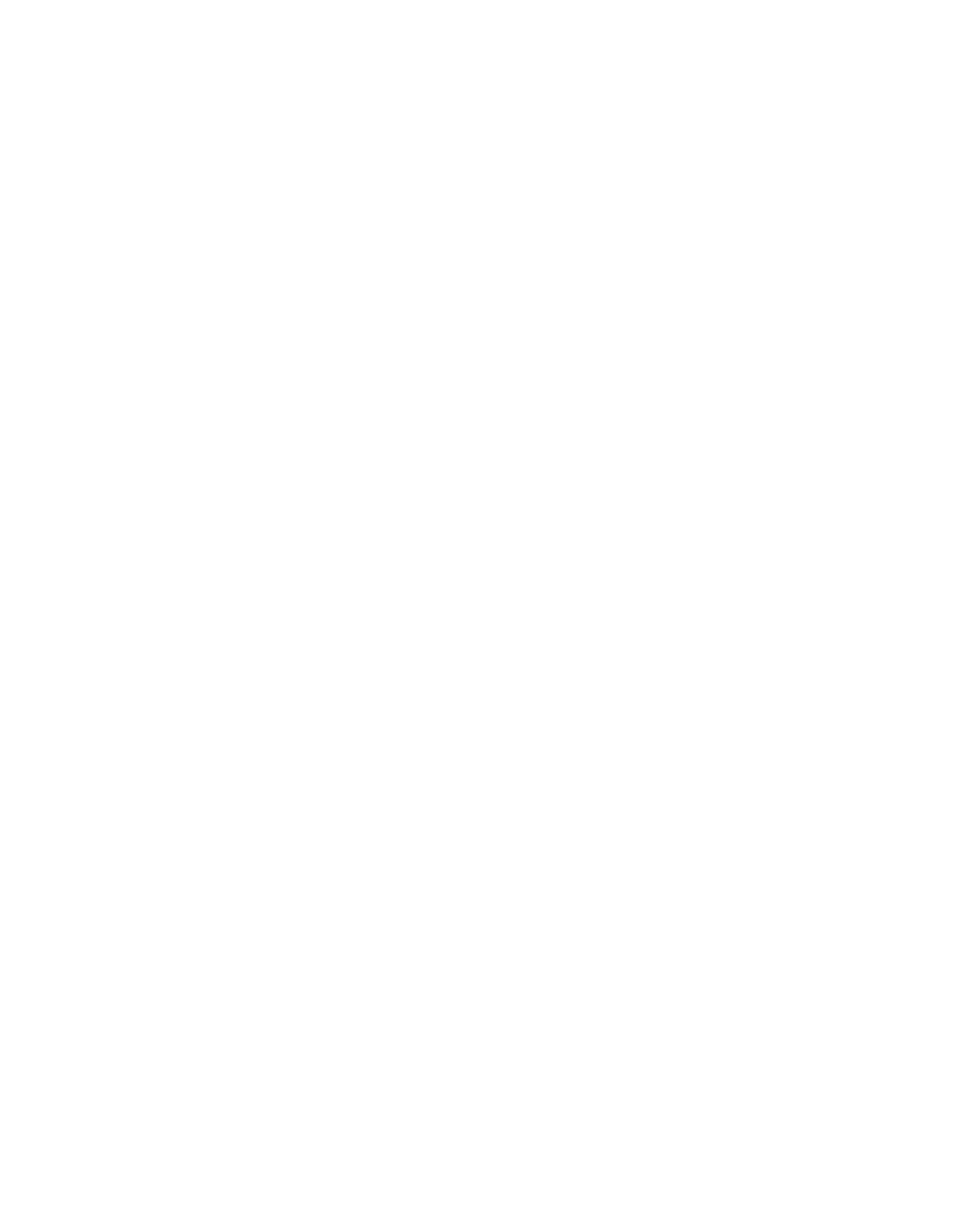# **Management's Discussion and Analysis**

## **Introduction**

The following provides an analysis and discussion of the financial position and activities of the University of Nevada, Las Vegas (the "University" or "UNLV") for the year ended June 30, 2005. This discussion has been prepared by management and should be read in conjunction with the financial statements and the notes thereto, which follow this section. UNLV is one of nine divisions or campuses of the Nevada System of Higher Education ("NSHE" or the "System"). The System is an agency of the State of Nevada (the "State") and UNLV receives significant support from, and has significant assets held by, the State.

The University is a comprehensive public institution of higher learning committed to a mission of being a premier metropolitan research university. UNLV has grown to more than 27,000 students (the official fall 2004 enrollment was 27,334) and over 900 faculty members. UNLV offers more than 220 undergraduate, masters and doctoral degree programs. UNLV's student population grew by 11 percent over the last two years adding nearly 2,700 full time students to the campus. The minority student population was 8,288 in fall 2004 or 30 percent of the total student body and graduate students now comprise 20 percent of the total student population.

The University continues toward its goal of becoming a major research institution and is classified as a Doctoral/Research University-Intensive according to the Carnegie Foundation for the Advancement of Teaching.

# **University Related Organizations**

The annual financial report and statements include UNLV and the University of Nevada, Las Vegas Foundation (the "Foundation"). As of 2004, UNLV has adopted GASB 39, *Determining Whether Certain Organizations are Component Units*, an amendment to GASB Statement No. 14. This statement requires that the financial statements of any component unit(s) that are significant to UNLV be presented as a component unit of the financial statements. The component unit included in these financial statements, and thus in this MD&A, is the UNLV Foundation. Fiscal year 2005 data is presented for the Foundation and where appropriate, comparisons with prior year data are discussed. As fiscal year 2004 was the first year of implementation for GASB 39, comparative data for the Foundation for 2003 has not been presented in the financial statements, and accordingly is not included in the MD&A.

The Foundation, incorporated in November 1981, is a  $501(c)$  (3) organization that serves as the primary fundraising, community relations, and gift management agency for the University. The Foundation also manages a variety of funds for the benefit of UNLV, and from time to time undertakes construction projects and other activities on behalf of the University.

The thirteen (13) elected members of the Board of Regents of NSHE serve as the members of the Foundation and appoint a Board of Trustees to oversee the management and programs of the Foundation. The membership on the Board of Trustees includes both alumni and community leaders; they generously support the University in many ways and provide important links between the University and the community.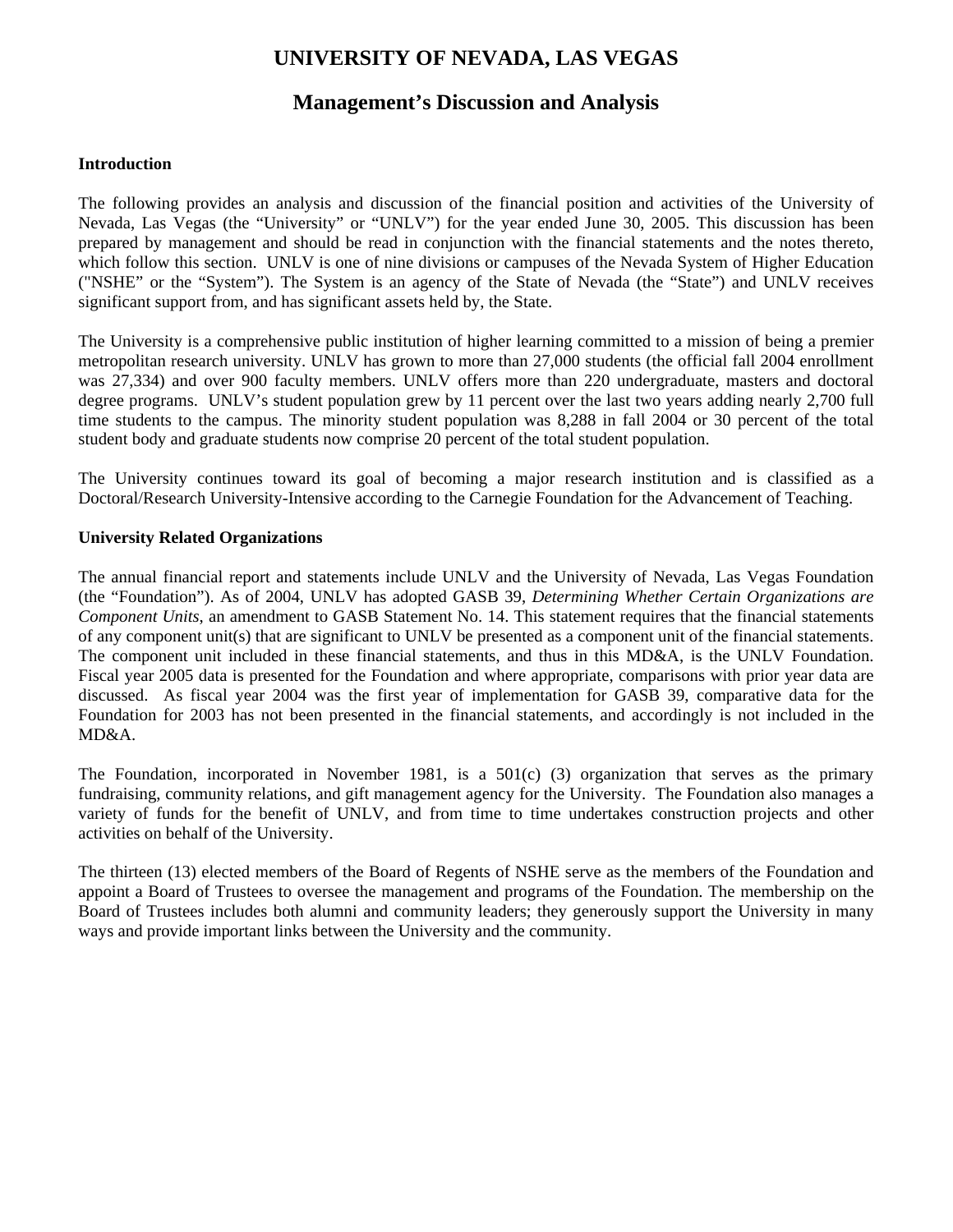## **Management's Discussion and Analysis – Continued**

## **Using the Financial Statements**

The University's Financial Report includes three financial statements: the Statement of Net Assets; the Statement of Revenues, Expenses, and Changes in Net Assets; and the Statement of Cash Flows. The emphasis of discussions about these statements will be on current year data. They are prepared in accordance with Government Accounting Standards Board (GASB) principles, which establish standards for external financial reporting for public colleges and universities and require that financial statements be presented on a consolidated basis to focus on the University as a whole.

One of the most important questions asked about UNLV's finances is whether the institution as a whole is better off or worse off as a result of the year's activities. The key to understanding this question is evaluating the three statements. These statements present financial information in a form similar to that used by corporations. Net assets, the difference between assets and liabilities, is one indicator of the improvement or erosion of UNLV's financial health. Over time, increases or decreases in net assets is one measure of UNLV's financial health when considered with non-financial facts such as enrollment levels and the condition of the facilities.

## Statement of Net Assets

The Statement of Net Assets includes all assets and liabilities. It is prepared under the accrual basis of accounting, whereby revenues and assets are recognized when the service is provided and expenses and liabilities are recognized when others provide the services, regardless of when cash is exchanged.

## The Statement of Revenues, Expenses and Changes in Net Assets

The Statement of Revenues, Expenses and Changes in Net Assets presents the revenues earned and expenses incurred during the year. Activities are reported as either operating or non-operating. All things being equal, a public university system's dependency on state appropriations will result in operating deficits. This is because the financial reporting model classifies State appropriations as non-operating revenues. The utilization of long-lived assets, referred to as Capital Assets, is reflected in the financial statements as depreciation, which amortizes the cost of an asset over its expected useful life.

## Statement of Cash Flows

Another important factor to consider when evaluating financial viability is UNLV's ability to meet financial obligations as they mature. The Statement of Cash Flows presents information related to cash inflows and outflows summarized by operating, noncapital financing, capital financing and investing activities.

The Notes to the Financial Statements provide additional information that is essential to understanding the information provided in the financial statements, and can be found at the end of the financial report.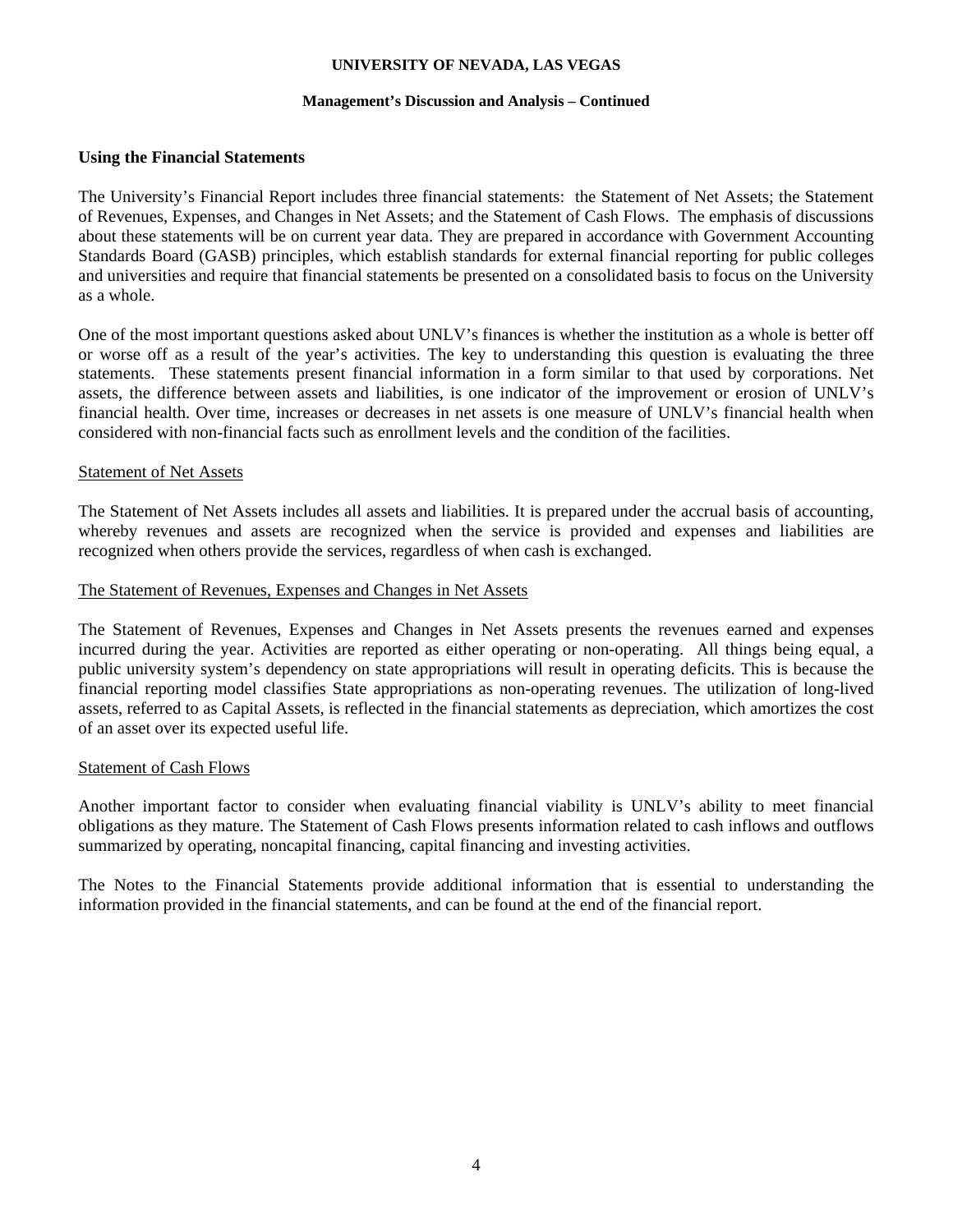## **Management's Discussion and Analysis – Continued**

## **Overview of the Financial Statements and Financial Analysis**

The University's financial position remained sound at June 30, 2005, with assets of \$758 million and liabilities of \$198 million. Net assets, which represent the residual interest in the University's assets after liabilities are deducted, were \$559 million for fiscal year 2005 and \$532 million for fiscal year 2004.

Changes in net assets represent the operating activity of the University, which results from revenues, expenses, gains and losses, and are summarized below. The large increase in 2004 net assets reflects the biennial State capital appropriations to the Public Works Board directed to UNLV from the State budgeting process. In accordance with State of Nevada operating practices, the bulk of capital appropriations arrive in the first year of the biennium. UNLV recognized no capital appropriations during 2005, which was the second year of the biennial budget. Changes in net assets for the years ended June 30 are summarized below.

|                           |               |            |              |    |         | University Related |     |        |
|---------------------------|---------------|------------|--------------|----|---------|--------------------|-----|--------|
|                           |               | University | Organization |    |         |                    |     |        |
|                           | 2005          |            | 2004         |    | 2003    | 2005               |     | 2004   |
| (In thousands of dollars) |               |            |              |    |         |                    |     |        |
|                           |               |            |              |    |         |                    |     |        |
| <b>Total Revenues</b>     | \$<br>427,304 | S          | 432,358      | S  | 333,332 | \$<br>39,874       | -S  | 24,526 |
| <b>Total Expenses</b>     | 400,257       |            | 361,392      |    | 325,926 | 15,258             |     | 18,382 |
| Increase in net assets    | \$<br>27,047  | S          | 70,966       | -S | 7,406   | \$<br>24,616       | -\$ | 6,144  |
|                           |               |            |              |    |         |                    |     |        |

The University had a good year. Revenues continued to grow. In 2005 tuition and fee revenue increased 22% and state appropriation revenue increased 5%. In 2004 the significant part of the increase in state appropriation revenue (43%) was due to the Legislature approving the recommendation that all Estate Tax-supported programs be covered with General Fund dollars.

# **Statement of Net Assets**

The Statement of Net Assets is a point-of-time financial statement presenting the readers of the financial statements with the financial position of the University. The Statement of Net Assets presents end-of-year data concerning Assets (current and noncurrent), Liabilities (current and noncurrent), and Net Assets (Assets minus Liabilities). The difference between current and noncurrent assets will be discussed in the Notes to the Financial Statements.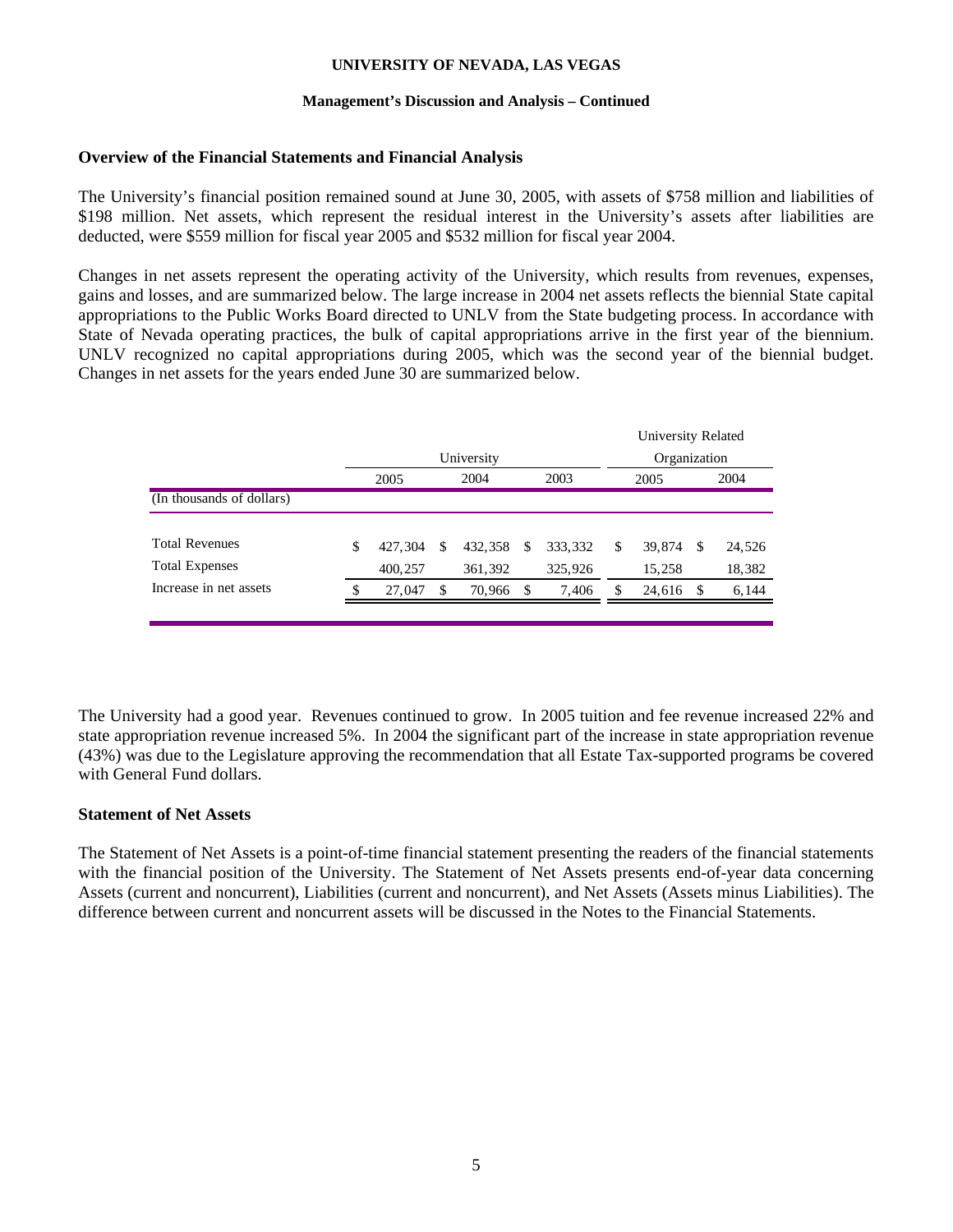## **Management's Discussion and Analysis – Continued**

## **Condensed Statement of Net Assets**

|  | As of June 30: |  |
|--|----------------|--|
|  |                |  |

| As of June 30:                                  |               |               |              |         |              | <b>University Related</b> |              |        |
|-------------------------------------------------|---------------|---------------|--------------|---------|--------------|---------------------------|--------------|--------|
|                                                 |               | University    |              |         |              |                           | Organization |        |
|                                                 | 2005          | 2004          |              | 2003    |              | 2005                      |              | 2004   |
| (In thousands of dollars)                       |               |               |              |         |              |                           |              |        |
| <b>Assets</b>                                   |               |               |              |         |              |                           |              |        |
| Current assets                                  | \$<br>194,102 | \$<br>213,439 | \$           | 142,466 | $\mathbb{S}$ | 11,066                    | $\mathbb{S}$ | 6,834  |
| Investment in plant,                            |               |               |              |         |              |                           |              |        |
| net of accumulated depreciation                 | 480,734       | 459,218       |              | 416,862 |              | 2,491                     |              | 2,507  |
| Other assets                                    | 82,776        | 57,507        |              | 63,444  |              | 103,304                   |              | 83,143 |
| <b>Total assets</b>                             | 757,612       | 730,164       |              | 622,772 |              | 116,861                   |              | 92,484 |
| <b>Liabilities</b>                              |               |               |              |         |              |                           |              |        |
| <b>Current liabilities</b>                      | 56,337        | 48,472        |              | 41,096  |              | 521                       |              | 414    |
| Noncurrent liabilities                          | 141,979       | 149,443       |              | 120,393 |              | 1,741                     |              | 2,087  |
| <b>Total liabilities</b>                        | 198,316       | 197,915       |              | 161,489 |              | 2,262                     |              | 2,501  |
| <b>Total net assets</b>                         | 559,296       | \$<br>532,249 | $\mathbb{S}$ | 461,283 | \$           | 114,599                   | \$           | 89,983 |
| Net assets consist of:                          |               |               |              |         |              |                           |              |        |
| Invested in capital assets, net of related debt | \$<br>348,026 | \$<br>350,067 | \$           | 321,250 | \$           | 216                       | \$           | 213    |
| Restricted, expendable                          | 123,263       | 97,954        |              | 73,932  |              | 61,945                    |              | 46,361 |
| Restricted, nonexpendable                       | 11,529        | 10,524        |              | 10,227  |              | 48,248                    |              | 41,561 |
| Unrestricted                                    | 76,478        | 73,704        |              | 55,874  |              | 4,190                     |              | 1,848  |
| <b>Total net assets</b>                         | \$<br>559,296 | \$<br>532,249 | \$           | 461,283 | \$           | 114,599                   | \$           | 89,983 |
|                                                 |               |               |              |         |              |                           |              |        |

A review of the University's Statement of Net Assets at June 30, 2005, shows that the University continues to build upon its sound financial foundation. From the data presented, readers of the Statement of Net Assets are able to determine the assets available to continue the operations of the institution. They are also able to determine how much the institution owes vendors and lending institutions. Finally, the Statement of Net Assets provides a picture of the net assets (assets minus liabilities) and their availability for expenditure by the institution.

Total UNLV capital assets were \$480.7 million as of June 30, 2005, an increase of \$21.5 million from fiscal 2004. This continues the institutional priority of providing first-rate facilities that create and sustain a student-centered learning environment. Total assets for the University increased by \$27 million during 2005 and \$107 million in 2004. The significant increase in 2004 was primarily due to the increase in capital assets, and current assets (primarily cash and cash equivalents, short-term investments, and State of Nevada receivables). Unrestricted cash and cash equivalents decreased by \$29.6 million and cash held by the State Treasurer increased by \$21.1 million. The decrease in cash and cash equivalents is due to the general revenue bond proceeds, received in June 2004, that were transferred to the Public Works Board in 2005 to be expended on the Science, Engineering and Technology building.

Total liabilities for the year remained stable with an increase in current liabilities of \$7.8 million and a decrease in noncurrent liabilities of \$7.5 million. The increase in current liabilities was primarily due to the increase in current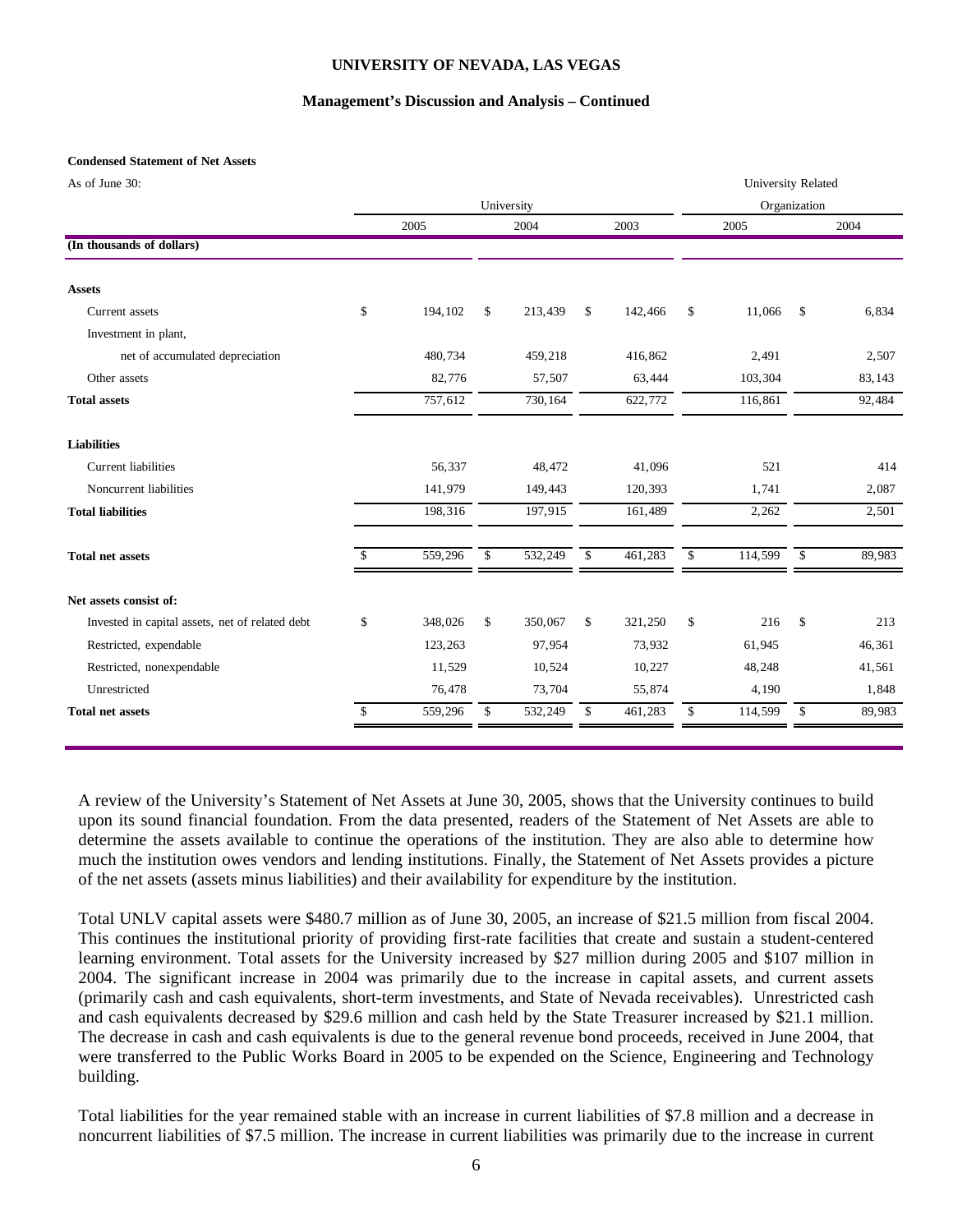## **Management's Discussion and Analysis – Continued**

compensated absences, the current portion of long term debt, and the increase in deferred revenue. The decrease in noncurrent liabilities reflects the decrease in outstanding bonds payable.

Net assets are divided into three major categories. The first category, invested in capital assets, net of debt, represents the University's capital assets net of accumulated depreciation and outstanding principal balances of debt attributable to the acquisition, construction or improvement of those assets. The next asset category is restricted net assets, which is divided into two categories, nonexpendable and expendable. The corpus of nonexpendable restricted resources is only available for investment purposes. Expendable restricted net assets are available for expenditure by the institution but must be spent for purposes as determined by donors and/or external entities that have placed time or purpose restrictions on the use of the assets. The final category is unrestricted net assets. Unrestricted assets are available to the institution for any lawful purpose of the institution.

The total net assets of the institution increased \$27 million during 2005. A review of the Statement of Net Assets will reveal that this was due primarily to an increase in restricted expendable assets. Restricted expendable capital projects of \$90.2 million in 2005 represents an increase of \$23.1 million or 34% greater than 2004. Unrestricted net assets, which are primarily from auxiliary funds, sales and services of educational departments, and tuition and fees, increased by \$2.8 million. Although unrestricted net assets are not subject to externally imposed stipulations, substantially all of the University's unrestricted net assets have been designated for various academic and research programs and initiatives, as well as capital projects.

# **Capital and Debt Activities**

Capital construction activities are best understood in the context of the Campus Master Plan approved by the Board of Regents on March 18, 2004. The Maryland Parkway campus presently has approximately 3.8 million gross square feet (GSF) serving more than 27,000 students. The Master Plan projects a maximum capacity of this campus of approximately 36,000 students and a need for between 5.5 to 7.4 million GSF depending on assumptions about the GSF per student (currently 153 GSF/student). Accordingly, the University needs to build between 1.7 million (@ 150 GSF/student) and 3.6 million GSF (@ 200 GSF/student) in order to accommodate the anticipated strong enrollment growth in the near future. For reference, the University built 1.4 million GSF in the last 10 years.

# Capital projects completed in 2005 include:

Paul B. Sogg Architecture building addition (\$1.6 million) - The architecture building addition includes life safety upgrades, addition of approx. 6,500 GSF of offices, studios, critique space, and research offices.





Central Desert Complex Phase II (\$5.0 million) - CDC II consists of 6 modular buildings to provide office, conference, computer laboratory and student/faculty small scale meeting space for a variety of departments, including Greenspun College of Urban Affairs, Psychology, Writing Center and other departments. The CDC is composed of 6 modular buildings at 3,600 GSF each for a total of 21,600 GSF.

John S. Wright Hall (\$20.4 million) - The remodel and addition of Wright Hall, completed in January 2005, includes a 60,000 square-foot addition, and a remodel of 20,000 square feet of the existing structure. The building contains 20 classrooms, anthropology teaching and research laboratories, 96 offices, two large auditorial/lecture halls, and the Executive MBA classroom suite.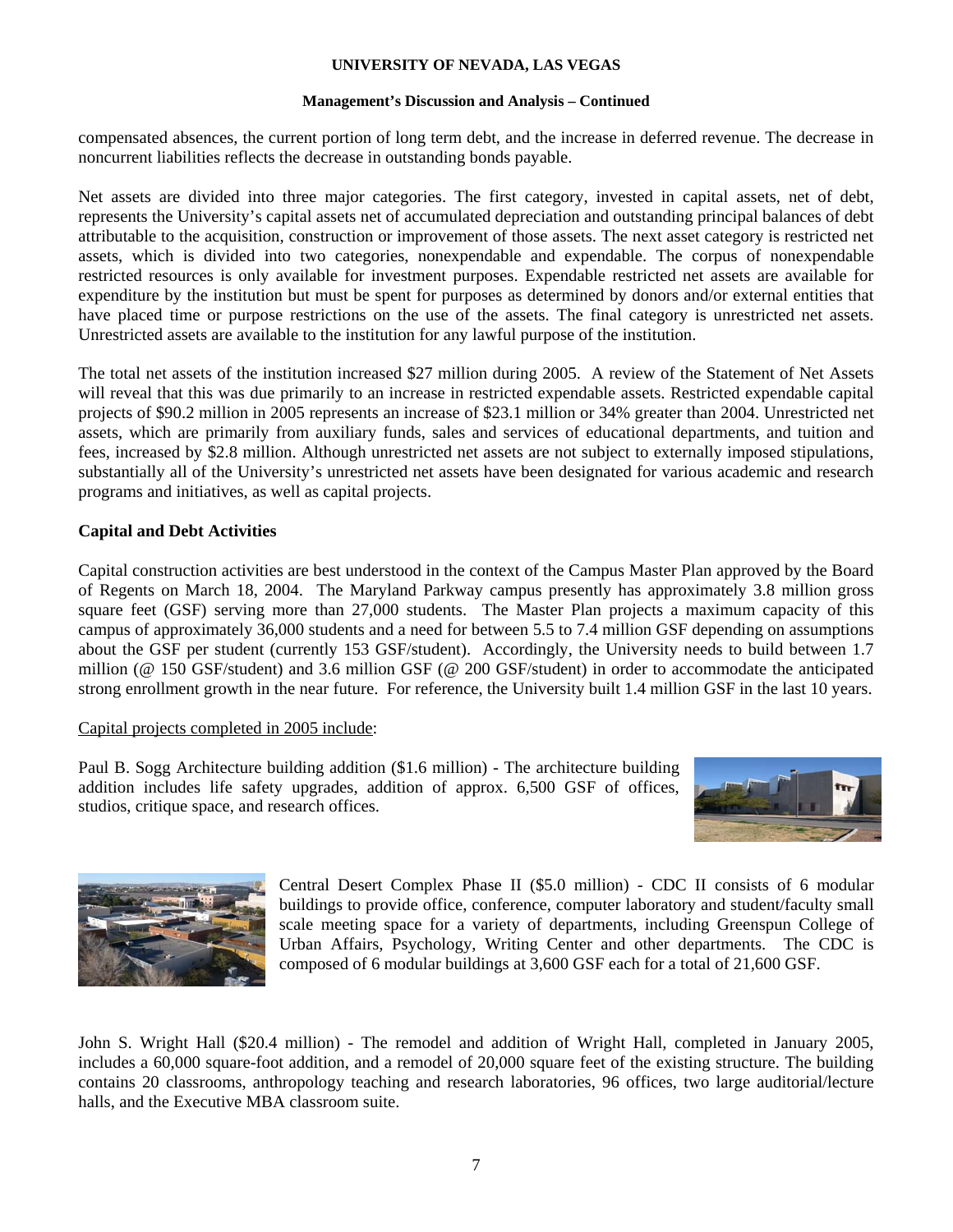## **Management's Discussion and Analysis – Continued**

Dayton Housing Complex (\$21million) – Construction was completed in August 2004 on this, 480-bed student residence hall.

Naples Property acquisition and parking lot (\$2.6 million) – UNLV acquired approximately 3.1 acres at Naples Drive east of Swenson. This will enable the main campus to increase in size to 340 acres. Improvements planned include additional parking, preservation of the operations and staging functions for Thomas and Mack Center events, and other potential campus enhancements.

# Capital Projects currently under construction include the following:

Student Recreation/Wellness Center, Student Union (\$104 million) - The University is building a new 187,000 square foot Student Recreation Center and a new 135,000 square foot Student Union building. These two new buildings are currently under construction and are scheduled to be completed in 2007. These facilities, in conjunction with the recently completed Dayton Housing Complex, will enhance our campus community.

Science, Engineering and Technology building - The \$106 million Science, Engineering and Technology building began construction in August, 2005, and will be a significant addition to the UNLV campus. The Science,

Engineering and Technology building is the cornerstone of UNLV's goal to become a premier research institution. The 207,000 square foot building, slated to be completed in fall 2007, is designed for interdisciplinary teaching and research. It will include state-of-the-art labs, "smart" conference rooms, and integrated research space. The University currently has approximately 129,000 square feet of research space; the new building will raise this total to more than 200,000 square feet.



# Capital Projects currently under design include:

Greenspun College of Urban Affairs building (\$60.2 million) - The Greenspun College of Urban Affairs building will be 117,500 gross square feet, yielding about 70,000 net square feet with five floors on the UNLV main campus. It will include faculty and graduate student offices, smart classrooms of a variety of sizes, seminar rooms, and open informal learning areas. This facility will also house new modern television studios and a radio station for student learning. The Greenspun College is made up of six academic units including the Hank Greenspun School of Communication, Department of Criminal Justice, Department of Environmental Studies, Department of Public Administration, and School of Social Work. The northwest corner of Maryland Parkway and University Road will be the "cornerstone" location in the southeastern section of campus. It is located adjacent to the primary student service corridor, including the new Student Union building, student residences, and academic buildings. A private donor has committed \$26.2 million after certain contingencies are met, and the state has committed \$34 million.

Cottage Grove parking structure (\$12.5 million) – The two level vertical expansion of the existing Cottage Grove parking structure is anticipated to yield approximately 840 parking spaces. The facility is planned to include the following features: 840 parking spaces on two additional vertical levels, extension of vertical circulation cores and services, improvements to the parking control systems, additional parking structure security systems, and façade and aesthetic improvements.

Shadow Lane Campus Building B improvements (\$6.4 million) – This project includes the remodel and upgrade of Building B on UNLV's Shadow Lane Campus (home of the School of Dental Medicine and other biomedical activities). The intent is to bring the building up to current code, create space and prepare the building so that it is more accessible for current occupants and more desirable for future tenants. The building's use is focused on research with the future development of laboratories, classrooms and administrative space. The primary goal of this

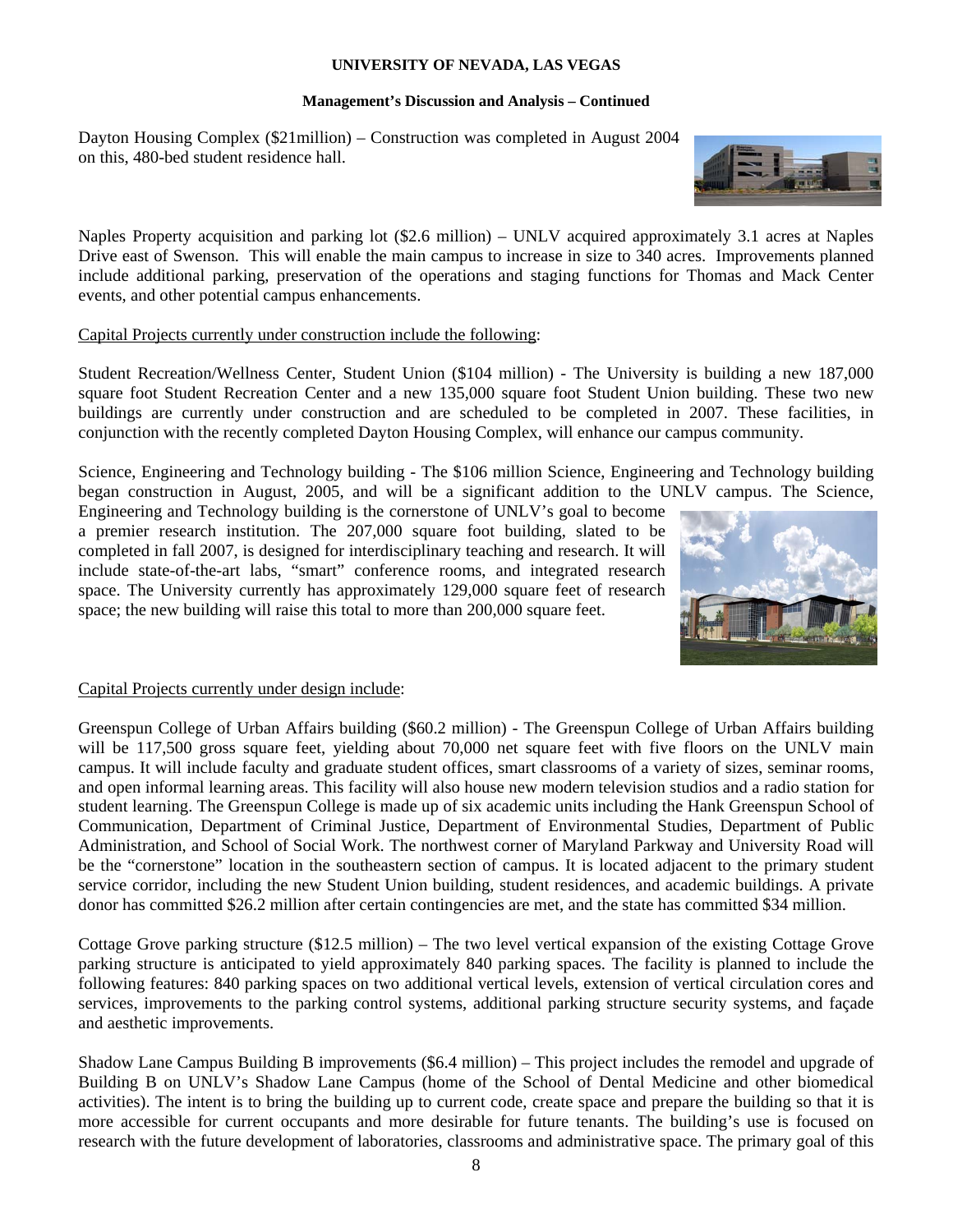## **Management's Discussion and Analysis – Continued**

project will be to prepare the building for future occupancy by removing many of the barriers that currently limit its use and viability.

Buildings placed in service during 2004 totaled \$17.5 million which included the completion of the renovations for the School of Dental Medicine and the Biotech/Cancer Institute at the Shadow Lane Campus, and the Lynn Bennett Early Childhood Education Center. Renovations to the Shadow Lane Campus began in 2002. This satellite campus includes three buildings on 18.2 acres in the heart of Las Vegas.

In 2005, UNLV -- through the UNLV Foundation and the University's other affiliated foundations -- completed the third year of a seven year comprehensive capital campaign. The campaign's fiscal goal, which was publicly announced for the first time soon after the close of 2005, is \$500 million. By the end of the fiscal year, the institution had over \$260 million received in gifts and commitments toward that goal. Funds raised through this campaign will be used for operations, increasing endowment funds, capital construction and scholarships. The institution anticipates a successful conclusion to the campaign by June 30, 2008.

The University will be required to fund a portion of the cost of its proposed projects from state appropriations, private donations, available unrestricted resources, and/or additional long-term debt borrowings, as necessary. In the 2005 legislative session the Legislature authorized the issuance of additional obligations payable from all or part of the Net Pledged Revenues at any time in the future (AB 534). This authorization increased the UNLV revenue bond capacity from \$199 million to \$339 million. This increase of \$140 million will allow UNLV to continue to issue revenue bonds to support the capital needs of a growing institution. The Board of Regents is also authorized from time to time to issue general obligation bonds of the State for capital construction purposes.

Bonds payable totaled \$134.4 million at June 30, 2005, and \$138.5 million for 2004. In fiscal 2005 the university did not issue revenue bonds. In fiscal year 2004, the University issued a \$32.5 million bond for the Science, Engineering and Technology building, Central Desert Complex Phase II, Shadow Lane Building renovation, and acquisition and development of the 3.1 acre Naples property to be used for parking, and other campus enhancements. In addition to revenue bonds, at June 30, 2005, the University had outstanding notes payable in the amount of \$170,000**.** 

For additional information concerning Capital Assets and Debt Administration, see Notes 8, 9 and 14 in the notes to the financial statements.

# **Endowment Funds**

Endowment funds supporting the university are comprised of institutional assets and the UNLV Foundation assets. The Foundation, with endowed assets of over \$62.2 million, is the primary source of giving to the University. In addition the University has endowment funds consisting of permanent endowments \$32.2 million and funds functioning as endowment or quasi endowments of \$11.2 million. Programs supported by the endowment include scholarships, fellowships, professorships, research efforts and other important programs and activities.

Additional information concerning the Foundation may be found in the Foundation section (page 19) of the MD&A. The following paragraphs describe the University's endowment funds.

Permanent endowments are those funds received from donors with the stipulation that the principal remain inviolate and be invested in perpetuity to produce income which is to be expended for the purposes stipulated by the donor. Restricted nonexpendable net assets primarily include the University's permanent endowment funds; these funds totaled \$11.5 at June 30, 2005 and \$10.5 million in 2004. In June 2004, the University received from settlement of a trust originating in 1962, a \$500,000 endowment; in 2005 the University received \$1 million from the proceeds of the sale of a coin collection which was added to this endowment. This endowment will provide scholarships for financially needy engineering students.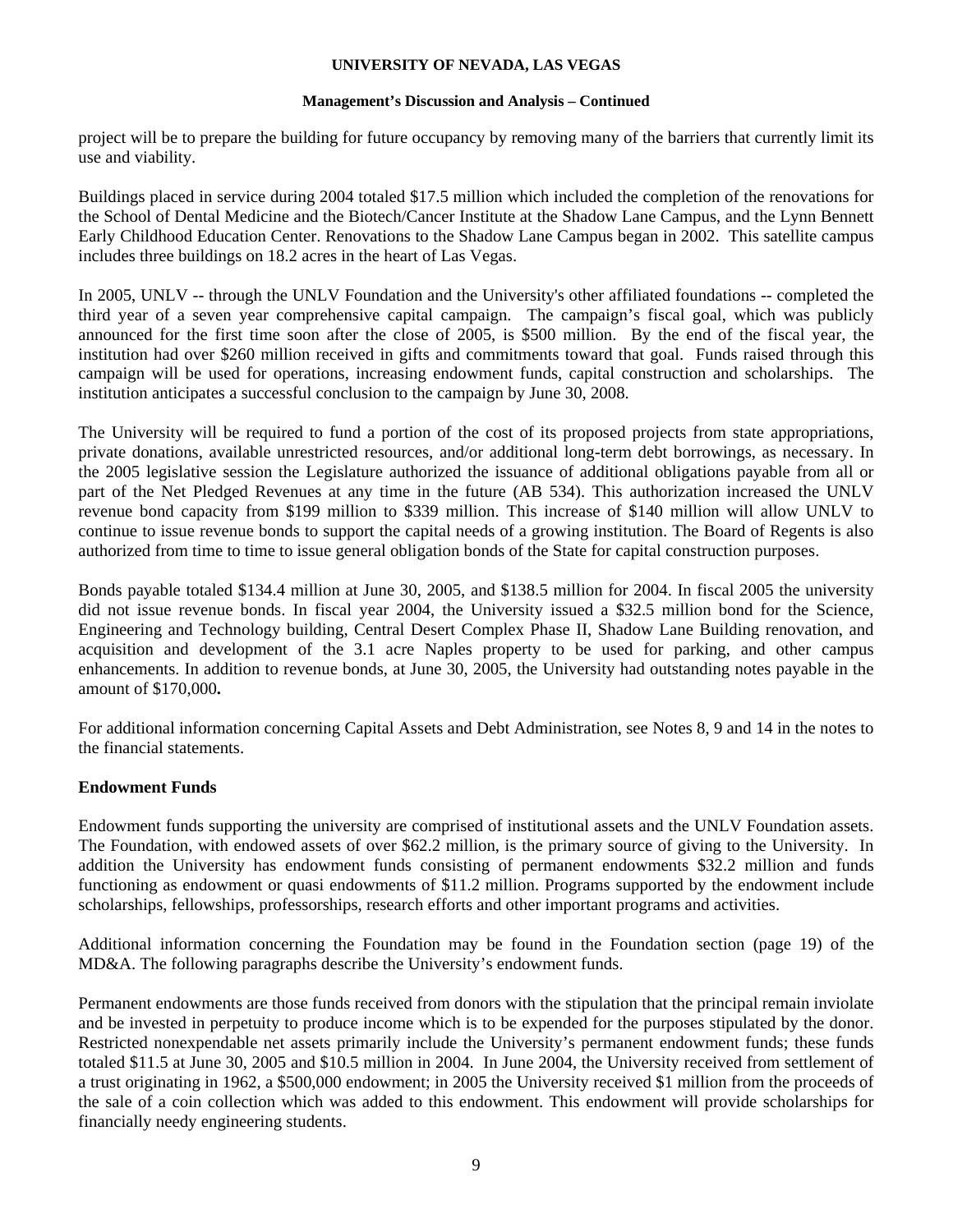## **Management's Discussion and Analysis – Continued**

Funds functioning as an endowment represent amounts (restricted gifts or unrestricted funds) that have been allocated by the University for long-term investment purposes, although amounts are not subject to donor restrictions requiring the University to preserve the principal in perpetuity.

Restricted expendable net assets are subject to externally imposed restrictions governing their use. This category of net assets totaled \$25.1 million and includes \$10.0 million of funds functioning as endowment in 2005. In addition, unrestricted net assets include funds functioning as endowments of \$1.1 million.

UNLV participates with the other NHSE institutions in following Board approved investment policies for managing all public funds, including operating funds and endowment funds handled by the System (NHSE). The System currently utilizes several external investment managers to manage the operating funds and the endowment funds. The investment objective of the endowment funds is to attain an inflation-adjusted total return, net of fees, at least equal to the University's contemplated spending/distribution rate of 4.5% (based upon a 20-quarter moving average as set forth in Board policy). This NHSE policy is subject to periodic reviews.

The endowment fund is allocated between an equity portfolio that provides long-term capital appreciation and a growing income stream; a fixed income portfolio to provide a hedge against extended deflation, to provide higher current income than equities and to diversify the portfolio. Board policy sets normal allocation and ranges for each type of portfolio.

# **Statement of Revenues, Expenses and Changes in Net Assets**

Changes in total net assets as presented on the Statement of Net Assets are based on the activity presented in the Statement of Revenues, Expenses, and Changes in Net Assets. The purpose of the statement is to present the revenues received by the institution, both operating and non-operating, and the expenses paid by the institution, operating and non-operating, and any other revenues, expenses, gains and losses received or spent by the institution.

Generally speaking, operating revenues are received for providing goods and services to the various customers and constituencies of the institution. Operating expenses are those expenses paid to acquire or produce the goods and services provided in return for the operating revenues, and to carry out the mission of the institution. Nonoperating revenues are revenues received for which goods and services are not provided. For example, state appropriations are nonoperating because they are provided by the Legislature to the institution without the Legislature directly receiving commensurate goods and services for those revenues.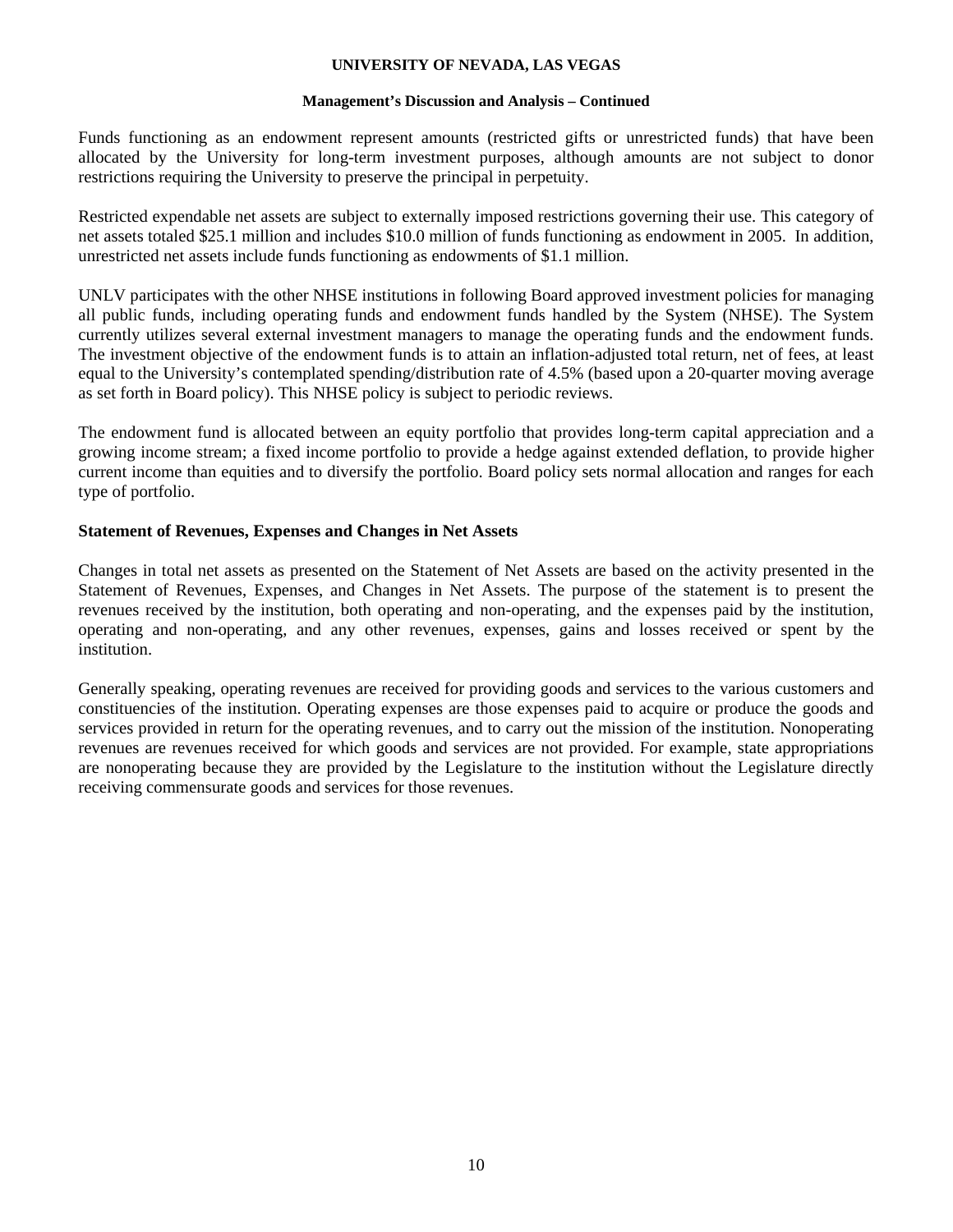## **Management's Discussion and Analysis – Continued**

# **Condensed Statement of Revenue, Expenses and Changes in Net Assets For the Years Ended June 30:**

|                                                  |    |            |    |            |    |            | University Related<br>Organization |    |           |
|--------------------------------------------------|----|------------|----|------------|----|------------|------------------------------------|----|-----------|
|                                                  |    |            |    | University |    |            |                                    |    |           |
|                                                  |    | 2005       |    | 2004       |    | 2003       | 2005                               |    | 2004      |
| (In thousands of dollars)                        |    |            |    |            |    |            |                                    |    |           |
| <b>Operating revenues</b>                        |    |            |    |            |    |            |                                    |    |           |
| Student tuition and fees, net                    | \$ | 90,910     | \$ | 74,680     | \$ | 65,454     | \$                                 | \$ |           |
| Donor contributions - cash and noncash           |    |            |    |            |    |            | 26,921                             |    | 14.061    |
| Grants and contracts                             |    | 77,765     |    | 72,138     |    | 64,548     |                                    |    |           |
| Sales and services of educational departments    |    | 31,467     |    | 27,130     |    | 26,292     |                                    |    |           |
| Sales and services of auxiliary enterprises, net |    | 34,836     |    | 33,442     |    | 33,412     |                                    |    |           |
| Other                                            |    | 760        |    | 1,404      |    | 766        | 405                                |    | 368       |
| <b>Total operating revenues</b>                  |    | 235,738    |    | 208,794    |    | 190,472    | 27,326                             |    | 14,429    |
| <b>Operating expenses</b>                        |    | 389,038    |    | 351,762    |    | 318,203    | 2,952                              |    | 3,708     |
| <b>Operating revenue (loss)</b>                  |    | (153, 300) |    | (142, 968) |    | (127, 731) | 24,374                             |    | 10,721    |
| Nonoperating revenues (expenses)                 |    |            |    |            |    |            |                                    |    |           |
| State appropriations                             |    | 155,262    |    | 147,884    |    | 103,229    |                                    |    |           |
| Gifts                                            |    | 10,278     |    | 9,709      |    | 10,916     |                                    |    |           |
| Investment income                                |    | 15,812     |    | 14,324     |    | 5,365      | 6,873                              |    | 3,365     |
| Interest expense and disposal of plant assets    |    | (6, 115)   |    | (5, 869)   |    | (5, 531)   |                                    |    |           |
| Other nonoperating revenues (expenses)           |    | 401        |    | 41         |    | (2, 192)   |                                    |    | (2,485)   |
| Capital state appropriations                     |    |            |    | 40,879     |    |            |                                    |    |           |
| Capital and endowment gifts and grants           |    | 9,813      |    | 10,727     |    | 12,747     | 5,675                              |    | 6,732     |
| Net transfers (to) from System Administration    |    | (5, 104)   |    | (3,761)    |    | 10,603     |                                    |    |           |
| Payments to University of Nevada, Las Vegas      |    |            |    |            |    |            | (12, 306)                          |    | (12, 189) |
| Net nonoperating revenues (expenses)             |    | 180,347    |    | 213,934    |    | 135,137    | 242                                |    | (4, 577)  |
| Increase in net assets                           |    | 27,047     |    | 70,966     |    | 7,406      | 24,616                             |    | 6,144     |
| Net assets, beginning of year                    |    | 532,249    |    | 461,283    |    | 453,877    | 89,983                             |    | 83,839    |
| Net assets, end of year                          | S  | 559,296    | \$ | 532,249    | \$ | 461,283    | \$<br>114,599                      | \$ | 89,983    |

The Statement of Revenues, Expenses, and Changes in Net Assets reflect a positive year with an increase in net assets at the end of the year. Some highlights of the information presented on the Statement of Revenues, Expenses, and Changes in Net Assets are as follows:

 Student tuition and fees revenues for FY 2005 were \$90.9 million, an increase of 22 percent over 2004. The increase is due to several factors. UNLV's student population continues to grow with over 27,000 students attending in fall 2004. Annual FTE enrollment increased by 6.8 percent, and registration fees increased 7 percent. In addition UNLV's School of Dental Medicine, which accepted its first 75 dental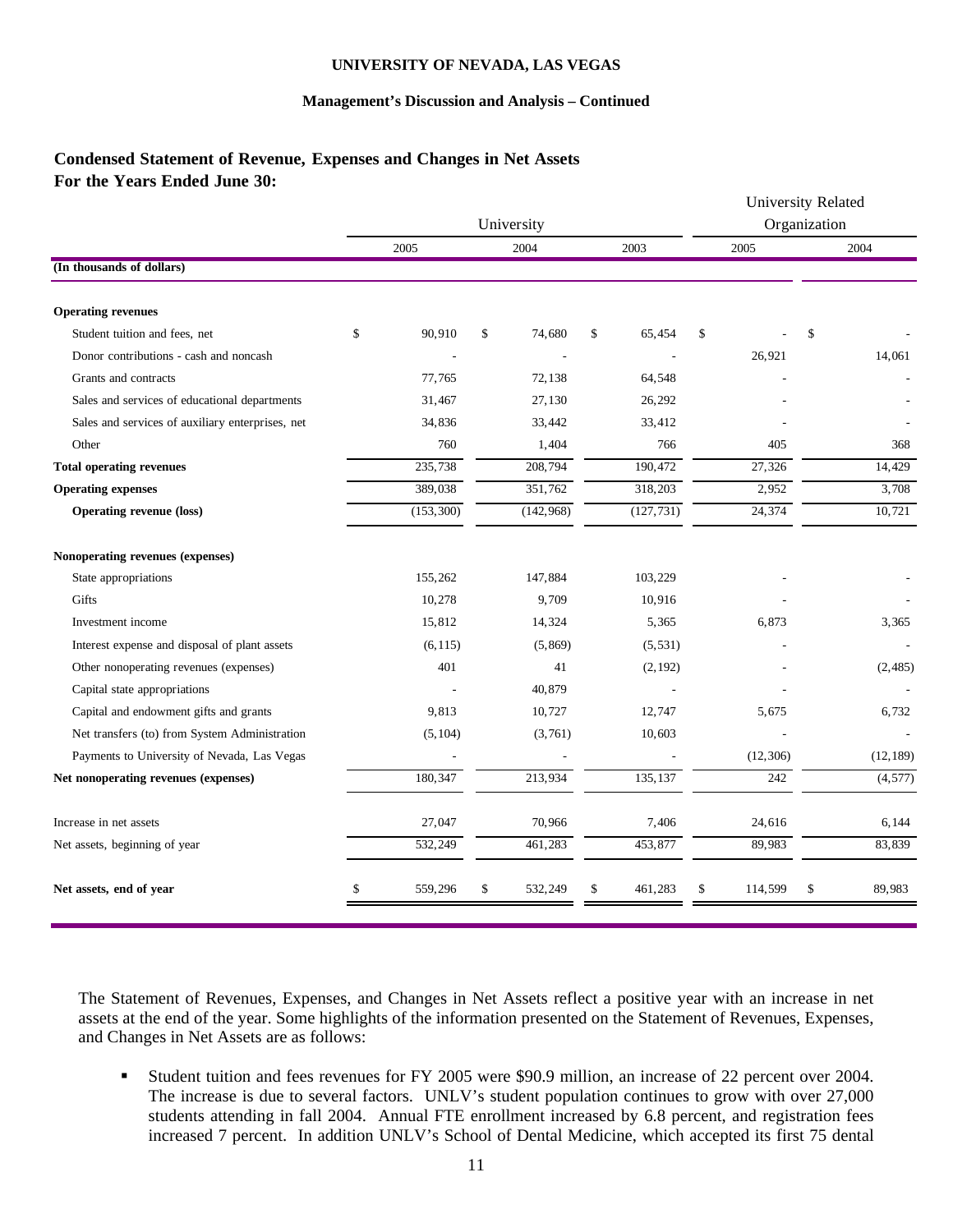## **Management's Discussion and Analysis – Continued**

students in the fall of 2002, increased its revenue from tuition and fees by \$970 thousand and the number of students to 225.

- Grants and Contracts revenue for 2005 was \$77.8 million, an increase of 7.8 percent over 2004. The largest increase in this revenue source was due to the Millennium Scholarship of \$1.9 million. The State of Nevada established the Millennium Scholarship in order to increase the number of Nevada students who perform well in high school and enroll in, and graduate from an institution of the NSHE. Additional "Other Grants & Contracts" increased by \$1.1 million representing several grants for the College of Engineering and the Harry Reid Center.
- Sales and Services of Educational Departments revenue increased in 2005 by \$4.3 million or 16 percent, due to increases in the following programs: Hospitality Research Center, SLC Student Clinic, Pre-School, Parking Meter Collections, and Athletics (due to the UNLV share of a Mountain Western Conference school participating in a tournament).
- Revenue from State appropriations increased by 5 percent or \$7.4 million. This increase is consistent with the general incremental increases realized in the second year of the biennium primarily due to the formula support for the increase in students served.
- Investment income increased from \$14.3 million to \$15.8 million during 2005 due to favorable market conditions. The market values of the various investment pools are subject to change depending upon conditions beyond the control of the System, including general economic conditions and general financial conditions. In addition, the System is subject to the same risks as other investors in the market including but not limited to adverse market conditions and ability of fund managers to maintain a solvent fund.
- Capital state appropriations are not recognized in the second year of the biennium. The \$40.9 million reflected in 2004 represents the 2003-2005 legislatively approved capital budget of which \$35.4 million was for the construction of the Science, Engineering and Technology building and \$5 million for campus improvements. In accordance with State of Nevada operating practices, the bulk of capital appropriations arrive in the first year of the biennium.

Tuition and state appropriations are the primary source of funding for the University's academic programs. Student tuition and fees, net of allowances for scholarships and fellowships, are \$90.9 million or 21 percent of total revenues in 2005. State general fund appropriations are \$155.3 million, or 36 percent of total revenues of \$427.3 million.

The University receives revenues for sponsored programs from government and private sources, which normally provide for the recovery of direct and indirect costs. Grant activity will continue to increase as the University works towards becoming a major research university.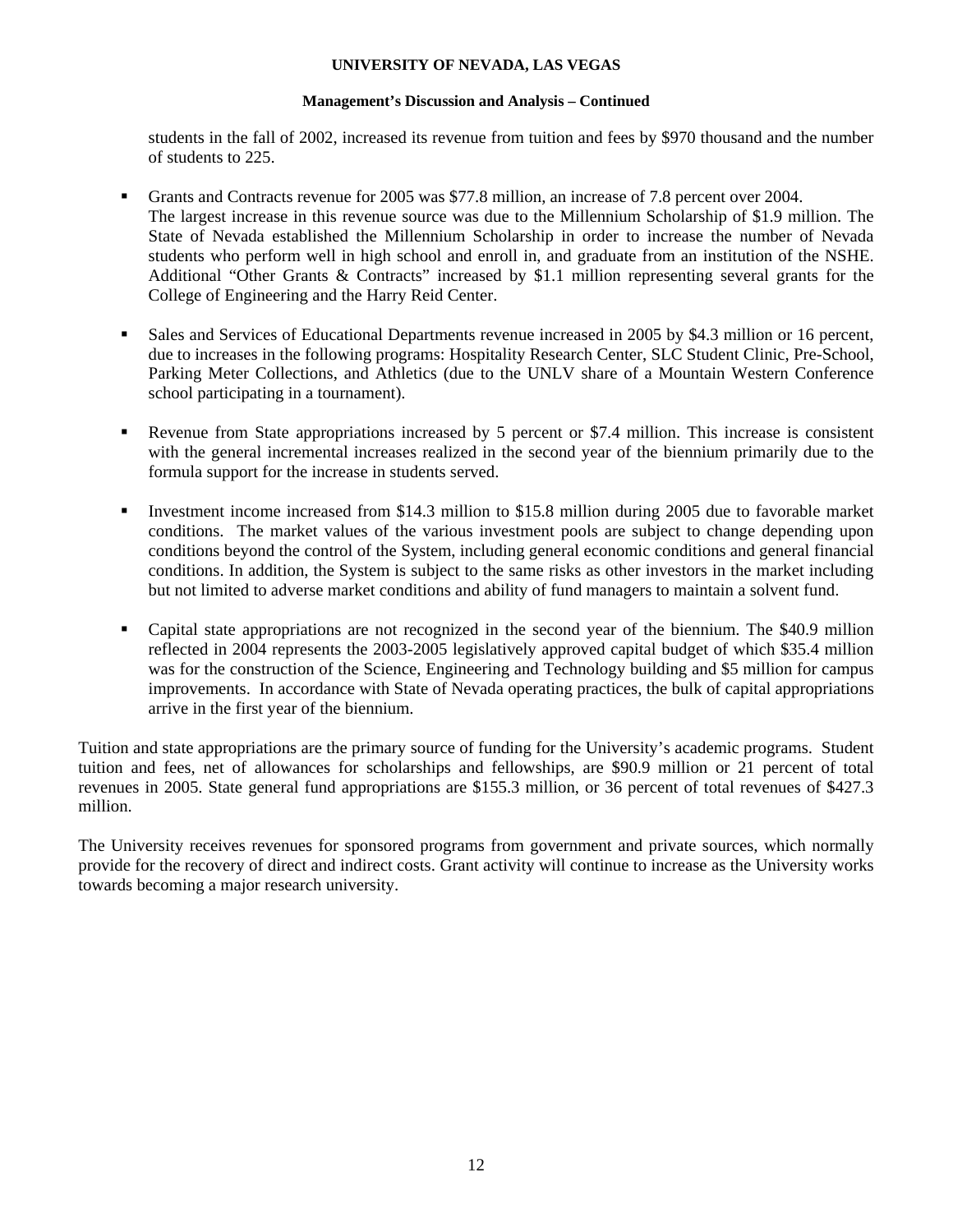## **Management's Discussion and Analysis – Continued**

The following is a graphic illustration of revenues by source (both operating and nonoperating), which were used to fund UNLV's operating activities for the year ended June 30, 2005 (amounts are presented in thousands of dollars). Significant recurring sources of UNLV's revenues, such as State appropriations and investment income, are considered nonoperating, as defined by GASB Statement No.35.



## **University Revenues by Source**

| <b>University Revenues by Source</b>                |               |      |
|-----------------------------------------------------|---------------|------|
| (in thousands of dollars)                           | Amount        | %    |
| Student tuition and fees, net                       | \$<br>90,910  | 21%  |
| Federal, state and local grants and other contracts | 77,765        | 18%  |
| Sales and services of educational departments       | 31,467        | 7%   |
| Sales and services of auxiliary enterprises         | 34,836        | 8%   |
| Other nonoperating and operating revenues           | 1,161         | 0%   |
| State appropriations                                | 155,262       | 36%  |
| Capital appropriations                              | $\mathbf{0}$  | 0%   |
| Investment income                                   | 15,812        | 4%   |
| Private gifts                                       | 10,278        | 3%   |
| Capital grants & endowment gifts                    | 9,813         | 3%   |
| <b>Total Revenues by Source</b>                     | \$<br>427.304 | 100% |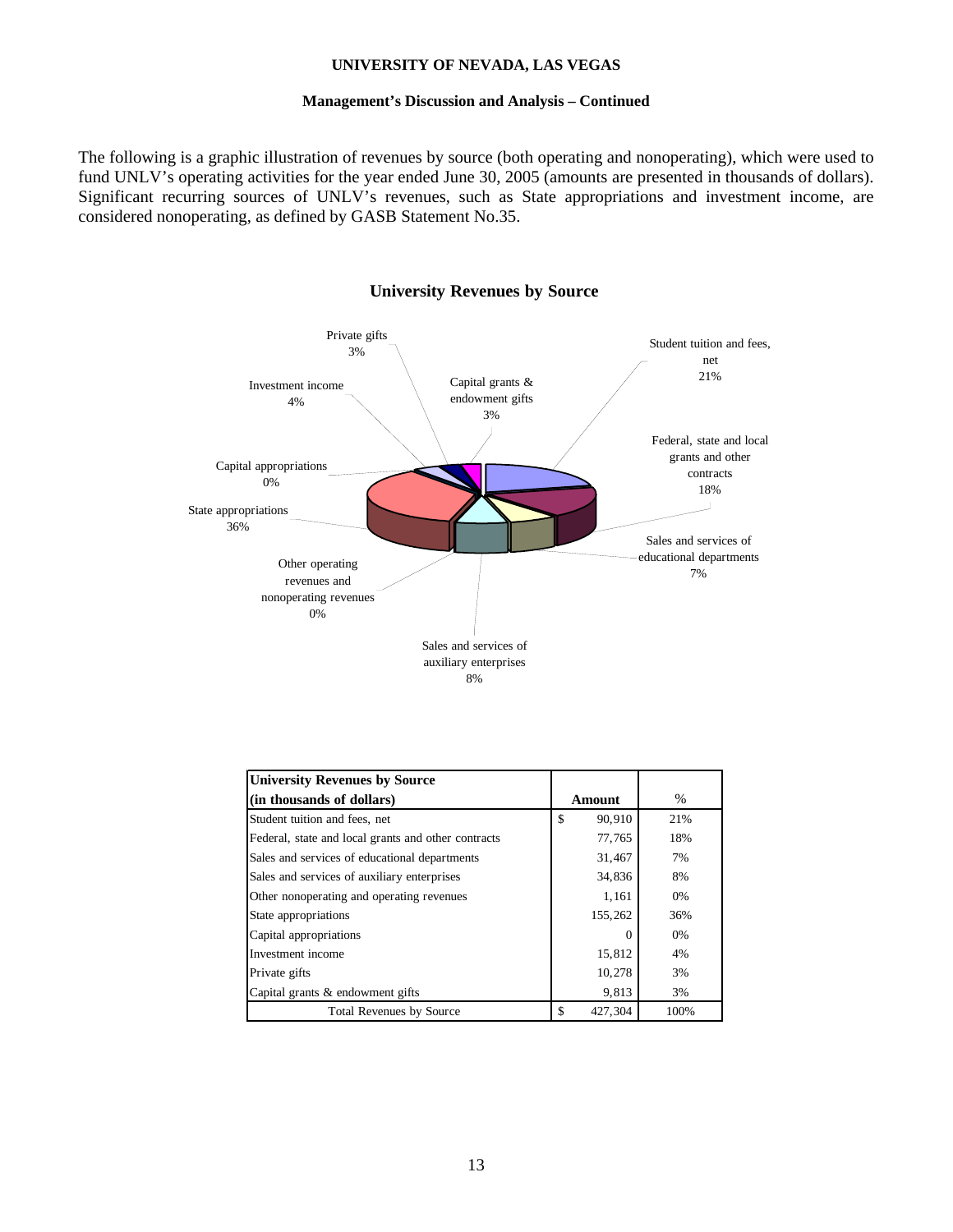## **Management's Discussion and Analysis – Continued**

The following is a summary of the University's expenses for the years ended June 30:

|                              |               |    |         |    |         |    | University Related |              |                          |
|------------------------------|---------------|----|---------|----|---------|----|--------------------|--------------|--------------------------|
|                              | University    |    |         |    |         |    |                    | Organization |                          |
|                              | 2005          |    | 2004    |    | 2003    |    | 2005               |              | 2004                     |
| (In thousands of dollars)    |               |    |         |    |         |    |                    |              |                          |
| <b>Operating Expenses:</b>   |               |    |         |    |         |    |                    |              |                          |
| Compensation and benefits    | \$<br>256,260 | \$ | 225,071 | \$ | 208,524 | \$ | 1,937              | \$           | 1,672                    |
| <b>Utilities</b>             | 10,442        |    | 9,700   |    | 9,397   |    | ٠                  |              |                          |
| Supplies and services        | 85,661        |    | 83,256  |    | 68,665  |    | 866                |              | 896                      |
| Scholarships and fellowships | 13,755        |    | 12,472  |    | 11,021  |    |                    |              | $\overline{\phantom{a}}$ |
| Program expenses             | ٠             |    | ٠       |    |         |    | 64                 |              | 1,060                    |
| Depreciation                 | 22,920        |    | 21,263  |    | 20,596  |    | 85                 |              | 80                       |
|                              | 389,038       |    | 351,762 |    | 318,203 |    | 2,952              |              | 3,708                    |
| Nonoperating:                |               |    |         |    |         |    |                    |              |                          |
| Interest and other           | 11,219        |    | 9,630   |    | 7,723   |    | 12,306             |              | 14,674                   |
| <b>Total expenses</b>        | 400,257       |    | 361,392 |    | 325,926 |    | 15,258             |              | 18,382                   |
|                              |               |    |         |    |         |    |                    |              |                          |

- Compensation and employee benefits expense was approximately \$256 million for 2005, an increase of 13.9 percent over fiscal year 2004. The increase reflects a two percent cost of living increase (COLA), merit adjustments, and increased state funding for instructional positions. Additional faculty and part time instructors as well as various support personnel were needed to support the annual FTE student enrollment increase of 6.8 percent.
- Scholarships and fellowships expense totaled \$13.7 million in 2005, an increase of \$1.3 million over fiscal year 2004. This increase was primarily due to increases in the Millennium Scholarship of \$1.9 million, PELL of \$632 thousand, Student Access of \$1.1 million and General Scholarships of \$400 thousand. These were offset by a \$3.1 million increase in tuition discounting.

The University is committed to recruiting and retaining an outstanding faculty and staff and the compensation package is one way to successfully compete with peer institutions and nonacademic employers. The University encourages and rewards faculty members who best integrate teaching, scholarship, and service in support of student learning and the creation of new knowledge. Dedicating resources to instructional salaries promotes UNLV's goal of becoming a premier metropolitan research university. UNLV has added new faculty with degrees from the nation's most prestigious universities.

Substantially all permanent employees of the University are covered by retirement plans. All classified and some professional employees are covered under Public Employee's Retirement System ("PERS"), administered by the State. Those professionals not covered by PERS, are covered by four alternative plans that are defined contribution plans, and hence have no unfunded liability.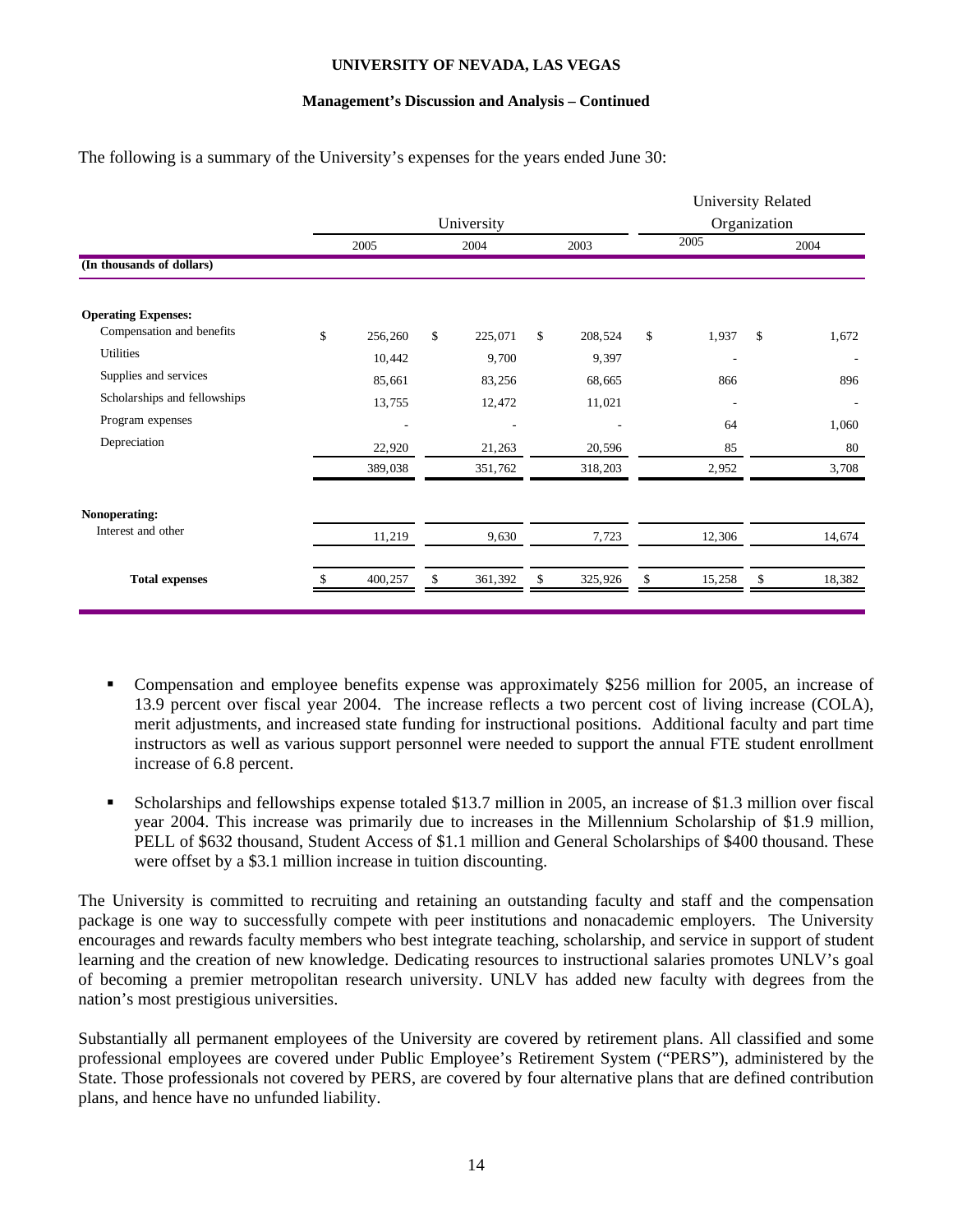## **Management's Discussion and Analysis – Continued**

The following is a graphic illustration of total operating expenses by "natural classification" (in thousands of dollars) for the year ended June 30, 2005:

# **University Operating Expenses by Natural Classification**



| University Operating Expenses by Natural Classification |    |         |               |
|---------------------------------------------------------|----|---------|---------------|
| (in thousands of dollars)                               |    | Amount  | $\frac{0}{0}$ |
| Compensation and benefits                               | \$ | 256,260 | 66%           |
| <b>Utilities</b>                                        |    | 10,442  | 3%            |
| Supplies and services                                   |    | 85,661  | 22%           |
| Depreciation                                            |    | 22,920  | 6%            |
| Scholarships and fellowships                            |    | 13,755  | 3%            |
| Total                                                   | S  | 389,038 | 100%          |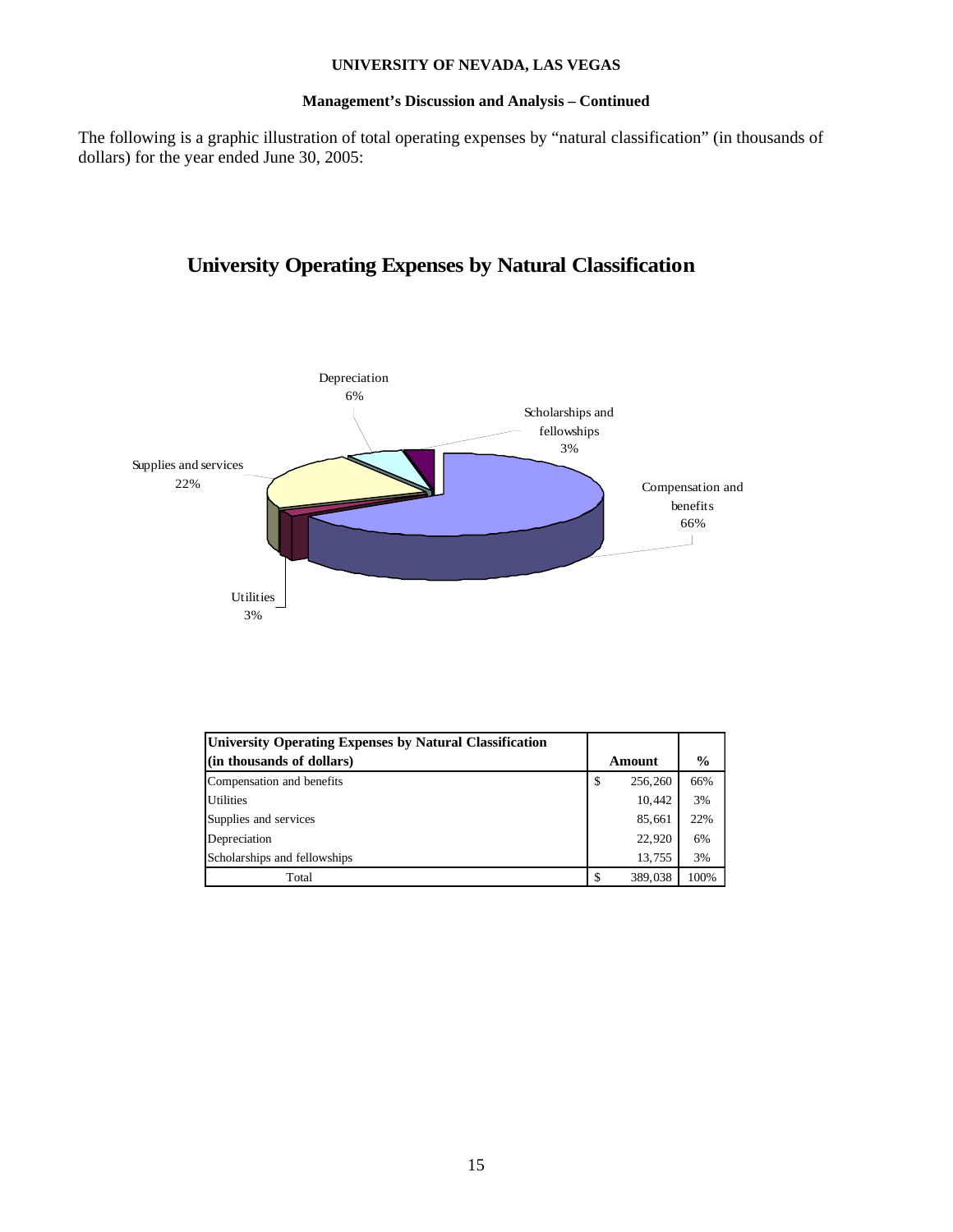## **Management's Discussion and Analysis – Continued**

In addition to their natural classification, it is also informative to review operating expenses by functions, which were as follows for the years ended June 30:

|                                     |               | University    |               |
|-------------------------------------|---------------|---------------|---------------|
|                                     | 2005          | 2004          | 2003          |
| (In thousands of dollars)           |               |               |               |
|                                     |               |               |               |
| <b>Operating Expenses:</b>          |               |               |               |
| Instruction                         | \$<br>129,312 | \$<br>115,894 | \$<br>102,399 |
| Research                            | 35,839        | 32,877        | 30,593        |
| Public service                      | 17,765        | 16,355        | 13,451        |
| Academic support                    | 43,595        | 39,031        | 34,441        |
| Institutional support               | 25,782        | 23,041        | 23,931        |
| Student services                    | 37,077        | 33,400        | 29,164        |
| Auxiliary enterprises               | 32,535        | 29,946        | 29,780        |
| Operations and maintenance of plant | 30,181        | 27,405        | 22,732        |
| Depreciation                        | 22,920        | 21,263        | 20,596        |
| Loans                               | 277           | 78            | 95            |
| Scholarships and fellowships        | 13,755        | 12,472        | 11,021        |
| <b>Total operating</b>              | 389,038       | 351,762       | 318,203       |
| Nonoperating:                       |               |               |               |
| Interest and other                  | 11,219        | 9,630         | 7,723         |
| <b>Total expenses</b>               | \$<br>400,257 | \$<br>361,392 | \$<br>325,926 |
|                                     |               |               |               |

Instruction expenses increased by \$13.4 million or 11.6 percent this year, mainly due to increases in salaries and benefits in the state funded accounts. The increase in expense represents the additional faculty needed to provide to direct educational exposure to the growing student body of the University. COLA and merit increases also contributed to the increase.

An 11.7 percent increase in academic support expenses during 2005 was due to the additional Lied Library operational expenses of \$2.0 million as well as the increase in information technology expenses of \$500 thousand.

Institutional support expenses increased by \$2.7 million or 12 percent. This was primarily due to the increase in salary and benefits in both the state and self supported accounts.

Student services increased 11 percent or \$3.7 million. In order to better serve the students there was an increase of \$1.9 million in State funded accounts, and also an increase in Athletics expenditures.

Operations and maintenance of plant increased 10 percent primarily due to increases in electrical services, custodial services and several other maintenance projects.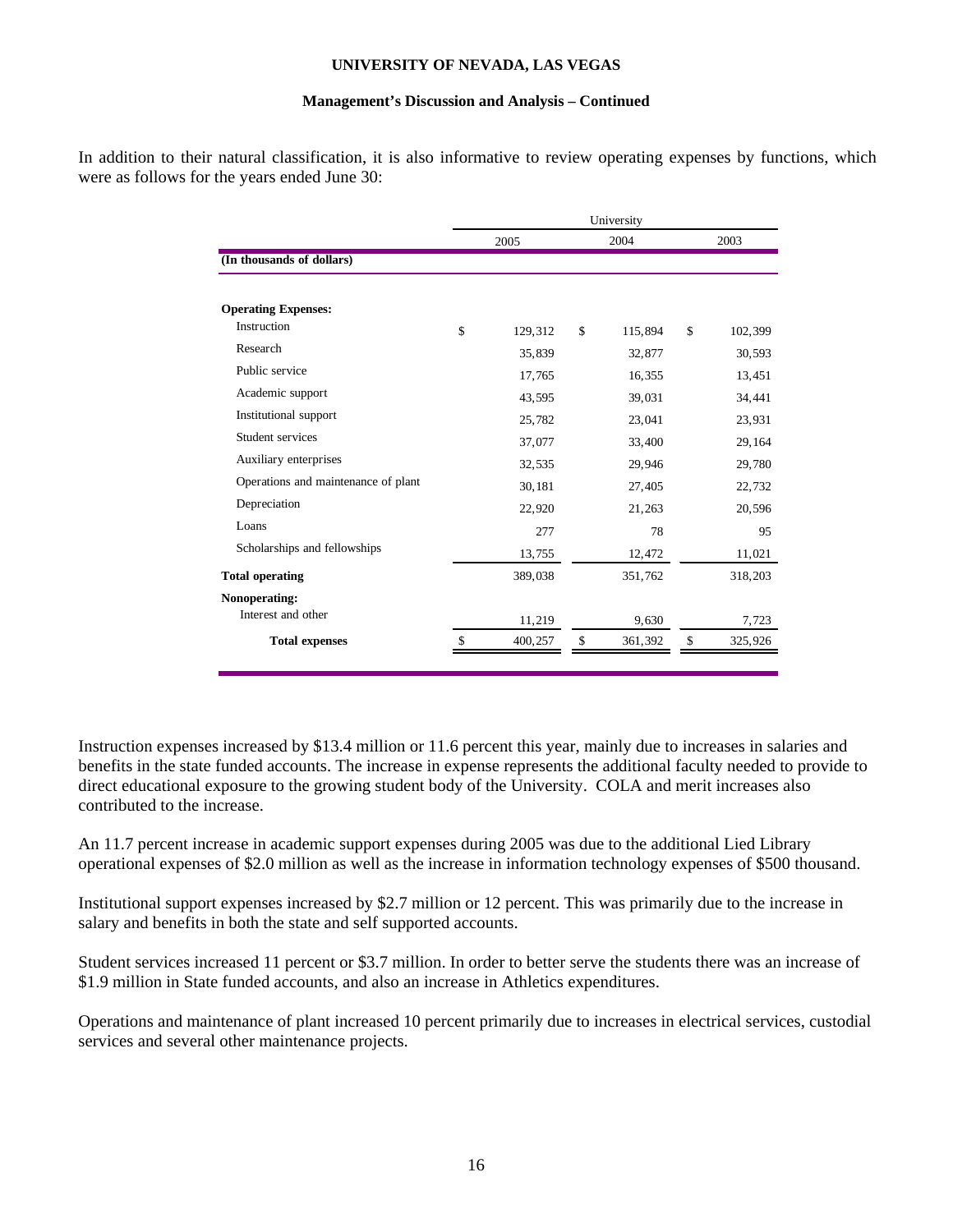## **Management's Discussion and Analysis – Continued**

The following graphic illustrations present total operating expenses by function (in thousands of dollars) for the year ended June 30, 2005:



# **University Operating Expenses by Function**

| <b>University Operating Expenses by Function</b> |               |               |
|--------------------------------------------------|---------------|---------------|
| (in thousands of dollars)                        | Amount        | $\frac{0}{0}$ |
| Instruction                                      | \$<br>129,312 | 33%           |
| Research                                         | 35,839        | 9%            |
| <b>Public Service</b>                            | 17,765        | 5%            |
| Academic Support                                 | 43,595        | 11%           |
| <b>Institutional Support</b>                     | 25.782        | 7%            |
| <b>Student Services</b>                          | 37,077        | 9%            |
| Auxiliary enterprises                            | 32,535        | 8%            |
| Operations and maintenance of plant              | 30,181        | 8%            |
| Depreciation                                     | 22,920        | 6%            |
| Loans                                            | 277           | 0%            |
| Scholarships and fellowships                     | 13,755        | 4%            |
| <b>Total Operating Expenses by Function</b>      | 389,038       | 100%          |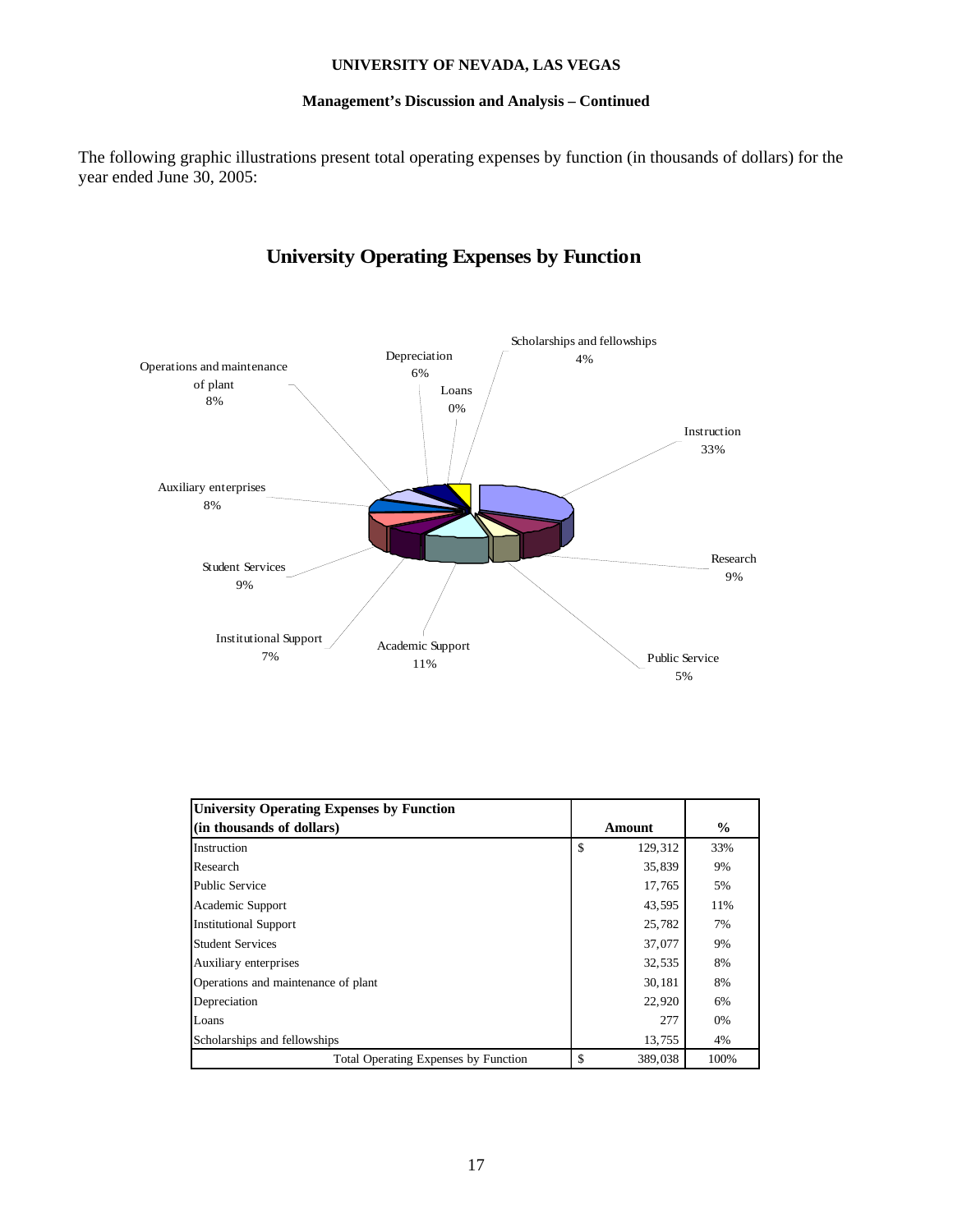## **Management's Discussion and Analysis – Continued**

## **Statement of Cash Flows**

The final statement presented by the University of Nevada, Las Vegas, is the Statement of Cash Flows. The Statement of Cash Flows presents detailed information about the cash activity of the institution during the year. The statement is divided into five parts. The first part deals with operating cash flows and shows the net cash used by the operating activities of the institution. The second section reflects cash flows from noncapital financing activities. This section reflects the cash received and spent for nonoperating, noninvesting, and noncapital financing purposes.

The third section reflects the cash flows from investing activities and shows the purchases, proceeds, and interest received from investing activities. The fourth section deals with cash flows from capital and related financing activities. This section deals with the cash used for the acquisition and construction of capital and related items. The fifth section reconciles the net cash used to the operating income or loss reflected on the Statement of Revenues, Expenses, and Changes in Net Assets.

# **Condensed Cash Flows for the Years ended June 30:**

|                                          |                  | <b>University</b> |                  |
|------------------------------------------|------------------|-------------------|------------------|
|                                          | 2005             | 2004              | 2003             |
| (In thousands of dollars)                |                  |                   |                  |
| Cash provided (used) by:                 |                  |                   |                  |
| Operating activities                     | \$<br>(126, 309) | (113, 204)<br>\$  | (115, 218)<br>\$ |
| Noncapital financing activities          | 162,280          | 155,434           | 125,058          |
| Investing activities                     | (3,915)          | (15,308)          | 8,477            |
| Capital and related financing activities | (40, 569)        | (14, 984)         | (6, 130)         |
| Net change in cash                       | (8, 513)         | 11,938            | 12,187           |
| Cash, beginning of year                  | 78,983           | 67,045            | 54,858           |
| Cash, end of year                        | \$<br>70,470     | \$<br>78,983      | \$<br>67,045     |
|                                          |                  |                   |                  |

The University's significant sources of cash provided by noncapital financing activities, as defined by GASB Statement No. 35, include state appropriations and private gifts.

# **Discretely Presented Component Unit**

## University of Nevada, Las Vegas Foundation

The Foundation total assets grew to \$116.8 million, an increase of \$24.4 million from 2004. This is attributable to an increase in cash donations, the addition of gifts, net of distributions, and an increase in the market value of investments held in the endowment fund. Investment decisions are made by the UNLV Foundation portfolio managers within overall asset allocation and policy parameters set by the Board.

Total liabilities decreased \$300,000 from 2004 primarily due to scheduled debt payments in the amount of \$315,000. Total fund equity increased from \$90.0 million at June 30, 2004, to \$114.6 million at June 30, 2005, as a result of an excess of revenues over expenses of approximately \$24.6 million.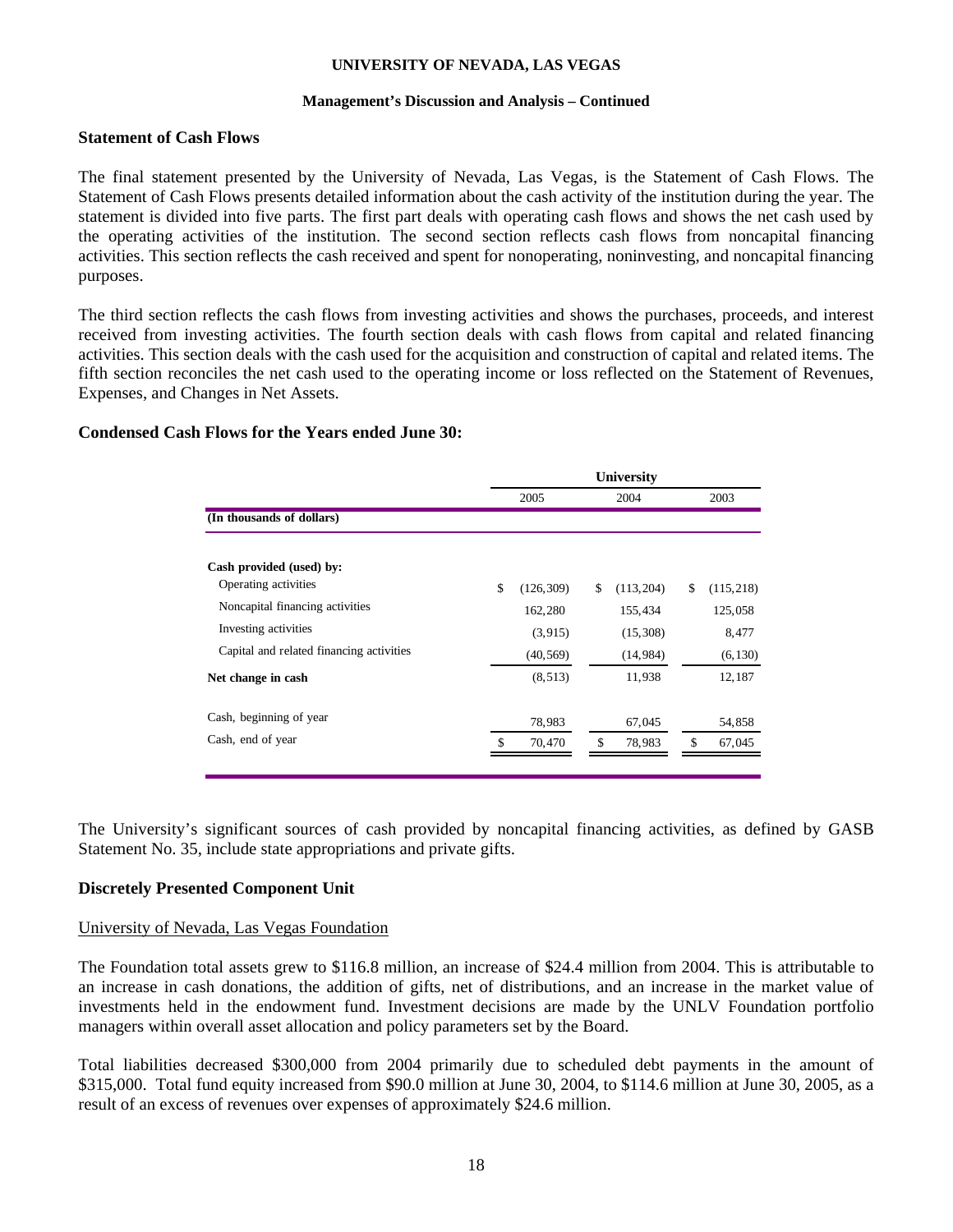## **Management's Discussion and Analysis – Continued**

Total contributions increased \$14.3 million during 2005 due to initial success of the capital campaign. The receipt of cash gifts increased \$12.1 million. Non-cash contributions increased \$1.5 million during 2005 principally due to the gift portion of a large charitable remainder trust.

Investment income increased \$3.5 million from June 30, 2004. The restricted fund is invested in fixed-income instruments. Poor performance in the fixed-income market and low interest rates were responsible for the reduction in investment income in the restricted fund. However, the equity portfolios provided increases in dividends and capital gains in the endowment fund.

Payments to the University totaled \$12.3 million, which have been adjusted to reflect different accounting principles applicable to non-cash donations. The Foundation transfers funds for programs and scholarships only when requested by the University in order to cover current obligations.

# **Economic Outlook**

The University is growing at a dramatic rate, thus growth is expected to sustain itself in the near future. Between 1990 and 2000, Nevada's population grew by 66%, outpacing that of any state in the nation. The growth rate of Nevada high school graduates has also surpassed that of other states, and is projected to grow by 104 percent increase between 2001 and 2017. The greatest share of this growth is attributable to southern Nevada, where Clark County alone accounts for approximately 75% of the state population. Similarly, UNLV's fall FTE increased by more than 8% per year during the last four years, outpacing the System projections for UNLV by more than 3% per year.

The University continues to execute its long-range plan in the expansion and renovation of older facilities, and the construction of new ones. These projects will address the University's enrollment growth and respond to the challenges of new technology and methodologies to better serve the campus and the community. Over the next several years, UNLV will build a number of new facilities on the main campus. The Science, Engineering and Technology Building is slated for completion in 2007. This technologically advanced facility is designed to advance interdisciplinary science research and outreach activities supporting economic development in Nevada. The Greenspun Building is also slated for completion in 2007, and will house the UNLV College of Urban Affairs, providing state-of-the-art radio and television production facilities for the University. The new Student Union, which will be twice the size of the current facility, and the Student Recreation Center, the University's first facility devoted to both fitness and wellness, are in the early stages of construction and both scheduled for completion in 2007.

It has become apparent that given our growing student population and the limited state funds provided for capital projects, we cannot afford to rely solely on state resources for capital improvements. Public/private partnerships provide the one viable option for supplementing this critical need. One successful example of this partnership is the eagerly anticipated Advanced Dental Education Building on the Shadow Lane campus in which Orthodontic Medicine will be a key focus. Midtown UNLV is another public/private initiative in the early stages of development. The focus for Midtown is to improve the physical space and the urban fabric around the campus, starting with the areas immediately to the east along Maryland Parkway at the primary campus entrance. The success of a state "lease purchase" bill during the 2005 legislative session is anticipated (allowing state funds to retire lease purchase debt). This is important for UNLV to participate in these public/private ventures in ways not possible prior to the passage of legislation.

UNLV is a dynamic resource for, and partner with, the community that it serves. The Thomas and Mack Legal Clinic at the William S. Boyd School of Law is providing free legal services to children and families involved in abuse and neglect proceedings; "Kids' Court", a collaboration between the UNLV College of Education and the Law School, is providing training in stress-reduction techniques for children who are required to participate in the Nevada court system; the Endangered Instruments Program is introducing some of the less common musical instruments – oboe, French horn, bassoon, and others, to at-risk youths in southern Nevada. The Crackdown on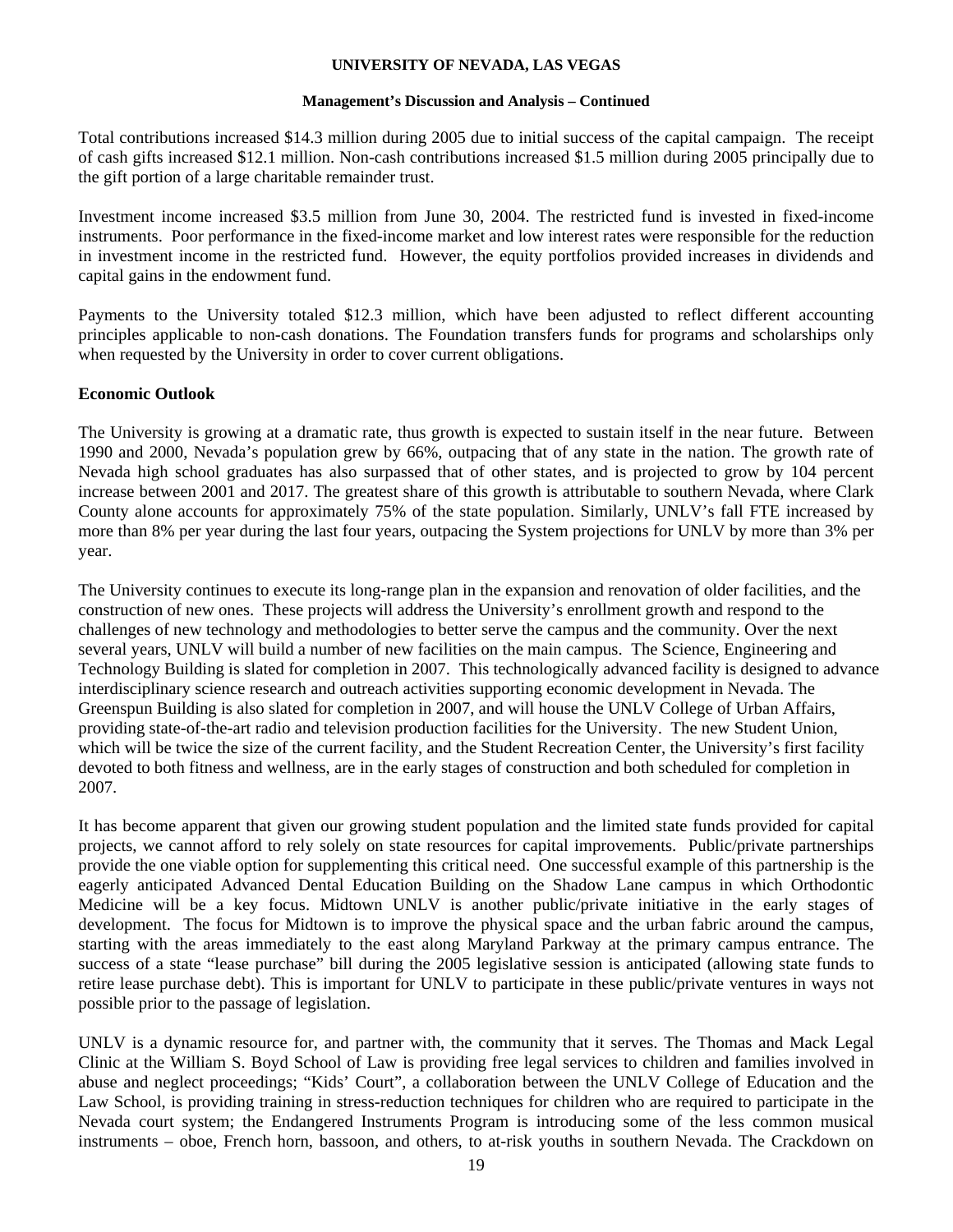## **Management's Discussion and Analysis – Continued**

Cancer van sponsored by the UNLV School of Dental Medicine is targeting rural areas in order to promote effective oral healthcare practices. These are just a few of the examples used to illustrate UNLV's commitment to the community.

Looking to the future with research, the Harry Reid UNLV Research and Technology Park is located on approximately 115 acres in the southwest portion of Las Vegas. The land is the property of the UNLV Research Foundation. Once completed, the park will create and attract companies involved in areas such as environmental cleanup, national emergency response, counter-terrorism, communications, biotechnology and energy production. It will provide a strong high-tech employment compliment to the existing technology base.

UNLV is currently engaged in a planning and feasibility analysis for the potential acquisition of up to approximately 2,000 acres of Federal Land managed by the Bureau of Land Management in North Las Vegas, Nevada. The study of the potential UNLV North Campus includes concepts to establish an integrated and synergistic campus/community center, to provide a diverse and fully developed academic environment, to embrace the desert context, to position the campus as a gateway to the mountains and to provide a campus with a dynamic image and identity. Possible uses of the potential UNLV North Campus include partnerships with Nevada State College, the Desert Research Institute, the Community College of Southern Nevada, Nellis Air Force Base, the Veterans Administration and the City of North Las Vegas, among others.

While it is not possible to predict the ultimate results of the current economic uncertainties, the University's current financial condition is sound. Despite fiscal challenges, the University is one of the most important resources that the State of Nevada has in its midst to develop a positive future. This was evidenced with the continued legislative support for several initiatives in the recently concluded legislative session. The legislature recognizing the need to support the research initiative passed a budget which will allow the university to retain and invest the full facilities and administrative rate of return back into the institution. Historically, 25 percent of this return had been submitted to the state as part of the institutional revenue pledge. With this change (commencing in fiscal year 2006) the institution will annually have more than \$2.0 million of additional resources to commit to the research infrastructure of the campus. The legislature also recognized the need to expand the options in capital projects and passed a bill (SB 426) allowing the state agencies to lease-purchase these in the future. This option will assist in the expediting of these projects as well as retaining the statutory limitations without compromise.

Few universities in the country are situated in a city growing the way the greater Las Vegas area in southern Nevada is growing. Fewer still compete for funds with a relatively small number of other institutions. Fewer yet are centered in the heart of a metropolis that has more potential for life changing and quality enhancing activity than Las Vegas.

# **Cautionary Note Regarding Forward-Looking Statements**

Certain information provided by the University and the System including written as outlined above or oral statements made by its representatives, may contain forward-looking statements as defined in the Private Securities Litigation Reform Act of 1995. All statements, other than statements of historical facts, which address activities, events or developments that the University and System expect or anticipate will or may occur in the future contain forward-looking information.

In reviewing such information it should be kept in mind that actual results may differ materially from those projected or suggested in such forward-looking information. This forward-looking information is based upon various factors and was derived using various assumptions. The University and the System do not undertake to update forward-looking information contained in this report or elsewhere to reflect actual results, changes in assumptions or changes in other factors affecting such forward-looking information.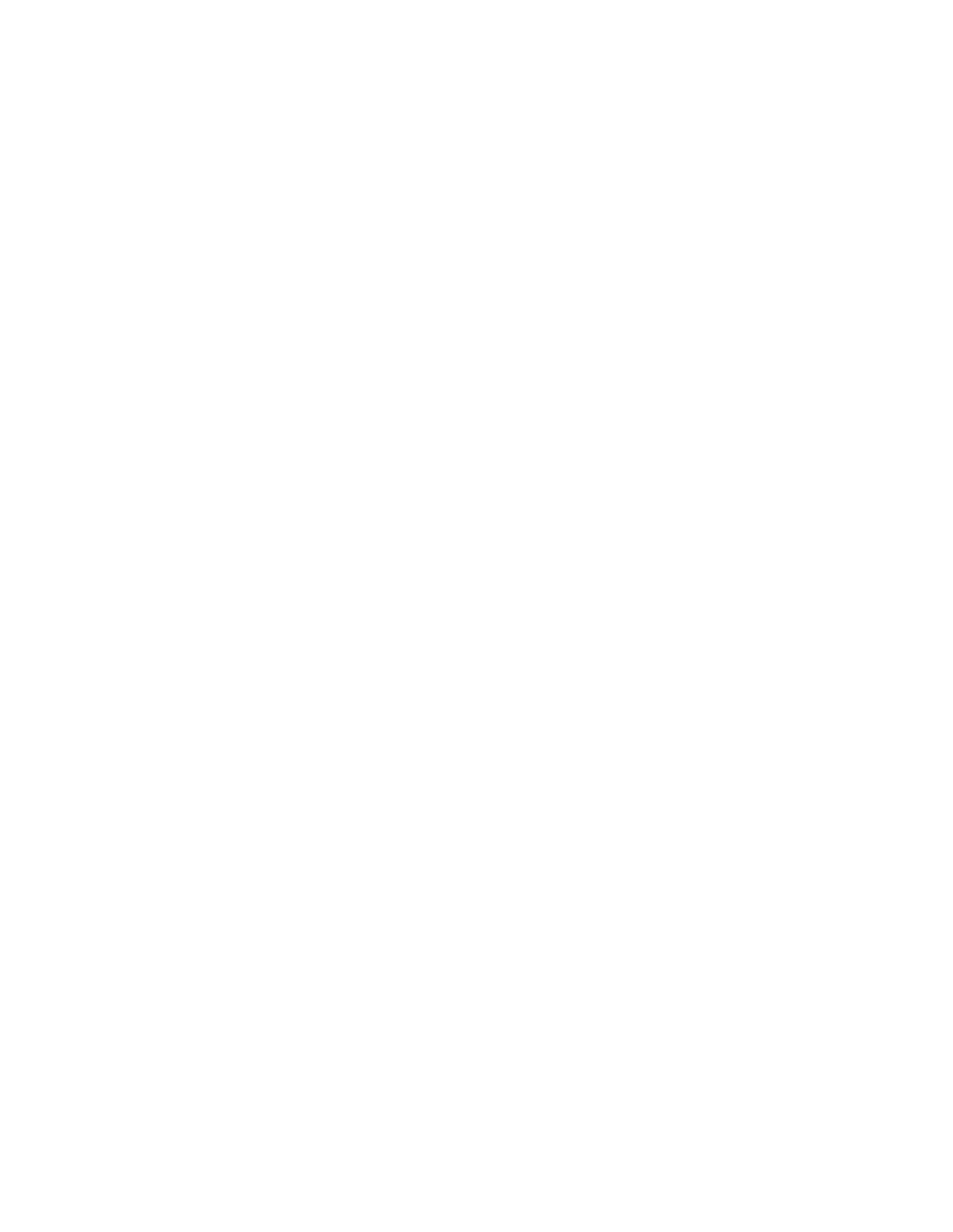#### **UNIVERSITY OF NEVADA, LAS VEGAS STATEMENTS OF NET ASSETS AS OF JUNE 30, 2005 AND 2004**

|                                                            |                   | <b>University</b> |                             | <b>University Related</b><br>Organization |
|------------------------------------------------------------|-------------------|-------------------|-----------------------------|-------------------------------------------|
|                                                            | 2005              | 2004              | 2005                        | 2004                                      |
| <b>Assets</b>                                              |                   |                   |                             |                                           |
| <b>Current Assets:</b>                                     |                   |                   |                             |                                           |
| Cash and cash equivalents                                  | \$<br>35,344,000  | \$<br>64,972,000  | \$<br>5,382,000             | \$<br>4,418,000                           |
| Short-term investments                                     | 111,075,000       | 95,481,000        | 3,361,000                   |                                           |
| Accounts receivable, net                                   | 6,185,000         | 5,797,000         |                             |                                           |
| Receivable from U.S. Government                            | 7,060,000         | 6,374,000         |                             |                                           |
| Receivable from State of Nevada                            | 31,657,000        | 37,853,000        |                             |                                           |
| Current portion of pledges receivable, net                 |                   |                   | 1,644,000                   | 1,858,000                                 |
| Accrued interest receivable                                |                   |                   | 468,000                     | 489,000                                   |
| Current portion of loans receivable, net                   | 560,000           | 818,000           |                             |                                           |
| Inventories                                                | 2,041,000         | 2,046,000         |                             |                                           |
| Current portion of deferred expenditures and deposits      | 180,000           | 98,000            | 211,000                     | 69,000                                    |
| <b>Total Current Assets</b>                                | 194,102,000       | 213,439,000       | 11,066,000                  | 6,834,000                                 |
| Noncurrent Assets:                                         |                   |                   |                             |                                           |
| Cash held by State Treasurer                               | 35,126,000        | 14,011,000        |                             |                                           |
| Pledges receivable, net                                    |                   |                   | 21,436,000                  | 8,729,000                                 |
| Endowment investments                                      | 43,389,000        | 39,349,000        | 62,201,000                  | 51,821,000                                |
| Investments in securities                                  |                   |                   | 15,190,000                  | 19,073,000                                |
| Loans receivable, net                                      | 2,983,000         | 2,782,000         |                             |                                           |
| Long-term deferred expenditures and deposits               | 1,278,000         | 1,365,000         |                             |                                           |
| Assets held in charitable remainder trusts                 |                   |                   | 3,766,000                   | 2,979,000                                 |
| Capital assets, net                                        | 480,734,000       | 459,218,000       | 2,491,000                   | 2,507,000                                 |
| Other assets                                               |                   |                   | 711,000                     | 541,000                                   |
| <b>Total Noncurrent Assets</b>                             | 563,510,000       | 516,725,000       | 105,795,000                 | 85,650,000                                |
|                                                            |                   |                   |                             |                                           |
| <b>Total Assets</b>                                        | 757,612,000       | 730,164,000       | 116,861,000                 | 92,484,000                                |
| Liabilities                                                |                   |                   |                             |                                           |
| <b>Current Liabilities:</b>                                |                   |                   |                             |                                           |
| Accounts payable                                           | 9,343,000         | 8,956,000         | 271,000                     | 99,000                                    |
| Accrued payroll and related liabilities                    | 9,466,000         | 8,863,000         |                             |                                           |
| Unemployment insurance and worker's compensation liability | 1,551,000         | 1,594,000         |                             |                                           |
| Current portion of compensated absences                    | 7,121,000         | 5,747,000         |                             |                                           |
| Current portion of long term debt                          | 5,746,000         | 4,162,000         | 250,000                     | 315,000                                   |
| Current portion of obligations under capital leases        | 1,503,000         | 1,433,000         |                             |                                           |
| Accrued interest payable                                   | 3,108,000         | 3,010,000         |                             |                                           |
| Deferred revenue                                           | 15,725,000        | 13,120,000        |                             |                                           |
| Funds held in trust for others                             | 2,774,000         | 1,587,000         |                             |                                           |
| <b>Total Current Liabilities</b>                           | 56,337,000        | 48,472,000        | 521,000                     | 414,000                                   |
| Noncurrent Liabilities:                                    |                   |                   |                             |                                           |
|                                                            |                   |                   |                             |                                           |
| Deferred revenue                                           | 283,000           | 783,000           |                             |                                           |
| Refundable advances under federal loan program             | 2,797,000         | 2,584,000         |                             |                                           |
| Compensated absences                                       | 3,724,000         | 3,555,000         |                             |                                           |
| Long term debt                                             | 128,834,000       | 134,676,000       | 1,305,000                   | 1,555,000                                 |
| Obligations under capital leases                           | 6,341,000         | 7,845,000         |                             |                                           |
| Liability under charitable remainder trusts                |                   |                   | 361,000                     | 393,000                                   |
| Other liabilities                                          |                   |                   | 75,000                      | 139,000                                   |
| <b>Total Noncurrent Liabilities</b>                        | 141,979,000       | 149,443,000       | 1,741,000                   | 2,087,000                                 |
| <b>Total Liabilities</b>                                   | 198,316,000       | 197,915,000       | $\blacksquare$<br>2,262,000 | 2,501,000                                 |
| <b>Total Net Assets</b>                                    | 559,296,000<br>\$ | \$<br>532,249,000 | \$<br>114,599,000           | \$<br>89,983,000                          |
| Net Assets consist of:                                     |                   |                   |                             |                                           |
| Invested in capital assets, net of related debt            | \$<br>348,026,000 |                   | \$                          |                                           |
| Restricted for:                                            |                   | \$<br>350,067,000 | 216,000                     | \$<br>213,000                             |
|                                                            |                   |                   |                             |                                           |
| Nonexpendable<br>Expendable                                | 11,529,000        | 10,524,000        | 48,248,000                  | 41,561,000                                |
|                                                            |                   |                   |                             |                                           |
| Scholarships, research and instruction                     | 32,445,000        | 30,191,000        | 61,945,000                  | 46,361,000                                |
| Loans                                                      | 719,000           | 741,000           |                             |                                           |
| Capital projects<br>Debt service                           | 90,151,000        | 67,027,000        |                             |                                           |
|                                                            | (52,000)          | (5,000)           |                             |                                           |
| Unrestricted                                               | 76,478,000        | 73,704,000        | 4,190,000                   | 1,848,000                                 |
| <b>Total Net Assets</b>                                    | \$<br>559,296,000 | \$<br>532,249,000 | \$<br>114,599,000           | \$<br>89,983,000                          |

The accompanying notes are an integral part of these financial statements.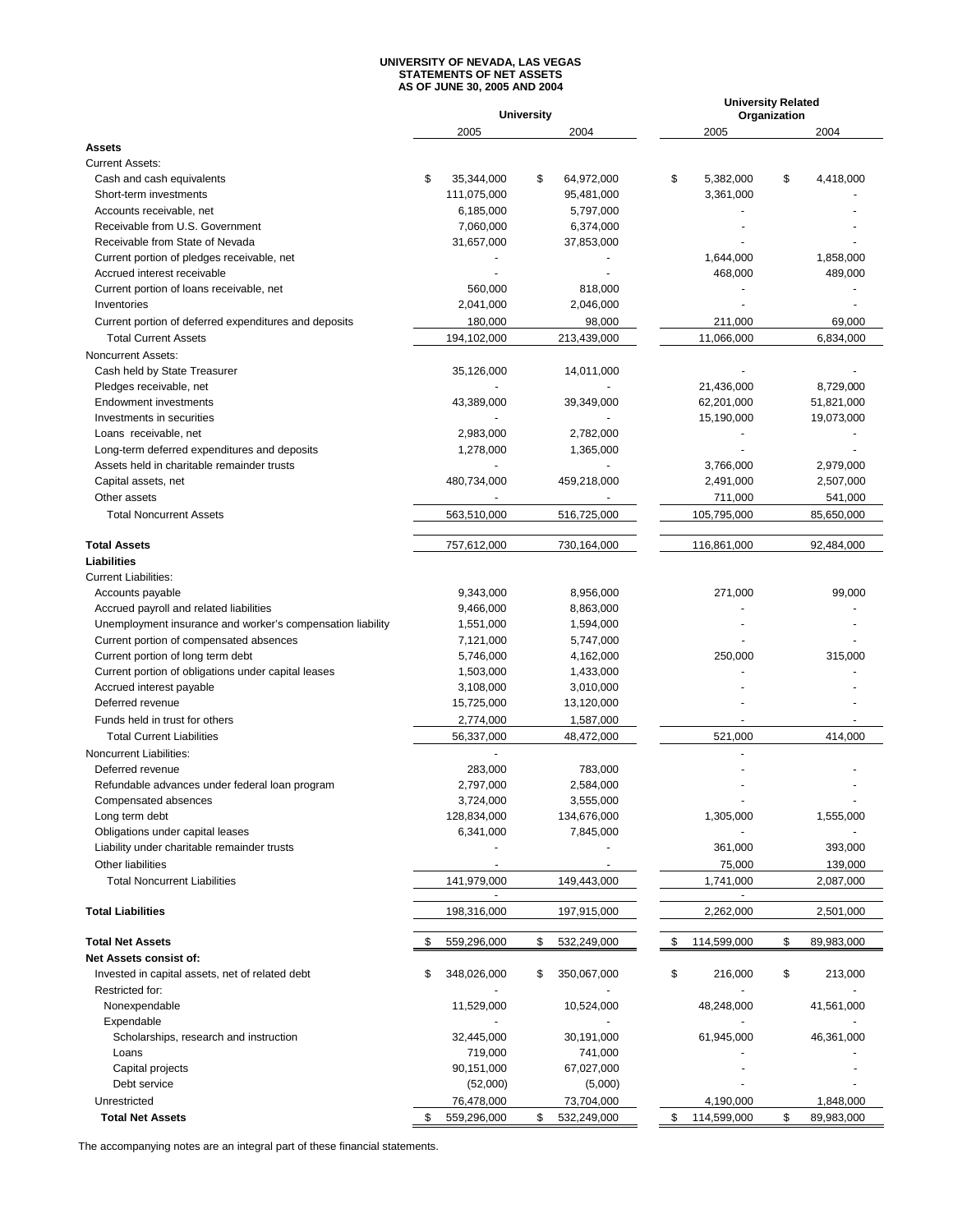#### **UNIVERSITY OF NEVADA, LAS VEGAS STATEMENTS OF REVENUES, EXPENSES, AND CHANGES IN NET ASSETS FOR THE YEARS ENDED JUNE 30, 2005 AND 2004**

|                                                                  | <b>University</b> |                   | <b>University Related</b><br>Organization |                |  |
|------------------------------------------------------------------|-------------------|-------------------|-------------------------------------------|----------------|--|
|                                                                  | 2005              | 2004              | 2005                                      | 2004           |  |
| <b>Revenues</b><br><b>Operating Revenues</b>                     |                   |                   |                                           |                |  |
| Student tuition and fees                                         |                   |                   |                                           |                |  |
| (net of scholarship allowances of \$23,445,000 and \$20,302,000) | 90,910,000<br>\$  | \$<br>74,680,000  | \$                                        | \$             |  |
| Donor contributions - cash                                       |                   |                   | 21,412,000                                | 10,074,000     |  |
| Donor contributions - noncash                                    |                   |                   | 5,509,000                                 | 3,987,000      |  |
| Federal grants and contracts                                     | 49,729,000        | 48,805,000        |                                           |                |  |
| State grants and contracts                                       | 21,699,000        | 18,469,000        |                                           |                |  |
| Local grants and contracts                                       | 1,175,000         | 738,000           |                                           |                |  |
| Other grants and contracts                                       | 5,162,000         | 4,126,000         |                                           |                |  |
| Sales and services of educational departments                    | 31,467,000        | 27,130,000        |                                           |                |  |
| Sales and services of auxiliary enterprises                      |                   |                   |                                           |                |  |
| (net of scholarship allowances of \$692,000 and \$673,000)       | 34,836,000        | 33,442,000        |                                           |                |  |
| Interest earned on loans receivable                              | 49,000            | 57,000            |                                           |                |  |
| Other operating revenues                                         | 711,000           | 1,347,000         | 405,000                                   | 368,000        |  |
| Total operating revenues                                         | 235,738,000       | 208,794,000       | 27,326,000                                | 14,429,000     |  |
| <b>Expenses</b>                                                  |                   |                   |                                           |                |  |
| <b>Operating Expenses</b>                                        |                   |                   |                                           |                |  |
| Employee compensation and benefits                               | 256,260,000       | 225,071,000       | 1,937,000                                 | 1,672,000      |  |
| Utilities                                                        | 10,442,000        | 9,700,000         |                                           |                |  |
| Supplies and services                                            | 85,661,000        | 83,256,000        | 866,000                                   | 896,000        |  |
| Scholarships and fellowships<br>Program expenses                 | 13,755,000        | 12,472,000        | 64,000                                    | 1,060,000      |  |
| Depreciation                                                     | 22,920,000        | 21,263,000        | 85,000                                    | 80,000         |  |
| Total operating expenses                                         | 389,038,000       | 351,762,000       | 2,952,000                                 | 3,708,000      |  |
|                                                                  |                   |                   |                                           |                |  |
| Operating (loss) income                                          | (153,300,000)     | (142, 968, 000)   | 24,374,000                                | 10,721,000     |  |
| Nonoperating<br><b>Revenue (Expenses)</b>                        |                   |                   |                                           |                |  |
| State appropriations                                             | 155,262,000       | 147,884,000       |                                           |                |  |
| Gifts (including \$6,716,000 and \$5,959,000 from the UNLV       |                   |                   |                                           |                |  |
| Foundation)                                                      | 10,278,000        | 9,709,000         |                                           |                |  |
| Investment income                                                | 15,812,000        | 14,324,000        | 6,873,000                                 | 3,365,000      |  |
| Loss on disposal of plant assets                                 | (331,000)         | (937,000)         |                                           |                |  |
| Interest on capital asset-related debt                           | (5,784,000)       | (4,932,000)       |                                           |                |  |
| Payments to University of Nevada, Las Vegas                      |                   |                   | (12,306,000)                              | (12, 189, 000) |  |
| Net transfers to System Administration                           | (5, 104, 000)     | (3,761,000)       |                                           |                |  |
| Other nonoperating revenues (expenses)                           | 401,000           | 41,000            |                                           | (2,485,000)    |  |
| Net nonoperating revenues (expenses)                             | 170,534,000       | 162,328,000       | (5,433,000)                               | (11,309,000)   |  |
| Income (loss) before other revenue, expenses, gains or losses    | 17,234,000        | 19,360,000        | 18,941,000                                | (588,000)      |  |
| Capital grants and gifts                                         |                   |                   |                                           |                |  |
| (including \$5,568,000 and \$6,204,000 from the UNLV Foundation) | 8,785,000         | 10,201,000        |                                           |                |  |
| State appropriations restricted for capital purposes             |                   | 40,879,000        |                                           |                |  |
| Additions to permanent endowments                                |                   |                   |                                           |                |  |
| (including \$22,000 and \$26,000 from the UNLV Foundation)       | 1,028,000         | 526,000           | 5,675,000                                 | 6,732,000      |  |
| Total other revenues                                             | 9,813,000         | 51,606,000        | 5,675,000                                 | 6,732,000      |  |
| Increase in net assets                                           | 27,047,000        | 70,966,000        | 24,616,000                                | 6,144,000      |  |
|                                                                  |                   |                   |                                           |                |  |
| <b>Net Assets</b>                                                |                   |                   |                                           |                |  |
| Net Assets - beginning of year                                   | 532,249,000       | 461,283,000       | 89,983,000                                | 83,839,000     |  |
| Net Assets - end of year                                         | \$559,296,000     | \$<br>532,249,000 | \$114,599,000                             | \$89,983,000   |  |

The accompanying notes are an integral part of these financial statements.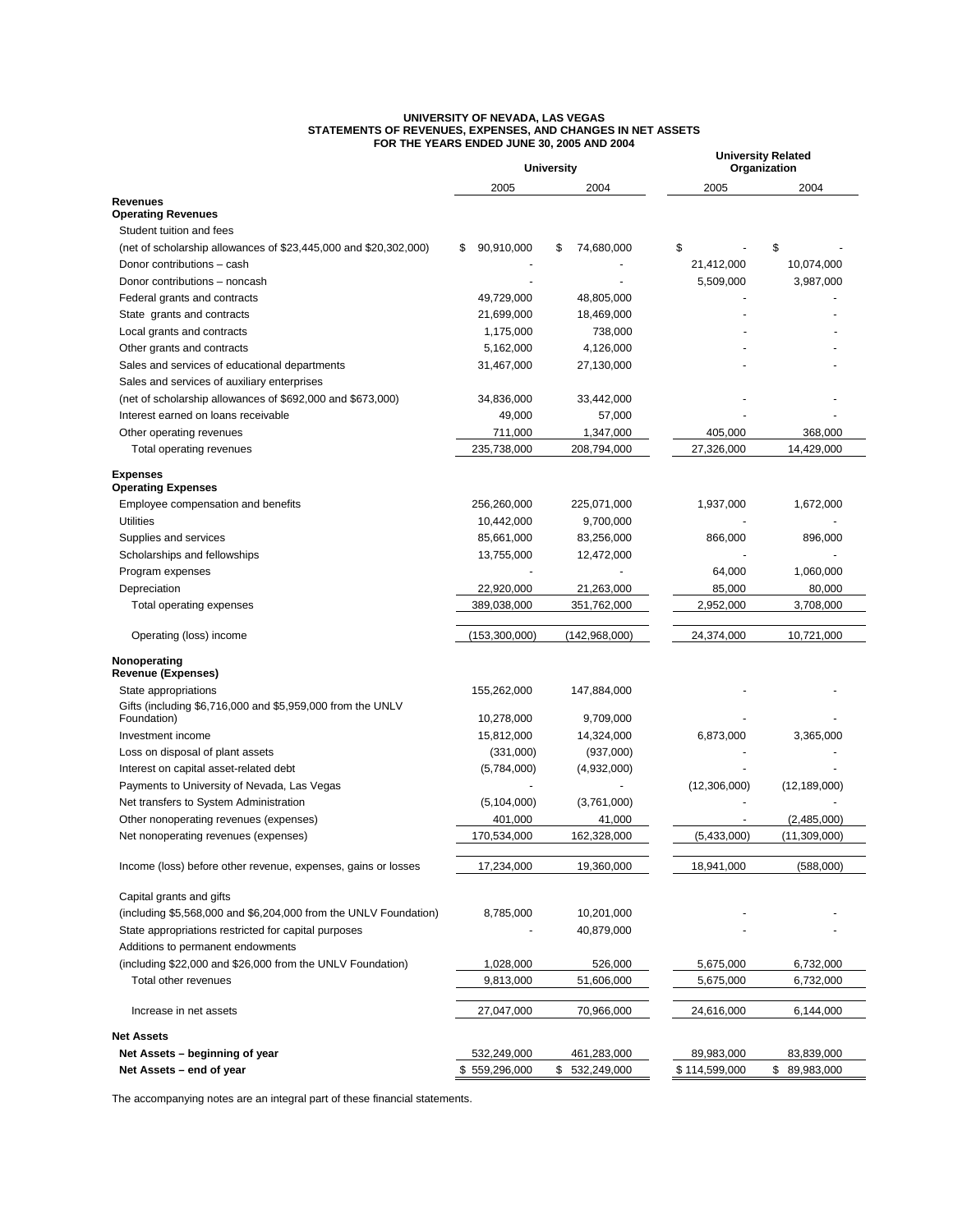#### **UNIVERSITY OF NEVADA, LAS VEGAS STATEMENTS OF CASH FLOWSFOR THE YEARS ENDED JUNE 30, 2005 AND 2004**

|                                                                                     |                                | <b>University</b>     |
|-------------------------------------------------------------------------------------|--------------------------------|-----------------------|
| Cash flows from operating activities                                                | 2005                           | 2004                  |
| Tuition and fees                                                                    | \$<br>91,362,000               | \$<br>74,939,000      |
| Grants and contracts                                                                | 77,656,000                     | 75,348,000            |
| Payments to suppliers                                                               | (85,042,000)                   | (81, 238, 000)        |
| Payments for utilities                                                              | (10, 403, 000)                 | (9,640,000)           |
| Payments for compensation and benefits                                              | (253,906,000)                  | (223, 172, 000)       |
| Payments for scholarships and fellowships                                           | (13,755,000)                   | (12, 478, 000)        |
| Loans issued to students and employees                                              | (1,256,000)                    | (1,232,000)           |
| Collection of loans to students and employees                                       | 953,000                        | 1,006,000             |
| Sales and services of auxiliary enterprises                                         | 34,452,000                     | 35,111,000            |
| Sales and services of educational departments                                       | 32,266,000                     | 26,731,000            |
| Other receipts                                                                      | 1,364,000                      | 1,421,000             |
| Net cash used by operating activities                                               | (126, 309, 000)                | (113, 204, 000)       |
| Cash flows from noncapital financing activities                                     |                                |                       |
| State appropriations                                                                | 154,970,000                    | 147,884,000           |
| Net transfers to System Administration                                              | (5, 104, 000)                  | (3,761,000)           |
| Gifts and grants for other than capital purposes                                    | 9,900,000                      | 10,095,000            |
| Gifts for endowment purposes                                                        | 1,028,000                      | 526,000               |
| Direct lending receipts                                                             | 54,144,000                     | 45,255,000            |
| Direct lending disbursements                                                        | (53,843,000)                   | (44, 561, 000)        |
| Agency transactions                                                                 | 1,131,000                      | (97,000)              |
| Other                                                                               | 54,000                         | 93,000                |
| Net cash provided by noncapital financing activities                                | 162,280,000                    | 155,434,000           |
| Cash flows from capital financing activities<br>Proceeds from capital debt          |                                | 32,450,000            |
| Capital appropriations                                                              | 6,885,000                      | 14,669,000            |
| Capital grants and gifts received                                                   | 6,234,000                      | 8,230,000             |
| Bond issuance costs                                                                 |                                | (575,000)             |
| Purchases of capital assets                                                         | (42,766,000)                   | (60, 310, 000)        |
| Principal paid on capital debt and leases                                           | (5,655,000)                    | (5,492,000)           |
| Interest paid on capital debt and leases                                            | (5,687,000)                    | (3,956,000)           |
| Other                                                                               | 420,000                        |                       |
| Net cash used by capital financing activities                                       | (40, 569, 000)                 | (14,984,000)          |
| Cash flows from investing activities                                                |                                |                       |
| Proceeds from sales and maturities of investments                                   | 32,062,000                     | 15,190,000            |
| Purchase of investments                                                             | (39,315,000)                   | (32,514,000)          |
| Interest and dividends on investments                                               | 4,652,000                      | 3,474,000             |
| Net increase in cash equivalents, non current investments                           | (1,314,000)                    | (1,458,000)           |
| Net cash used by investing activies                                                 | (3,915,000)                    | (15,308,000)          |
| Net (decrease) increase in cash and cash equivalents                                | (8,513,000)                    | 11,938,000            |
| Cash and cash equivalents, beginning of year                                        | 78,983,000                     | 67,045,000            |
| Cash and cash equivalents, end of year                                              | 70,470,000<br>\$               | \$<br>78,983,000      |
| Reconciliation of operating loss to net cash                                        |                                |                       |
| used by operating activities                                                        |                                |                       |
| Operating loss                                                                      | (153,300,000)<br>\$            | (142,968,000)<br>S    |
| Adjustments to reconcile operating loss to net cash used by operating activities:   |                                |                       |
| Depreciation expense                                                                | 22,920,000                     | 21,263,000            |
| Supplies expense related to noncash gifts                                           | 848,000                        |                       |
| Changes in assets and liabilities:                                                  |                                |                       |
| Receivables, net                                                                    | (542,000)                      | 2,705,000             |
| Loans receivable, net                                                               | (243,000)                      | (118,000)             |
| Inventories                                                                         | 5,000                          | (100,000)             |
| Deferred expenditures and deposits                                                  | (103,000)                      | 2,000                 |
| Accounts payable                                                                    | 158,000                        | 2,229,000             |
| Accrued payroll and related liabilities                                             | 603,000                        | 514,000               |
| Accrued unemployment and workers' compensation insurance                            | (45,000)                       | 256,000               |
| Deferred revenue                                                                    | 1,634,000                      | 2,130,000             |
| Refundable advances under federal loan program                                      | 213,000                        | 131,000               |
| Compensated absences                                                                | 1,543,000                      | 752,000               |
| Net cash used by operating activies                                                 | \$<br>(126, 309, 000)          | \$<br>(113, 204, 000) |
| Non cash transactions                                                               |                                |                       |
| Capital assets acquired by incurring capital lease obligations and accounts payable | 1,998,000<br>\$                | \$<br>4,173,000       |
| Capital assets acquired by gift                                                     | \$<br>2,086,000                | \$<br>2,018,000       |
| Donated supplies reducing proceeds of gifts and grants                              |                                |                       |
| for other than capital purposes                                                     | 848,000<br>S                   | \$                    |
| Loss on disposal of assets                                                          | \$<br>331,000                  | \$<br>937,000         |
| Capital lease obligations converted to an operating lease                           | \$<br>$\overline{\phantom{a}}$ | \$<br>1,038,000       |
| The accompanying notes are an integral part of these financial statements.          |                                |                       |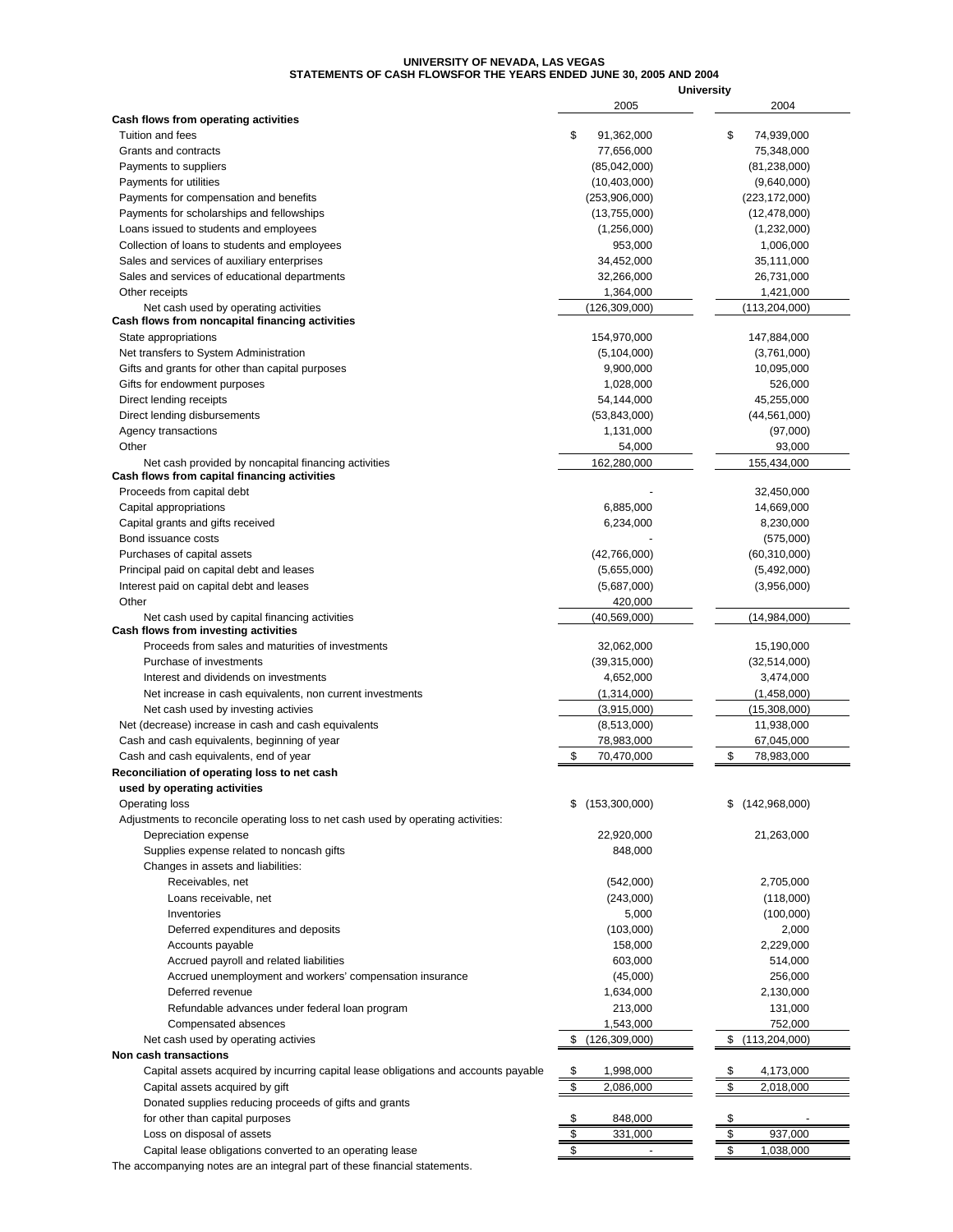#### **NOTE 1 - Organization:**

 The accompanying financial statements include the accounts of all University of Nevada, Las Vegas ("UNLV") operations and its component unit. UNLV is one of nine divisions or campuses of the Nevada System of Higher Education (the "System"), formerly known as the University and Community College System of Nevada, which also includes:

 University of Nevada, Reno Community College of Southern Nevada Truckee Meadows Community College Western Nevada Community College Great Basin College Desert Research Institute Nevada System of Higher Education (NSHE) Nevada State College at Henderson

 The System is an agency of the State of Nevada (the "State") and UNLV receives significant support from, and has significant assets held by, the State, as set forth in the accompanying financial statements.

 UNLV is not a separate legal entity; it is a campus of the System and is governed by the System's Board of Regents. Certain administrative expenditures of the System are not charged or allocated to UNLV because they are not directly related to UNLV's operations.

The University Related Organization column in the financial statements includes the financial data of UNLV's discretely presented component unit. The University of Nevada, Las Vegas Foundation ("UNLV Foundation") is a nonprofit corporation whose missions include the facilitation, solicitation and management of gift revenues for the benefit of UNLV; management of endowment and short-term funds on behalf of UNLV; and participation as appropriate and as requested in other activities to assist UNLV. This component unit is included in the University's financial reporting entity because of its relationship and the significance of its financial relationship with UNLV. The UNLV Foundation distributed \$12,306,000 and \$12,189,000 to UNLV during the years ended June 30, 2005 and June 30, 2004, respectively, for both restricted and unrestricted purposes. Complete financial statements for the UNLV Foundation can be obtained from their offices at 4505 Maryland Parkway, Las Vegas, Nevada 89154-1006.

 UNLV contributes to the administrative and accounting support of the UNLV Foundation. This support totaled \$877,000 and \$616,000 for the years ended June 30, 2005 and June 30, 2004, respectively.

#### **NOTE 2 – Summary of Significant Accounting Policies**:

The significant accounting policies are described below to enhance the usefulness of the financial statements to the reader.

### **BASIS OF PRESENTATION**

 The financial statements have been prepared in accordance with accounting principles generally accepted in the United States of America as prescribed by the Governmental Accounting Standards Board ("GASB"), including Statement No. 34, *Basic Financial Statements – and Management's Discussion and Analysis – for State and Local Governments*, and Statement No. 35*, Basic Financial Statements and Management's Discussion and Analysis of Public Colleges and Universities*.

 The financial statements required by Statement No. 35 are the Statement of Net Assets, the Statement of Revenues, Expenses and Changes in Net Assets and the Statement of Cash Flows. Financial reporting requirements also include Management's Discussion and Analysis of UNLV's financial position and results of operations.

 UNLV has adopted GASB Statement No. 37*, Basic Financial Statements – and Management's Discussion and Analysis* – *for State and Local Governments: Omnibus*, and GASB Statement No. 38, *Certain Financial Statement Note Disclosures*. Statement No. 37 clarifies guidance to be used in preparing management's discussion and analysis and Statement No. 38 modifies, adds and deletes various note disclosure requirements.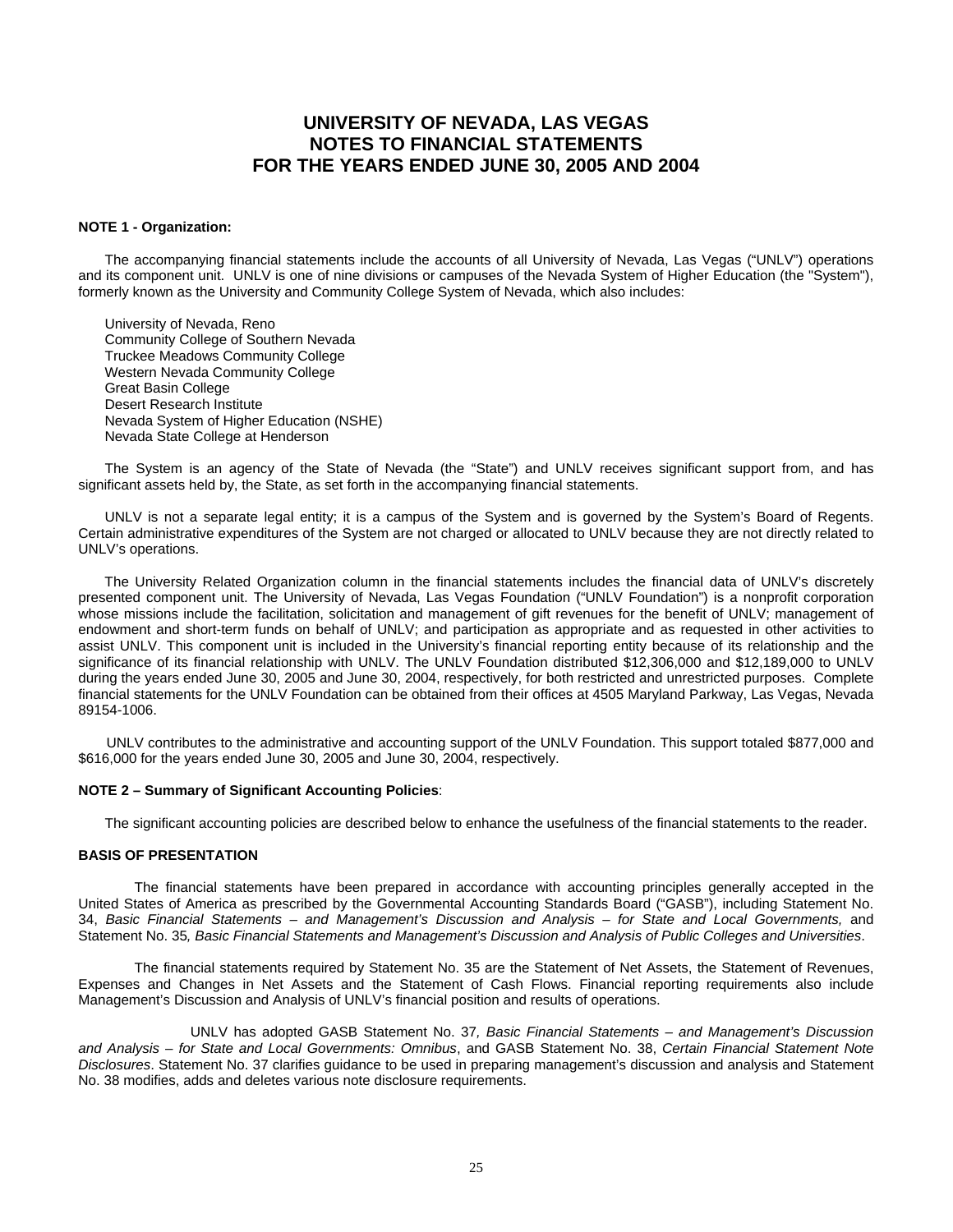### **NOTE 2 – Summary of Significant Accounting Policies (continued)**:

 UNLV has adopted Statement No. 39, *Determining Whether Certain Organizations are Component Units*, which requires UNLV's legally separate campus foundation to be presented discretely in the UNLV financial statements.

 UNLV and the UNLV Foundation have adopted GASB Statement No. 40, *Deposit and Investment Risk Disclosures* – an amendment of GASB Statement 3. Statement No. 40 modifies or eliminates certain disclosures required by GASB Statement No. 3, *Deposits with Financial Institutions, Investments (including Repurchase Agreements ) and Reserve Repurchase Agreements.*

#### **BASIS OF ACCOUNTING**

 UNLV's financial statements have been prepared on the accrual basis of accounting whereby all revenues are recorded when earned and all expenses are recorded when they have been incurred. UNLV has the option to apply all Financial Accounting Standards Board ("FASB") pronouncements issued after November 30, 1989, unless FASB conflicts with GASB. UNLV has elected not to apply FASB pronouncements issued after the applicable date.

 The UNLV Foundation has elected to apply all Financial Accounting Standards Board (FASB) Statements and Interpretations, Accounting Principles Board Opinions and Accounting Research Bulletins issued after November 30, 1989, except for those that conflict with or contradict GASB pronouncements.

### **RECLASSIFICATIONS**

 Certain amounts in the 2004 financial statements have been reclassified to conform to the 2005 presentation. Such reclassifications had no effect on previously reported total net assets or changes in total net assets.

#### **CASH EQUIVALENTS**

UNLV considers all highly liquid investments with an original maturity of three months or less to be cash equivalents.

 The UNLV Foundation considers all highly liquid, short-term, interest-bearing investments purchased with a maturity of three months or less and mutual funds to be cash equivalents.

#### **INVESTMENTS**

#### **UNLV:**

 UNLV investments are primarily stated at fair value. Fair value of investments is determined from quoted market prices, quotes obtained from brokers or reference to other publicly available market information. Interests in private equity partnerships are based upon valuations provided by the general partners of the respective partnerships as of March 31, adjusted for cash receipts, cash disbursements and securities distributions through June 30. The System believes the carrying amount of these financial instruments is a reasonable estimate of fair value. Because the private equity partnerships are not readily marketable, their estimated value is subject to uncertainty and, therefore, may differ significantly from the value that would have been used had a ready market for such investments existed. Investment transactions are recorded on the date the securities are purchased or sold (trade date). Realized gains or losses are recorded as the difference between the proceeds from the sale and the average cost of the investment sold. Dividend income is recorded on the ex-dividend date and interest income is accrued as earned.

## **UNLV Foundation:**

 The UNLV Foundation accounts for investments at fair value in the balance sheet. The cost of the securities sold is based on the average cost and/or first-in, first-out basis of all the shares of each security held at the time of sale. Eighty percent of investment earnings, net of fees and generated from non-endowed money, are used by the UNLV Foundation for the purpose of partially defraying the cost of development program operations at UNLV. The remaining 20 percent is added to the gift for its designated purpose.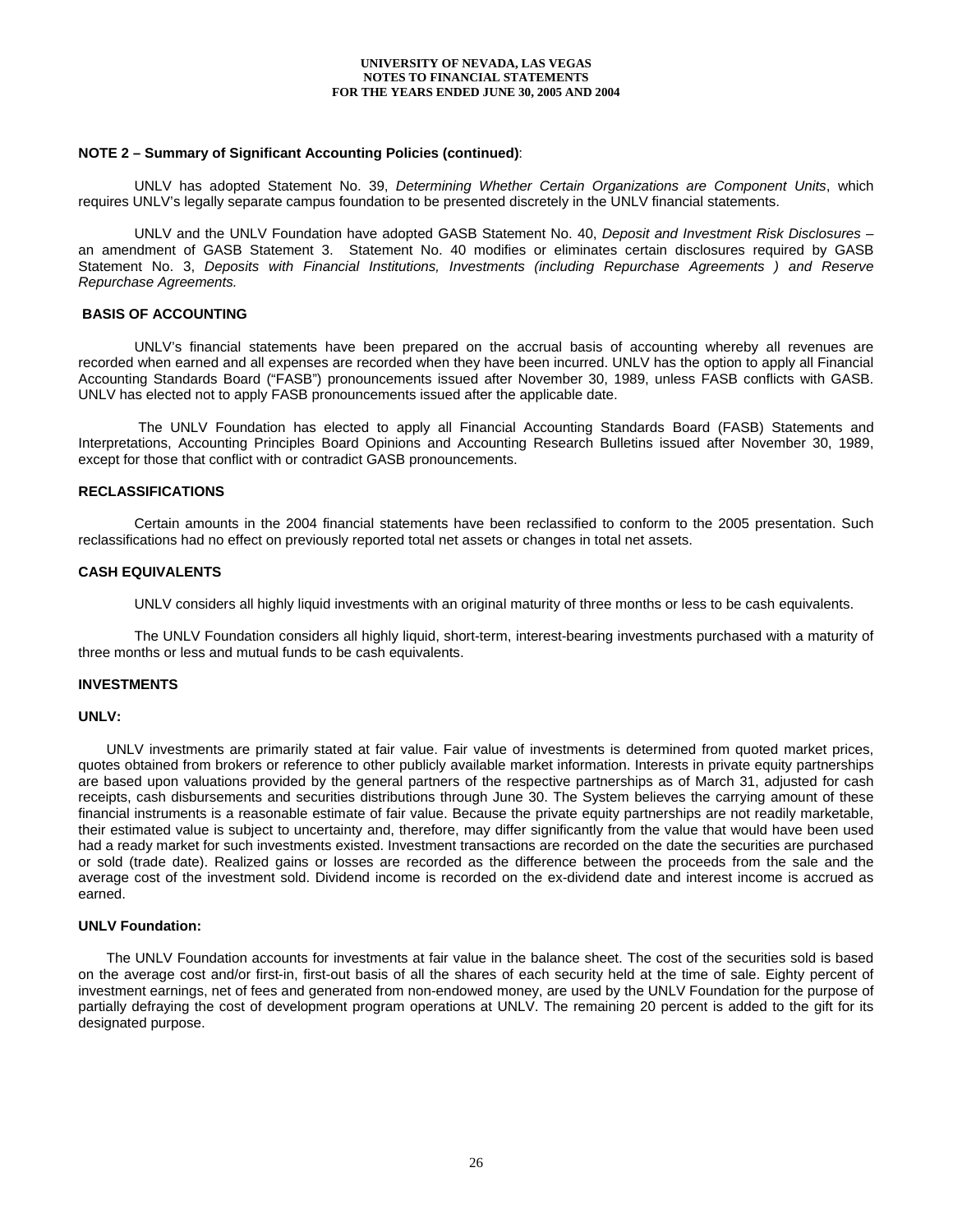### **NOTE 2 – Summary of Significant Accounting Policies (continued)**:

#### **DEVELOPMENT REINVESTMENT PROGRAM**

 The UNLV Foundation collects a one-time fee of 5 percent of the value of designated gifts through the Foundation and/or NSHE Board of Regents. The fee is collected from the gift principal, and supports administrative costs related to raising private funds for UNLV. The fee was authorized by UNLV and the UNLV Foundation Board of Trustees. **PLEDGES AND ENDOWMENT SPENDING** 

 In accordance with GASB Statement No. 33, *Accounting and Reporting for Nonexchange Transactions*, private donations are recognized when all eligibility requirements are met, provided that the promise is verifiable, the resources are measurable and collection is probable. Pledges receivable are recorded at net present value using the appropriate discount rate. An allowance for uncollectible pledges is estimated based on the UNLV Foundation's collection history and is netted against the gross pledges receivable.

 From time to time, a donor may amend the terms of a pledge agreement to redirect the use of pledged funds. When this occurs, management reassesses the pledge to determine whether it meets the applicable revenue recognition criteria.

 Donor contributions with contingencies are recorded as liabilities. Once the contingencies are met, the contributions are recorded as contributions.

#### **INVENTORIES**

 Inventories consist primarily of consumable supplies and items held for resale and are stated at either cost or lower of estimated cost or market. Cost is defined as average cost, except in certain instances where the first-in, first-out method is used.

#### **CAPITAL ASSETS**

 Capital assets are defined as assets with an initial unit cost of \$2,000 or more for UNLV and \$500 or more for the UNLV Foundation, and an estimated useful life in excess of one year. Such assets are stated at cost at the date of acquisition. The costs of normal maintenance and repairs that do not add to the value of the asset or materially extend the assets' lives are not capitalized.

 Major outlays for capital assets and improvements are capitalized as projects are constructed. Capital assets acquired through federal grants and contracts where the federal government retains a reversionary interest are capitalized and depreciated. UNLV computes accumulated depreciation on a straight-line basis over the following estimated useful lives:

| Assets                  | Years   |
|-------------------------|---------|
| <b>Buildings</b>        | 40      |
| Land improvements       | 10      |
| Machinery and equipment | 3 to 18 |
| Library books           | 5       |

 Collections are capitalized at cost or fair value at the date of donation. UNLV's collections are protected, preserved and held for public exhibition, education or research and include art and rare book collections which are considered inexhaustible and are therefore not depreciated.

## **DEFERRED REVENUE**

 Deferred revenue primarily includes amounts received from grant and contract sponsors that have not been earned under the terms of the agreement and other revenue received in advance of the event, such as student tuition and fees, fees for housing and dining services, and advanced ticket sales for athletic and other events.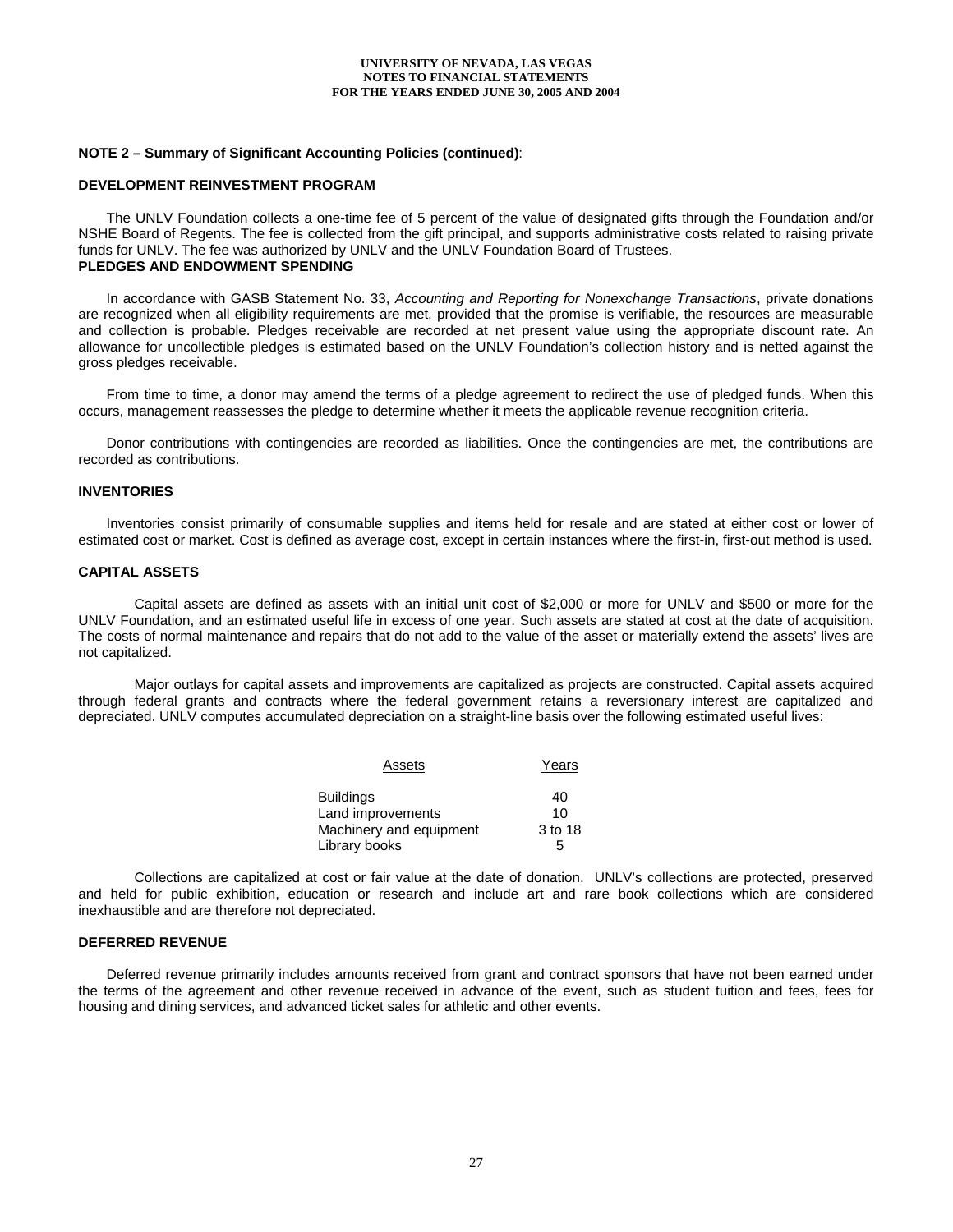### **NOTE 2 – Summary of Significant Accounting Policies (continued)**:

#### **COMPENSATED ABSENCES**

 UNLV accrues annual leave for employees at rates based upon length of service and job classification and compensatory time based upon job classification and hours worked. Such accrued expenses have been classified as a component of employee compensation and benefits in the accompanying Statement of Revenues, Expenses and Changes in Net Assets.

### **FEDERAL REFUNDABLE LOANS**

 Certain loans to students are administered by UNLV with funding primarily supported by the federal government. UNLV's Statement of Net Assets includes both the loans receivable and the related federal refundable loan liability representing federal capital contributions owed upon termination of the program.

### **NET ASSETS**

Net assets are classified as follows:

*Invested in capital assets, net of related debt:* This represents the total investment in capital assets, net of outstanding debt obligations related to those capital assets. To the extent debt has been incurred but not yet expended for capital assets, such amounts are not included as a component of invested in capital assets, net of related debt.

*Restricted net assets – nonexpendable:* Nonexpendable restricted net assets consist of endowment and similar type funds in which donors or other outside sources have stipulated, as a condition of the gift instrument, that the principal is to be maintained inviolate and in perpetuity, and invested for the purpose of producing present and future income, which may either be expended or added to principal.

*Restricted net assets – expendable:* Restricted expendable net assets include resources which must be expended in accordance with restrictions imposed by external third parties.

*Unrestricted net assets:* Unrestricted net assets represent resources that are not subject to externally imposed restrictions. These resources are used for transactions relating to educational and general operations and may be used to meet current expenses for any purpose.

## **OPERATING AND NONOPERATING REVENUES AND EXPENSES**

#### **UNLV:**

 Revenues and expenses are classified as operating if they result from providing services and producing and delivering goods. They also include other events that are not defined as capital and related financing, noncapital financing, or investing activities. Grants and contracts representing an exchange transaction are considered operating revenues.

 Revenues and expenses are classified as nonoperating if they result from capital and related financing, noncapital financing, or investing activities. Appropriations received to finance operating deficits are classified as noncapital financing activities; therefore, they are reported as nonoperating revenues. Grants and contracts representing nonexchange receipts are treated as nonoperating revenues.

#### **UNLV Foundation:**

 Revenues and expenses are classified as operating if they result from providing services in connection with the UNLV Foundation's ongoing operations. Operating revenues consist primarily of contributions received. Operating expenses are those costs associated with the administration and development of donations, and program expenses. In accordance with GASB No. 33, *Accounting and Reporting for Nonexchange Transactions*, donor contributions are recognized when all eligibility requirements are met, provided that the promise is verifiable, the resources are measurable and collection is probable. Pledges receivable are recorded at net present value using the appropriate discount rate.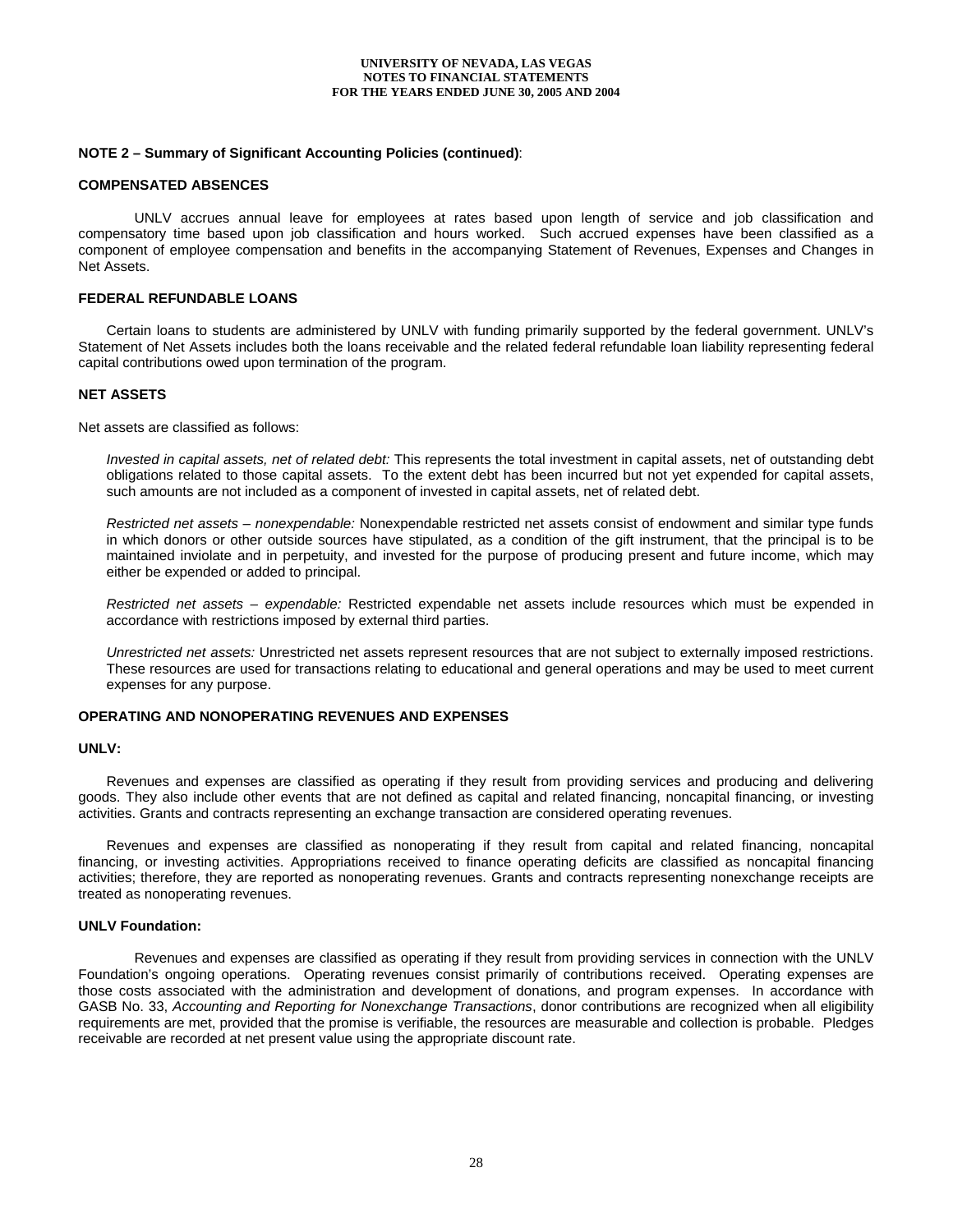### **NOTE 2 – Summary of Significant Accounting Policies (continued)**:

#### **SCHOLARSHIP ALLOWANCES**

 Student tuition and fee revenues, and certain other revenues from students, are reported net of scholarship discounts and allowances in the Statements of Revenues, Expenses, and Changes in Net Assets. Scholarship discounts and allowances are the difference between the stated charge for goods and services provided by UNLV, and the amount that is paid by students and/or third parties making payments on the students' behalf.

### **GRANTS-IN-AID**

 Tuition and fees revenue include grants-in-aid for faculty and staff benefits charged to Employee Compensation and Benefits. Grants-in-aid for fiscal years 2005 and 2004 totaled \$3,168,000 and \$2,988,000, respectively.

#### **TAX EXEMPTION**

 The System and its discretely presented component units are qualified tax-exempt organizations under the provisions of Section 501(c)(3) of the Internal Revenue Code and are exempt from federal and state income taxes on related income.

#### **USE OF ESTIMATES**

 The preparation of financial statements in conformity with accounting principles generally accepted in the United States of America requires management to make estimates and assumptions that affect the reported amounts of assets and liabilities and disclosure of contingent assets and liabilities at the date of the financial statements and the reported amounts of revenues and expenditures during the reporting period. Actual amounts could differ from those estimates.

#### **NEW ACCOUNTING PRONOUNCEMENTS**

In November 2003, the GASB issued Statement No. 42, *Accounting and Reporting for Impairment of Capital Assets and for Insurance Recoveries*, which requires an evaluation of prominent events or changes in circumstances to determine whether an impairment loss should be recorded and that any insurance recoveries be netted with the impairment loss. The provisions of GASB Statement No. 42 are effective for fiscal years beginning after December 15, 2004.

In April 2004, the GASB issued Statement No. 43, *Financial Reporting for Postemployment Benefit Plans Other than Pension Plans*, which supersedes the interim guidance included in Statement 26, *Financial Reporting for Postemployment Healthcare Plans Administered by Defined Benefit Pension Plans* and requires specific reporting framework and measurement parameters to be applied for defined benefit plans. The provisions of GASB Statement No. 43 for plans in which the sole or largest employer is a phase 1 government—with annual revenues of \$100 million or more—are effective for fiscal years beginning after December 15, 2005.

In August 2004, the GASB issued Statement No. 45, *Accounting and Financial Reporting by Employers for Postemployment Benefits Other than Pensions*, which requires accrual-based measurement, recognition and disclosure of other postemployment benefit (OPEB) expense, such as retiree medical and dental costs, over the employees' year of service, along with the related liability, net of any plan assets. The provisions of GASB Statement No. 45 for governments that were phase 1 governments for the purpose of implementation of Statement 34—those with annual revenues of \$100 million or more—are effective for fiscal years beginning after December 15, 2006.

In June 2005, the GASB issued Statement No. 47, *Accounting for Termination Benefits*, which specifies when and how the cost of termination benefits should be recognized on accrual-based financial statements. The provisions of GASB Statement No. 47 are effective in two parts. For termination benefits provided through an existing defined benefit OPEB plan, the provisions of GASB Statement No. 47 should be implemented simultaneously with the requirements of Statement No. 45. For all other termination benefits, the provisions of GASB Statement No. 47 are effective for financial statements for periods beginning after June 15, 2005.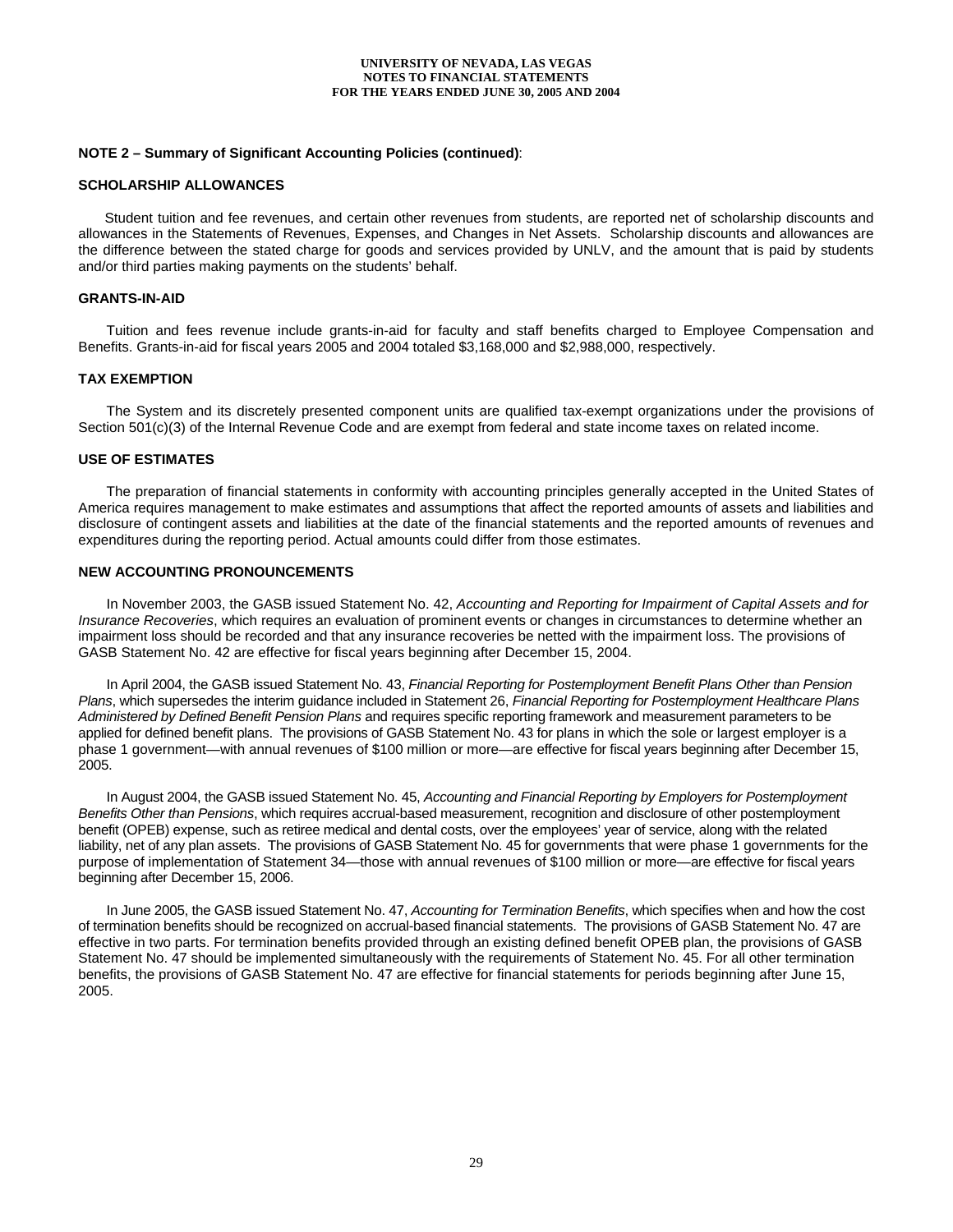## **NOTE 3 - Cash and Cash Equivalents:**

#### **UNLV:**

Cash and cash equivalents of UNLV are stated at cost, which approximates market, and consists of deposits in money market funds, which are not federally insured and cash in the bank. Substantially all of UNLV's cash and cash equivalents are pooled with that of the other campuses and divisions of the System. At June 30, 2005 and 2004 the System's deposits in money market funds totaled \$67,110,000 and \$67,997,000, respectively, and cash in bank was \$7,366,000 and \$6,143,000, respectively. Of these balances \$100,000 in both years were covered by the Federal Depository Insurance Corporation ("FDIC"), the remaining deposits are uncollateralized and uninsured. . Included in cash and cash equivalents are unspent bond proceeds which do not qualify for restriction, however, these funds must be used for specific construction projects. At June 30, 2005 and 2004 \$8,704,000 and \$37,600,000, respectively, of unspent bond proceeds were included in cash and cash equivalents. Cash held by State Treasurer represents the funds from certain state appropriations, which were enacted to provide UNLV with the funds necessary for the construction of major assets. Such amounts are controlled by the Nevada Public Works Board. All of the above are included in cash and cash equivalents in the Statement of Cash Flows.

#### **UNLV Foundation:**

 Substantially all cash equivalents at June 30, 2005 are invested in U.S. Treasury bills, Treasury notes, or mutual funds. The market value of cash equivalents approximates their carrying value at June 30, 2005. Cash from all funds is pooled for investment purposes.

The custodial credit risk for deposits is the risk that, in the event of a failure of a depository financial institution, the UNLV Foundation will not be able to recover deposits or collateral securities that are in the possession of an outside party. The UNLV Foundation does not have a deposit policy for custodial credit risk. Of the cash balances held by custodians at June 30, 2005, \$114,000 was covered by Federal Depository Insurance Corporation and \$119,000 was uninsured. Of the cash equivalent balance, \$811,000 was covered by Securities Investor Protection Corporation (SIPC) and \$1,862,000 was covered by the Customer Asset Protection Company ("CAPCO"), excess protection provided by the two brokerages. In addition, \$515,000 is held in a bank and is uninsured, however, the cash and cash equivalents are invested in a money market account that is backed by the full faith and credit of the U.S. government.

#### **NOTE 4 - Investments**:

## **UNLV:**

 Investments are stated at fair value. At June 30, 2005 and 2004, UNLV's operating and endowment investments totaled \$154,464,000 and \$134,830,000, respectively, and such investments were maintained in the Systems' operating and endowment investment pools. At June 30, 2005 and 2004 the System's operating and endowment investment pools totaled \$449,750,000 and \$434,610,000, respectively, and were comprised of the following:

|                                        | 2005  | 2004  |
|----------------------------------------|-------|-------|
| Mutual funds                           | 66%   | 66%   |
| Other partnerships                     | 15%   | 14%   |
| Private equity partnerships            | 10%   | 11%   |
| <b>Stocks</b>                          | 5%    | 6%    |
| Endowment cash and cash equivalents    | 3%    | 2%    |
| Other investments (including corporate |       |       |
| and U.S. government bonds)             | $1\%$ | $1\%$ |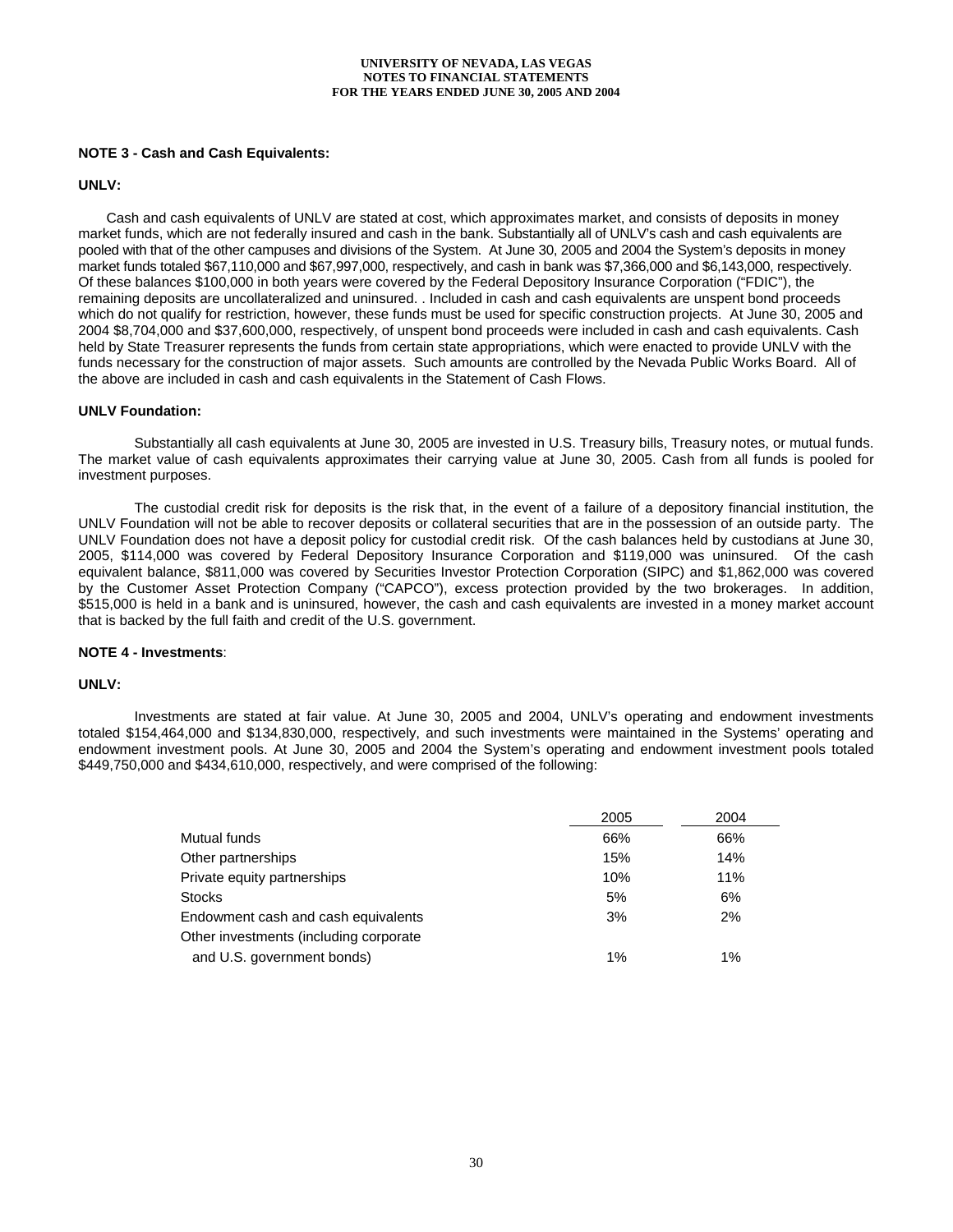## **NOTE 4 – Investments (continued)**:

 Mutual funds consist of investments in shares of mutual funds with six separate fund managers. Investments held by the various mutual funds, in the approximate proportion of the System's ownership of such mutual funds, are summarized as follows:

|                           | 2005 | 2004  |
|---------------------------|------|-------|
| <b>Stocks</b>             | 36%  | 36%   |
| U.S. government bonds     | 28%  | 28%   |
| International securities  | 23%  | 26%   |
| Cash and cash equivalents | 12%  | 9%    |
| Corporate bonds           | 1%   | $1\%$ |

The Board of Regents has established an investment income distribution policy for pooled investments which serve to mitigate earnings fluctuations at the campus level from year to year. In accordance with this policy, during the years ended June 30, 2005 and 2004 System Administration retained \$5,599,000 and \$4,099,000, respectively, of investment income from UNLV's operating fund investments. Such amount is included in Net Transfers to System Administration in the financial statements.

As of June 30, 2005 the System had entered into various investment agreements with private equity partnerships. Under the terms of certain of these investment agreements, the System is obligated to make additional investments in the private equity partnerships of \$10,513,000.

For purposes of applying GASB Statement No. 40, certain of the System's operating and endowment investments are subject to risks as follows:

#### **Credit risk and interest rate risk:**

Certain securities with fixed income are subject to credit risk which is the risk that an issuer of an investment will not fulfill its obligations. Other securities, including obligations of the U.S. government or those explicitly guaranteed by the U.S. government, are not considered to have credit risk. Credit quality is an assessment of the issuer's ability to pay interest on the investment, and ultimately, to pay the principal. Credit quality is evaluated by one of the independent rating agencies, for example Moody's Investors Service or Standard and Poor's. The System's policy for reducing its exposure to credit risk is to maintain a weighted average credit rating of AA or better, and never below A, for investments with credit risk within both the endowment and operating investment pools. With regard to the trusts included in endowment investments which are solely attributable to the University of Nevada, Reno, the System is not the trustee of these investments and, therefore, it currently has no policies with regard to credit risk for these investments.

The credit risk profile for the System's operating and endowment investments at June 30, 2005 is as follows (percentages based on System's total operating and endowment investments at June 30, 2005 as disclosed above):

| <b>US Government - Guaranteed</b> | 0.18%    |
|-----------------------------------|----------|
| Corporate Bonds:                  |          |
| AAA                               | $0.02\%$ |
| AA                                | 0.09%    |
| А                                 | 0.15%    |
| Not Rated                         | 0.01%    |
| Commingled Funds:                 |          |
| US Bond Funds - Not Rated         | 18.62%   |
| Non-US Bond Funds - Not Rated     | 0.59%    |
| Money Market Funds - Not Rated    | 2.98%    |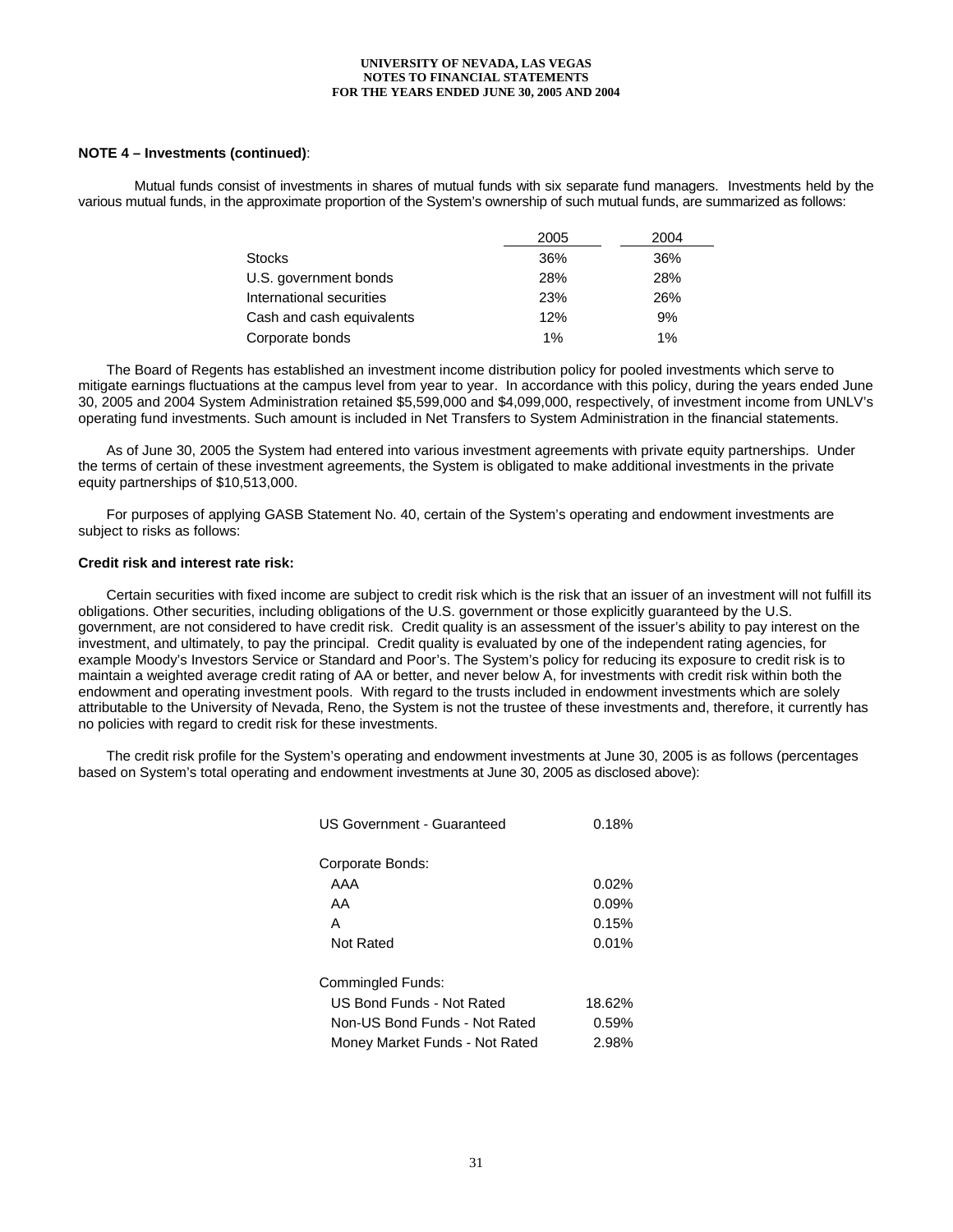## **NOTE 4 – Investments (continued)**:

Interest rate risk is the risk that the value of fixed income securities will decline because of changing interest rates. The prices of fixed income securities with a shorter duration to maturity tend to be more sensitive to changes in interest rates, and, therefore, more volatile than those with longer investment lives. The System's policy for reducing its exposure to interest rate risk is to have an average investment life of at least two years for fixed income securities within both the endowment and operating investment pools. With regard to the trusts included in endowment investments which are solely attributable to the University of Nevada, Reno, the System is not the trustee of these investments and, therefore, it currently has no policies with regard to interest rate risk for these investments.

Investments included in the above table have been identified as having interest rate risk and are principally invested in mutual funds. The segmented time distribution for these investments at June 30, 2005 is as follows:

| Less than 1 year   | 28.15% |
|--------------------|--------|
| 1 to 5 years       | 36.92% |
| 6 to 10 years      | 18.78% |
| More than 10 years | 16.15% |

#### **Custodial credit risk:**

Custodial credit risk is the risk that in the event of a failure of the custodian, the System may not be able to recover the value of the investments held by the custodian as these investments are uninsured. Currently, the System does not have a formal policy for custodial credit risk. At June 30, 2005, approximately 6.35% of the System's total operating and endowment investments were held by various custodial banks and are represented by the following types of investments:

| <b>Mutual Funds</b>        | 3.89%  |
|----------------------------|--------|
| <b>Stocks</b>              | 89.00% |
| International              | 0.11%  |
| <b>US Government Bonds</b> | 2.89%  |
| Corporate Bonds            | 4.11%  |

#### **Concentration of credit risk:**

Concentration of credit risk is the risk of loss attributed to the magnitude of the System's investments within any one issuer. The System's policy for reducing its exposure to concentration of credit risk is to limit the investments within any one issuer to a maximum of 5% of the System's total operating and endowment investments. At June 30, 2005, there were no investments within any one issuer in an amount that would constitute a concentration of credit risk to the System.

#### **Foreign currency risk:**

Foreign currency risk is the risk that changes in exchange rates will adversely affect the fair market value of an investment. At June 30, 2005 the System had 15.50% of its total investments in international mutual funds subject to foreign currency risk in both the operating and endowment pools. The percentages of international mutual funds organized by the respective foreign currencies are as follows:

| Euro                 | 29.95% |
|----------------------|--------|
| <b>British Pound</b> | 15.42% |
| Japanese Yen         | 14.24% |
| Swiss Franc          | 5.14%  |
| South Korean Won     | 4.74%  |
| Canadian Dollar      | 3.57%  |
| Taiwan New Dollar    | 3.26%  |
| Brazilian Real       | 2.00%  |
| Mexican Peso         | 1.93%  |
| Australian Dollar    | 1.54%  |
| Other                | 18.21% |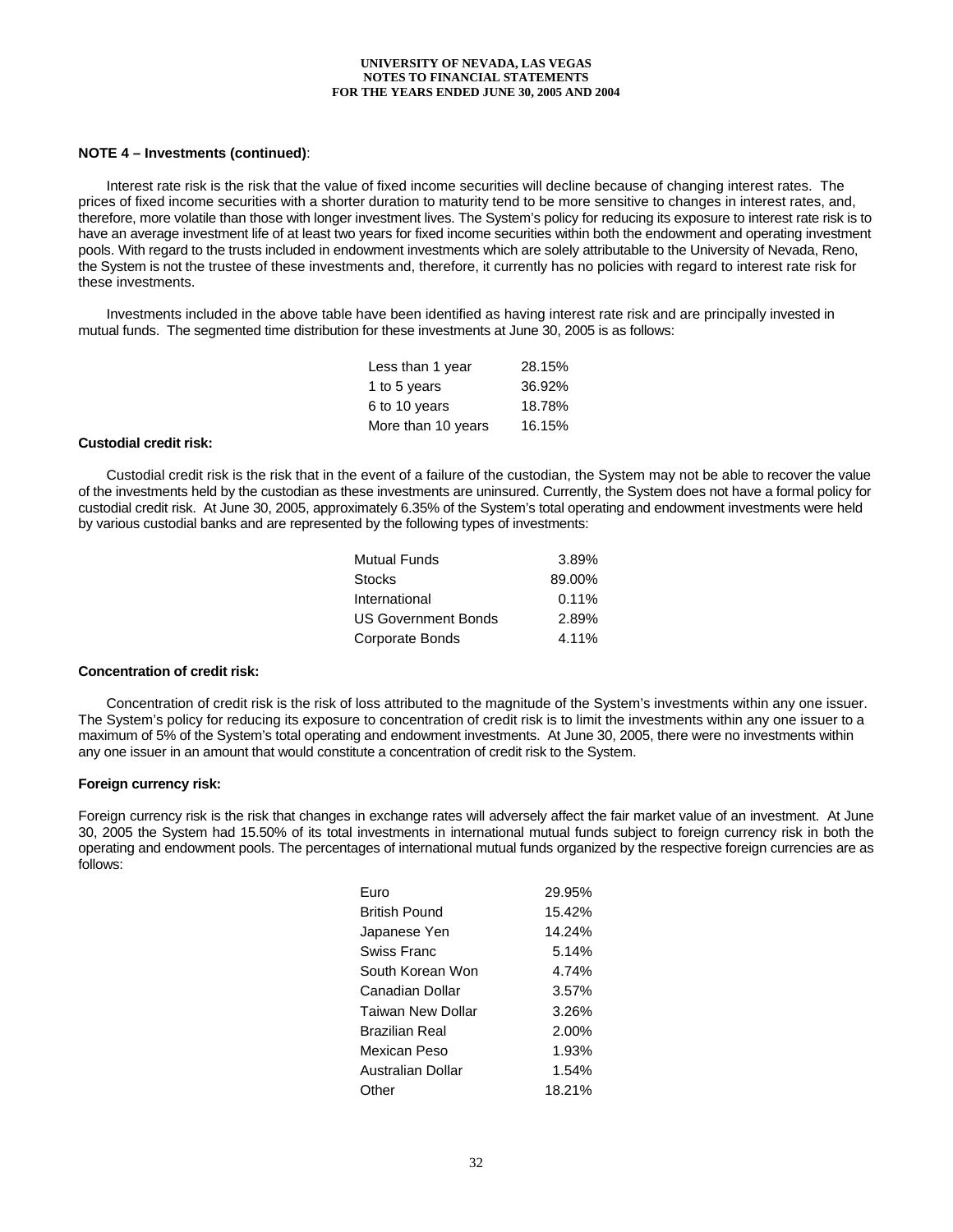### **NOTE 4 – Investments (continued)**:

#### **UNLV Foundation:**

The UNLV Foundation's investments at June 30, 2005 and 2004 are as follows:

|                                                      | 2005            | 2004            |
|------------------------------------------------------|-----------------|-----------------|
| Endowment cash and cash equivalents                  | 3,986,000<br>\$ | 3,961,000<br>\$ |
| Investment in securities                             | 4, 242, 000     | 1,353,000       |
| Common stock                                         | 35,708,000      | 26,357,000      |
| U.S. Government obligations                          | 10,517,000      | 11,834,000      |
| Corporate obligations                                | 14,512,000      | 20, 304, 000    |
| Asset-backed securities                              | 4,646,000       | 4,322,000       |
| Total marketable securites at cost                   | 73,611,000      | 68, 131, 000    |
| Net unrealized gain/(loss) on noncurrent investments | 7,141,000       | 2,763,000       |
| Total fair value of investments                      | 80,752,000      | 70,894,000<br>S |

## **Custodial credit risk - investments:**

Custodial credit risk is the risk that, in the event of a failure of a custodian, the UNLV Foundation will not be able to recover deposits or collateral securities that are in the possession of the custodian. The above securities were primarily held by one custodial bank and two brokerages at June 30, 2005.

#### **Credit risk:**

Credit risk is the risk that an issuer will not fulfill its obligations. The UNLV Foundation reduces its exposure to credit risk with policy guidelines that instruct money managers to purchase securities rated investment grade or better. However, up to 15% (+/-5%) of the fixed-income portfolios may be allocated to below-investment-grade securities.

|                                  |             |            |                 |                                 |                                                               | <b>Below</b>             |
|----------------------------------|-------------|------------|-----------------|---------------------------------|---------------------------------------------------------------|--------------------------|
|                                  |             |            |                 |                                 |                                                               | Investment               |
| Corporate Bonds                  | Total       | AAA        | AA              | А                               | <b>BBB</b>                                                    | Grade                    |
|                                  |             |            |                 |                                 |                                                               |                          |
| Restricted fund - Payden & Rygel | \$5,566,000 |            |                 | $$77,000 \$247,000 \$1,849,000$ | $$2,483,000$ \ \$                                             | 910,000                  |
| Endowment fund: Wachovia         | \$1.688.000 | \$105,000  | $$625,000$ \ \$ | 744,000                         | -S<br>214,000                                                 | $\overline{\phantom{0}}$ |
| Loomis Sayles                    | \$9.089,000 | \$ 303,000 |                 |                                 | $$347,000 \quad $2,300,000 \quad $2,978,000 \quad $3,161,000$ |                          |

Note: U.S. government obligations, asset-backed securities, and mutual funds are not included.

#### **Interest Rate Risk:**

 Interest rate risk is the risk that changes in interest rates will adversely affect the fair value of an investment. The UNLV Foundation's policy guidelines on maturity parameters state that the fixed-income portfolio's average weighted duration is to remain within 20% of the benchmark duration.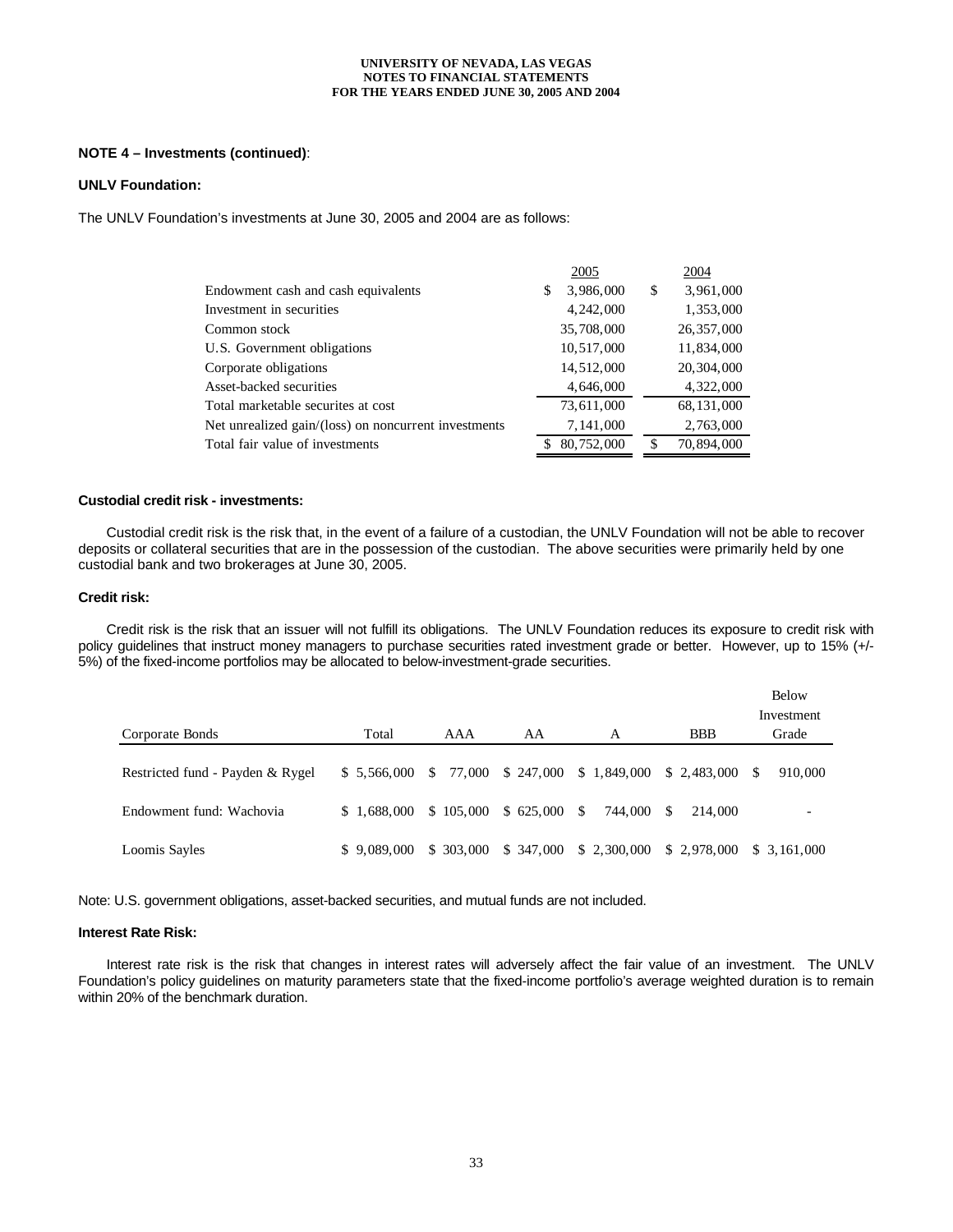#### **NOTE 4 – Investments (continued)**:

 For the restricted fund, the Lehman Intermediate Govt/Corp Index average maturity as of June 30, 2005, was 3.60 years. The fixed-income portfolio's average maturity was 3.70 years. Interest rates range from 1.875% to 9.1245%.

| Maturity     |    | Maturity  |              | Maturity   |            | Maturity      |    |            |  |
|--------------|----|-----------|--------------|------------|------------|---------------|----|------------|--|
| Under 1 Year |    | 1-5 Years |              | 5-10 Years |            | Over 10 Years |    | Total      |  |
|              |    |           |              |            |            |               |    |            |  |
| 4.844.000    | -S | 5.462,000 | $\mathbf{s}$ | 7.272.000  | $^{\circ}$ | 388,000       | -S | 17,966,000 |  |

 For the endowment fund, The Lehman Aggregate Bond Index average maturity as of June 30, 2005, was 6.22 years. The fixedincome portfolio's average maturity was 6.50 years. Interest rates range from 1.625% to 8.750%.

| Maturity     |           | Maturity  |           |              | Maturity     | Maturity      |     |            |  |  |  |
|--------------|-----------|-----------|-----------|--------------|--------------|---------------|-----|------------|--|--|--|
| Under 1 Year |           | 1-5 Years |           | 5-10 Years   |              | Over 10 Years |     | Total      |  |  |  |
|              |           |           |           |              |              |               |     |            |  |  |  |
|              | 2.160.000 | - \$      | 6.999.000 | $\mathbb{S}$ | 4,179,000 \$ | 5.812.000     | -SS | 19.150.000 |  |  |  |

#### **Foreign Currency Risk:**

 Foreign currency risk is the risk that changes in exchange rates will adversely affect the fair value of an investment or a deposit. The UNLV Foundation's policy guidelines instruct managers to purchase sovereign debt rated "A" or better and may not invest in excess of 20% of the total fixed-income portfolio, of which no more than 5% of the total fixed-income portfolio may be invested in the debt of any one foreign country.

At June 30, 2005, the UNLV Foundation had \$1,049,000 invested in foreign bonds.

During the year ended June 30, 2005, the UNLV Foundation recognized \$6,873,000 in investment income. Earnings included \$2,562,000 from interest and dividends, \$355,000 from net realized gains on the sale of investments, \$4,378,000 from the change in investment fair value, and \$11,000 from an inflation index adjustment. Investment expenses of \$409,000 and amortization of bond discounts of \$23,000 were netted against earnings.

### **NOTE 5 - Endowment Pool:**

Approximately \$43,389,000 and \$39,349,000 of UNLV's endowment fund investments at June 30, 2005 and 2004, respectively, are pooled on a unit market value basis with endowment fund investments of the other campuses and divisions of System.

The endowment pool is comprised of investments in the following at June 30, 2005 and 2004:

|                     |    |                                    |     | 2005 | 2004 |
|---------------------|----|------------------------------------|-----|------|------|
| <b>Mutual Funds</b> |    | 61%                                | 62% |      |      |
| Stocks 10%          |    | 10%                                |     |      |      |
|                     |    | <b>Private Equity Partnerships</b> |     | 22%  | 24%  |
| Other               | 7% | 4%                                 |     |      |      |

 Each individual fund acquires or disposes of units on the basis of the market value per unit on the preceding quarterly valuation date. The unit market value at June 30, 2005 and 2004 was \$432.68 and \$399.66, respectively.

 The System utilizes a spending rule for its pooled endowments, which determines the endowment income to be distributed currently for spending. For the years ended June 30, 2005 and 2004 the Board of Regents' policy authorized a distribution of 4.5% of the average unit market value for the twenty (20) preceding quarters. Under the provisions of this spending rule, \$16.75 and \$16.68 was distributed to each time-weighted unit for a total distribution to UNLV of \$1,673,000 and \$1,664,000 during the years ended June 30, 2005 and 2004, respectively.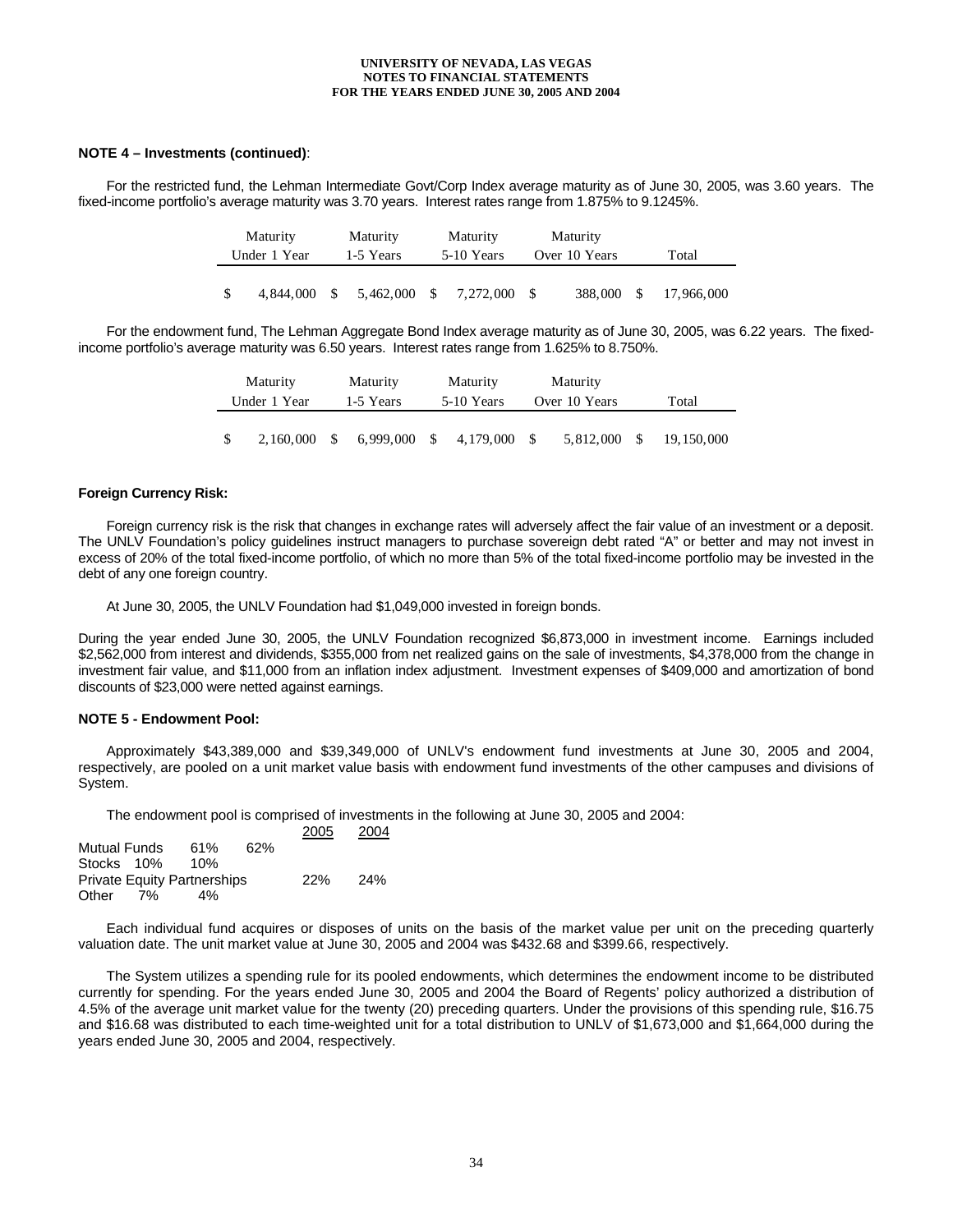#### **NOTE 6 – Accounts, Pledges and Loans Receivable**:

#### **UNLV:**

 Accounts receivable consist primarily of amounts due from students for tuition and fees and from state, local and private sources for grant and contract agreements, and are presented on the accompanying Statements of Net Assets net of allowances of \$3,176,000 for 2005 and \$2,762,000 for 2004.

 Loans receivable from students bear interest primarily at 5% per annum and are generally repayable in installments over a five to ten year period commencing nine months from the date of separation from UNLV. A provision for possible uncollectible amounts is recorded on the basis of estimated future losses for such items.

 UNLV's loans receivable and corresponding allowance for uncollectible loan balances as of June 30, 2005 and 2004 are as follows:

|                                       |          | 2005      | 2004      |
|---------------------------------------|----------|-----------|-----------|
| Loans receivable                      | <b>S</b> | 3,715,000 | 3,793,000 |
| Less: Allowance for doubtful accounts |          | (172,000) | (193,000) |
| Net loans receivable                  |          | 3,543,000 | 3,600,000 |
| Less: Current portion                 |          | (560,000) | (818,000) |
| Noncurrent loans receivables          |          | 2,983,000 | 2,782,000 |

## **UNLV Foundation:**

The UNLV Foundation's pledges receivables at June 30, 2005 and 2004 are as follows:

|                                    | 2005             |    | 2004          |
|------------------------------------|------------------|----|---------------|
| Pledges receivable                 | \$<br>33,097,000 | \$ | 11,612,000    |
| Less: Present value discount       | (9,759,000)      |    | (793,000)     |
| Less: Allowance for doubtful loans | (258,000)        |    | (232,000)     |
| Net pledges receivable             | 23,080,000       |    | 10,587,000    |
| Less: current portion              | (1,644,000)      |    | (1, 858, 000) |
| Noncurrent pledges receivable      | 21,436,000       |    | 8,729,000     |

 The UNLV Foundation estimates that payments on the gross pledges receivable at June 30, 2005 will be received approximately as follows for fiscal years ending June 30: \$1,669,000 in 2006, \$1,316,000 in 2007, \$1,408,000 in 2008 and \$28,704,000 thereafter.

 The UNLV Foundation has certain pledges receivable, not included in the accompanying financial statements, totaling \$21,518,000 as of June 30, 2005 and \$22,218,000 as of June 30, 2004, which stipulate that the Foundation establish an endowment, invest the gift, and maintain the principal intact in perpetuity. Consistent with the requirements of GASB 33, such pledges are not recorded until such time as the gifts are received.

 During fiscal year 2004, the terms of a pledge for \$2,485,000 were amended such that the pledged funds are to be used to establish an endowment. The pledge, as amended, does not meet the revenue recognition criteria for endowment gifts established by GASB 33; consequently, in fiscal year 2004, the UNLV Foundation reversed the revenue recognized in a prior period when the pledge was classified as restricted. This transaction is included as other nonoperating expenses in the Statement of Revenues, Expenses, and Changes in Net Assets.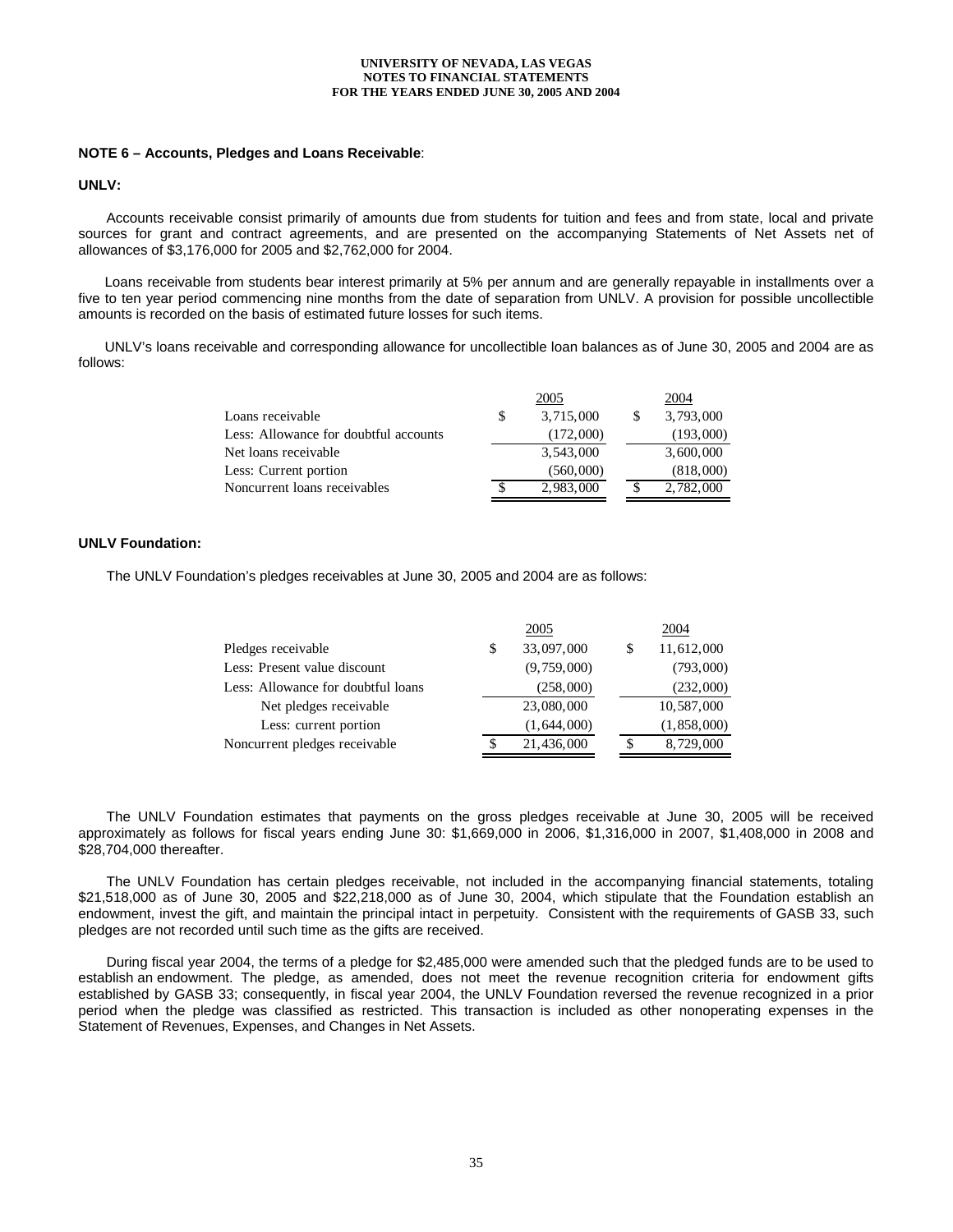# **NOTE 7 – Capital Assets:**

# **UNLV:**

Capital asset activity for the year ended June 30, 2005 consists of the following:

|                                              |     | Beginning       | Additions        | Retirements           |     | Ending          |
|----------------------------------------------|-----|-----------------|------------------|-----------------------|-----|-----------------|
|                                              |     | Balance         |                  |                       |     | <b>Balance</b>  |
| Capital assets, not being depreciated:       |     |                 |                  |                       |     |                 |
| Construction in progress                     | \$. | 42,086,000      | 12,308,000<br>S. | $$$ (34, 347, 000) \, |     | 20,047,000      |
| Land                                         |     | 12,694,000      | 3,339,000        |                       |     | 16,033,000      |
| Collections                                  |     | 4,353,000       | 966,000          |                       |     | 5,319,000       |
| Total capital assets, not being depreciated  |     | 59, 133, 000    | 16,613,000       | (34, 347, 000)        |     | 41,399,000      |
| Capital assets, being depreciated:           |     |                 |                  |                       |     |                 |
| <b>Buildings</b>                             |     | 472, 251, 000   | 47,382,000       |                       |     | 519,633,000     |
| Land improvements                            |     | 31, 367, 000    | 521,000          |                       |     | 31,888,000      |
| Machinery and equipment                      |     | 67,418,000      | 10,270,000       | (3,275,000)           |     | 74,413,000      |
| Library books and media                      |     | 56,215,000      | 4,328,000        | (266,000)             |     | 60,277,000      |
| Total cost                                   |     | 627, 251, 000   | 62,501,000       | (3, 541, 000)         |     | 686,211,000     |
| Less accumulated depreciation for:           |     |                 |                  |                       |     |                 |
| <b>Buildings</b>                             |     | (115, 634, 000) | (12, 407, 000)   |                       |     | (128, 041, 000) |
| Land improvements                            |     | (24, 013, 000)  | (1, 297, 000)    |                       |     | (25,310,000)    |
| Machinery and equipment                      |     | (36, 855, 000)  | (5,858,000)      | 2,944,000             |     | (39, 769, 000)  |
| Library books and media                      |     | (50, 664, 000)  | (3,358,000)      | 266,000               |     | (53, 756, 000)  |
| Total accumulated depreciation               |     | (227, 166, 000) | (22, 920, 000)   | 3,210,000             |     | (246, 876, 000) |
| Total capital assets, being depreciated, net |     | 400,085,000     | 39,581,000       | (331,000)             |     | 439, 335, 000   |
| Capital assets, net                          |     | \$459,218,000   | \$56,194,000     | (34, 678, 000)<br>\$. | \$. | 480,734,000     |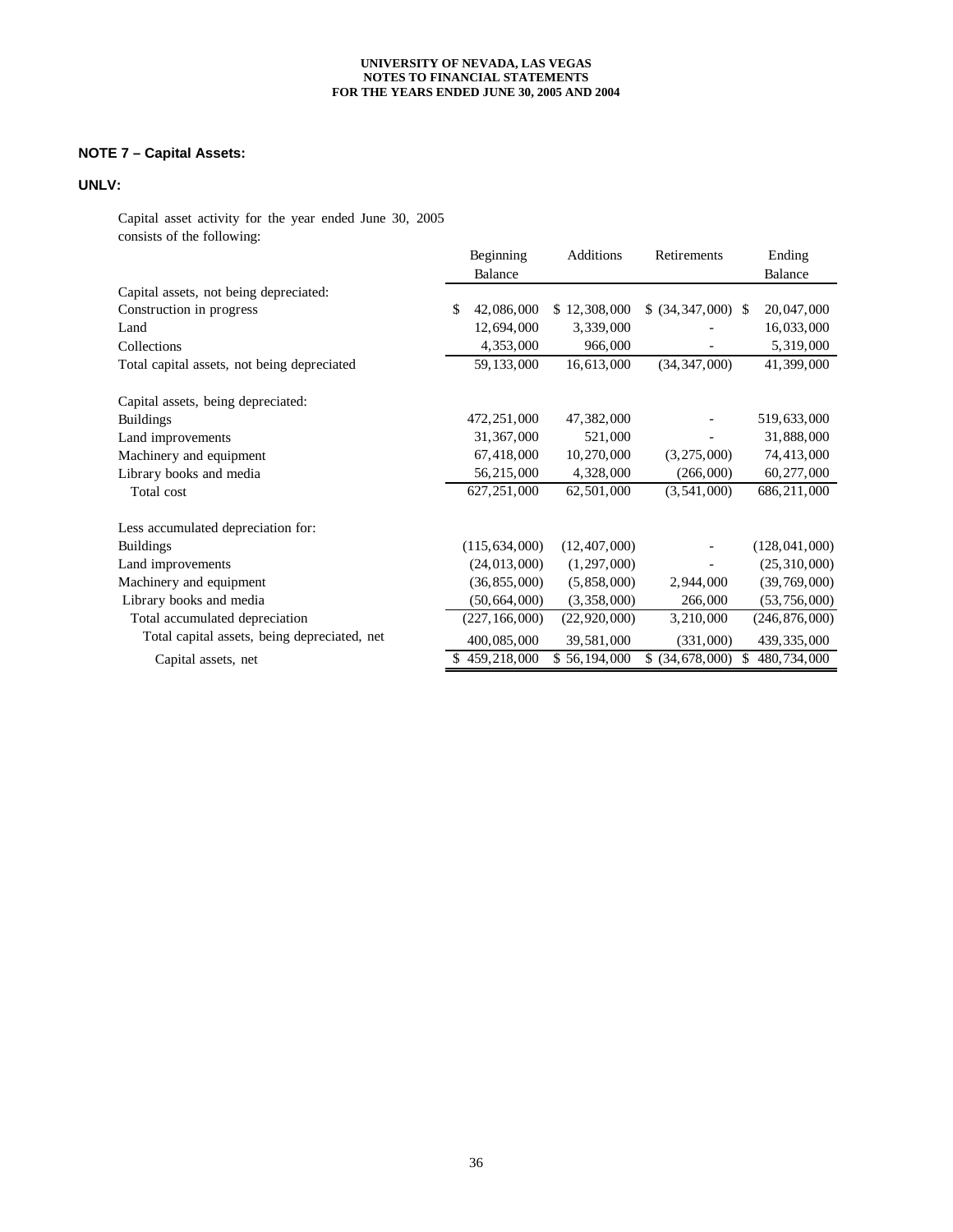## **NOTE 7 – Capital Assets (continued):**

Capital asset activity for the year ended June 30, 2004 consists of the following:

|                                              | Beginning         | Additions      |     | Retirements      |    | Ending          |
|----------------------------------------------|-------------------|----------------|-----|------------------|----|-----------------|
|                                              | Balance           |                |     |                  |    | Balance         |
| Capital assets, not being depreciated:       |                   |                |     |                  |    |                 |
| Construction in progress                     | \$<br>9, 177, 000 | \$36,819,000   | \$. | $(3,910,000)$ \$ |    | 42,086,000      |
| Land                                         | 12,694,000        |                |     |                  |    | 12,694,000      |
| Collections                                  | 3,875,000         | 478,000        |     |                  |    | 4,353,000       |
| Total capital assets, not being depreciated  | 25,746,000        | 37, 297, 000   |     | (3,910,000)      |    | 59, 133, 000    |
| Capital assets, being depreciated:           |                   |                |     |                  |    |                 |
| <b>Buildings</b>                             | 453,513,000       | 18,738,000     |     |                  |    | 472, 251, 000   |
| Land improvements                            | 30,054,000        | 1,313,000      |     |                  |    | 31, 367, 000    |
| Machinery and equipment                      | 60,622,000        | 9,822,000      |     | (3,026,000)      |    | 67,418,000      |
| Library books and media                      | 54,919,000        | 1,296,000      |     |                  |    | 56,215,000      |
| Total cost                                   | 599, 108, 000     | 31,169,000     |     | (3,026,000)      |    | 627, 251, 000   |
| Less accumulated depreciation for:           |                   |                |     |                  |    |                 |
| <b>Buildings</b>                             | (104, 092, 000)   | (11, 542, 000) |     |                  |    | (115, 634, 000) |
| Land improvements                            | (22, 728, 000)    | (1, 285, 000)  |     |                  |    | (24, 013, 000)  |
| Machinery and equipment                      | (33, 625, 000)    | (5,319,000)    |     | 2,089,000        |    | (36, 855, 000)  |
| Library books and media                      | (47, 547, 000)    | (3, 117, 000)  |     |                  |    | (50, 664, 000)  |
| Total accumulated depreciation               | (207, 992, 000)   | (21, 263, 000) |     | 2,089,000        |    | (227, 166, 000) |
| Total capital assets, being depreciated, net | 391,116,000       | 9,906,000      |     | (937,000)        |    | 400,085,000     |
| Capital assets, net                          | \$416,862,000     | \$47,203,000   | S   | (4, 847, 000)    | S. | 459,218,000     |

 The estimated cost to complete property authorized or under construction at June 30, 2005 was \$189,698,000. These costs will be financed by State appropriations, private donations, available resources and/or long-term borrowings. Capitalized interest in the amounts of \$672,000 and \$1,256,000 was recorded for the fiscal years ended June 30, 2005 and 2004, respectively.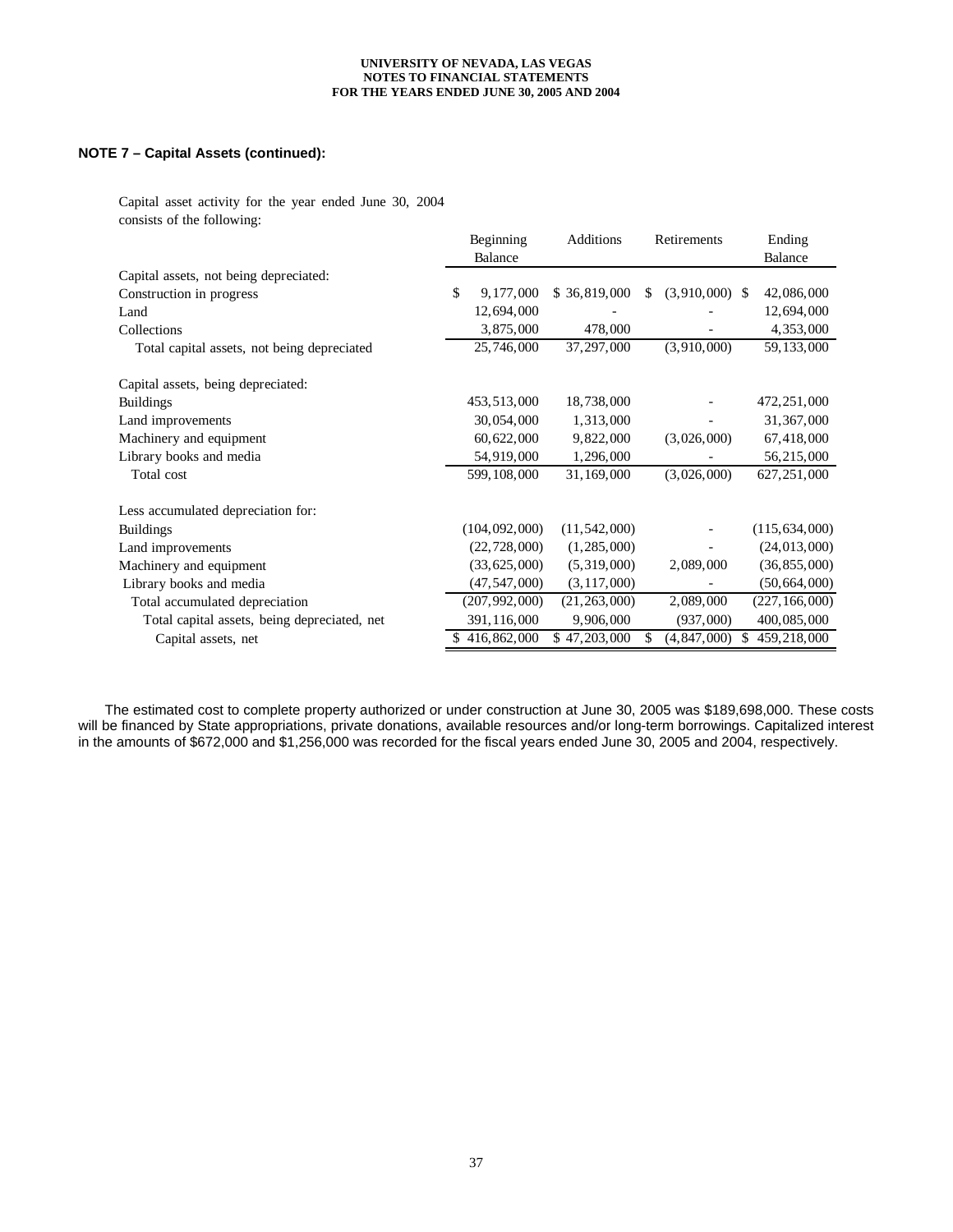# **NOTE 8 - Long-Term Debt:**

# **UNLV:**

Long-term debt at June 30, 2005 consists of the following:

|                                | <b>Annual Interest</b> | <b>Fiscal Year</b> |                   |           |                          |                  |              |                |
|--------------------------------|------------------------|--------------------|-------------------|-----------|--------------------------|------------------|--------------|----------------|
|                                | Due                    | Final              | Beginning         |           |                          |                  | Ending       |                |
|                                | Rate                   | Payment            | Balance           | Additions |                          | Reductions       | Balance      | Current        |
| Universities Subordinate Lien  |                        |                    |                   |           |                          |                  |              |                |
| Bonds, Series 1992             | 6.30% to 6.37%         | 2005               | 380,000 \$<br>\$  |           | \$<br>$\sim$             | $(380,000)$ \$   |              | $-5$           |
| Universities Subordinate Lien  |                        |                    |                   |           |                          |                  |              |                |
| Revenue Bonds, Series 1992     | 5.25% to 6.70%         | 2008               | 1,150,000         |           |                          | (260,000)        | 890,000      | 280,000        |
| Universities Refunding Revenue |                        |                    |                   |           |                          |                  |              |                |
| Bonds, Series 1997             | 4.50% to 6.00%         | 2007               | 2,536,000         |           |                          | (963,000)        | 1,573,000    | 1,006,000      |
| <b>Universities Revenue</b>    |                        |                    |                   |           |                          |                  |              |                |
| Bonds, Series 1998             | 4.00% to 5.25%         | 2014               | 5,080,000         |           |                          | (45,000)         | 5,035,000    | 455,000        |
| <b>Universities Revenue</b>    |                        |                    |                   |           |                          |                  |              |                |
| Bonds, Series 2000             | 5.00% to 5.75%         | 2030               | 14, 175, 000      |           | $\overline{\phantom{a}}$ | (265,000)        | 13,910,000   | 275,000        |
| Cox and Parking Garage         |                        |                    |                   |           |                          |                  |              |                |
| Bonds, Series 2000C            | 5.00% to 5.38%         | 2021               | 25,515,000        |           |                          | (995,000)        | 24,520,000   | 1,045,000      |
| Shadow Lane - Dental School    |                        |                    |                   |           |                          |                  |              |                |
| Bond, Series 2001              | 4.25% to 5.25%         | 2032               | 18,860,000        |           |                          | (345,000)        | 18,515,000   | 355,000        |
| Universities Revenue           |                        |                    |                   |           |                          |                  |              |                |
| Bond, Series 2003A             | 2.00% to 5.00%         | 2017               | 15,161,000        |           |                          | (803,000)        | 14,358,000   | 933,000        |
| Universities Revenue           |                        |                    |                   |           |                          |                  |              |                |
| Bond, Series 2003B             | 2.00% to 5.00%         | 2033               | 22, 140, 000      |           |                          |                  | 22, 140, 000 |                |
| Universities Revenue           |                        |                    |                   |           |                          |                  |              |                |
| Bond, Series 2004A             | 2.00% to 4.50%         | 2034               | 32,450,000        |           |                          |                  | 32,450,000   | 1,280,000      |
| Premium                        |                        |                    | 1,055,000         |           | $\sim$                   | (36,000)         | 1,019,000    | 36,000         |
| <b>Total Bonds Payable</b>     |                        |                    | 138,502,000       |           |                          | (4,092,000)      | 134,410,000  | 5,665,000      |
| Notes Payable                  |                        |                    | 336,000           |           |                          | (166,000)        | 170,000      | 81,000         |
| Total                          |                        |                    | 138,838,000<br>\$ | \$        | \$<br>$\sim$             | $(4,258,000)$ \$ | 134,580,000  | 5,746,000<br>S |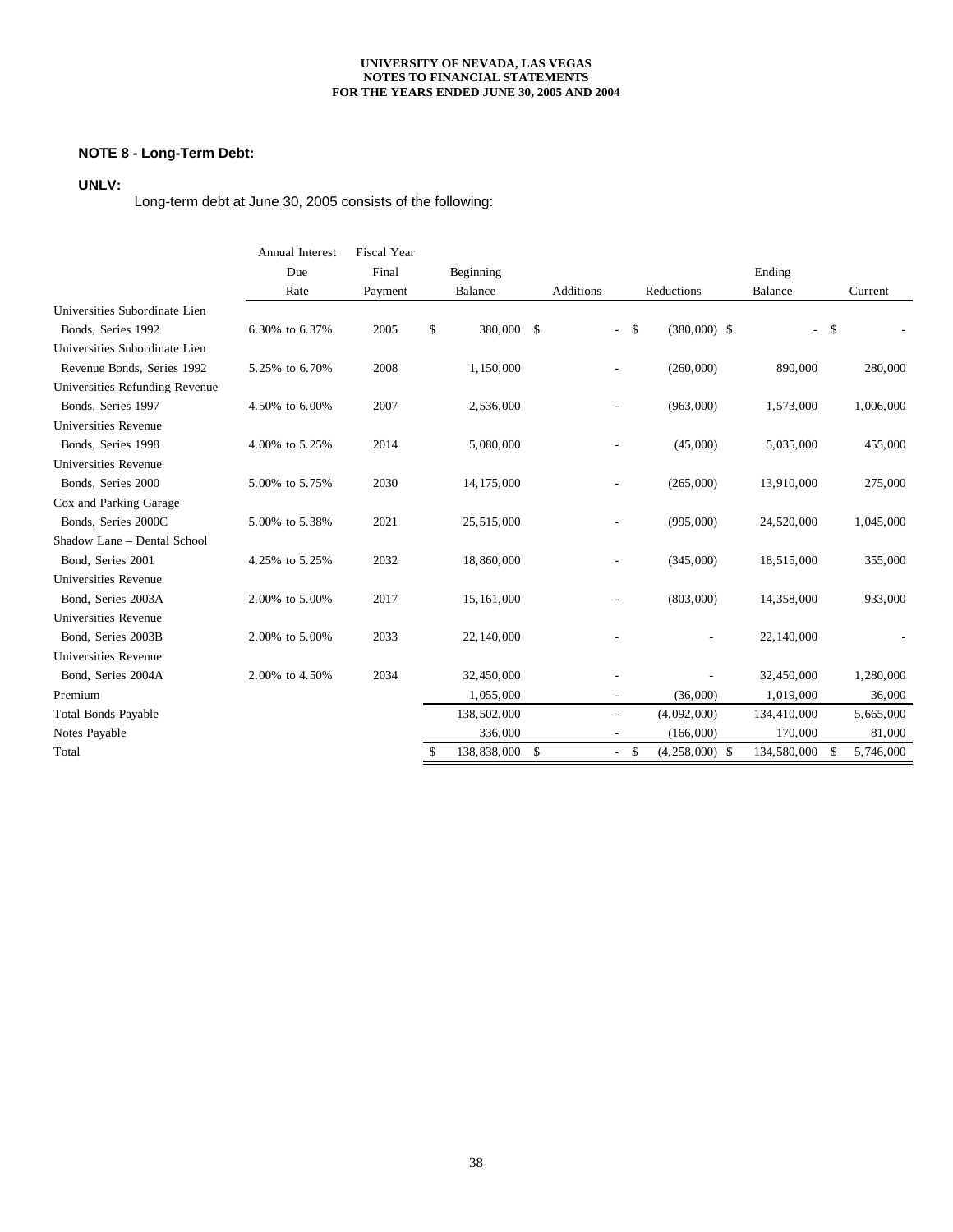## **NOTE 8 - Long-Term Debt (continued):**

Long-term debt at June 30, 2004 consisted of the following:

|                                | <b>Annual Interest</b> | <b>Fiscal Year</b> |                   |                     |                                |              |                 |
|--------------------------------|------------------------|--------------------|-------------------|---------------------|--------------------------------|--------------|-----------------|
|                                | Due                    | Final              | Beginning         |                     |                                | Ending       |                 |
|                                | Rate                   | Payment            | Balance           | Additions           | Reductions                     | Balance      | Current         |
| Universities Subordinate Lien  |                        |                    |                   |                     |                                |              |                 |
| Bonds, Series 1992             | 6.30% to 6.37%         | 2005               | \$<br>740,000 \$  | $\overline{a}$      | $\mathbb{S}$<br>$(360,000)$ \$ | 380,000 \$   | 380,000         |
| Universities Subordinate Lien  |                        |                    |                   |                     |                                |              |                 |
| Revenue Bonds, Series 1992     | 5.25% to 6.70%         | 2008               | 1,395,000         |                     | (245,000)                      | 1,150,000    | 260,000         |
| Universities Refunding Revenue |                        |                    |                   |                     |                                |              |                 |
| Bonds, Series 1993             | 4.12% to 5.00%         | 2015               | 355,000           |                     | (355,000)                      |              |                 |
| Universities Refunding Revenue |                        |                    |                   |                     |                                |              |                 |
| Bonds, Series 1994             | 4.00% to 5.60%         | 2017               | 445,000           |                     | (445,000)                      |              |                 |
| Universities Refunding Revenue |                        |                    |                   |                     |                                |              |                 |
| Bonds, Series 1997             | 4.50% to 6.00%         | 2007               | 3,454,000         |                     | (918,000)                      | 2,536,000    | 963,000         |
| <b>Universities Revenue</b>    |                        |                    |                   |                     |                                |              |                 |
| Bonds, Series 1998             | 4.00% to 5.25%         | 2014               | 5,125,000         |                     | (45,000)                       | 5,080,000    | 45,000          |
| <b>Universities Revenue</b>    |                        |                    |                   |                     |                                |              |                 |
| Bonds, Series 2000             | 5.00% to 5.75%         | 2030               | 14,430,000        |                     | (255,000)                      | 14, 175, 000 | 265,000         |
| Cox and Parking Garage         |                        |                    |                   |                     |                                |              |                 |
| Bonds, Series 2000C            | 5.00% to 5.38%         | 2021               | 26,470,000        |                     | (955,000)                      | 25,515,000   | 995,000         |
| Shadow Lane - Dental School    |                        |                    |                   |                     |                                |              |                 |
| Bond, Series 2001              | 4.25% to 5.25%         | 2032               | 19,200,000        |                     | (340,000)                      | 18,860,000   | 345,000         |
| Universities Revenue           |                        |                    |                   |                     |                                |              |                 |
| Bond, Series 2003A             | 2.00% to 5.00%         | 2017               | 15,161,000        |                     |                                | 15,161,000   | 803,000         |
| Universities Revenue           |                        |                    |                   |                     |                                |              |                 |
| Bond, Series 2003B             | 2.00% to 5.00%         | 2033               | 22, 140, 000      |                     |                                | 22,140,000   |                 |
| <b>Universities Revenue</b>    |                        |                    |                   |                     |                                |              |                 |
| Bond, Series 2004A             | 2.00% to 4.50%         | 2034               | $\overline{a}$    | 32,450,000          | $\overline{a}$                 | 32,450,000   |                 |
| Premium                        |                        |                    | 1,091,000         |                     | (36,000)                       | 1,055,000    |                 |
| <b>Total Bonds Payable</b>     |                        |                    | 110,006,000       | 32,450,000          | (3,954,000)                    | 138,502,000  | 4,056,000       |
| Notes Payable                  |                        |                    | 457,000           |                     | (121,000)                      | 336,000      | 106,000         |
| Total                          |                        |                    | \$<br>110,463,000 | \$<br>32,450,000 \$ | $(4,075,000)$ \$               | 138,838,000  | 4,162,000<br>-S |

 Tuition and fees, auxiliary enterprises revenue and certain other revenues as defined in the bond indentures collateralize the revenue bonds.

 There are a number of limitations and restrictions contained in the various bond indentures. UNLV is in compliance with the terms, covenants, provisions and conditions of the various bond indentures as they relate to the payment of bond interest and principal when due and maintenance of insurance coverage.

 The most restrictive covenants of the various bond indentures require UNLV to maintain minimum levels of revenues, as defined in the indentures.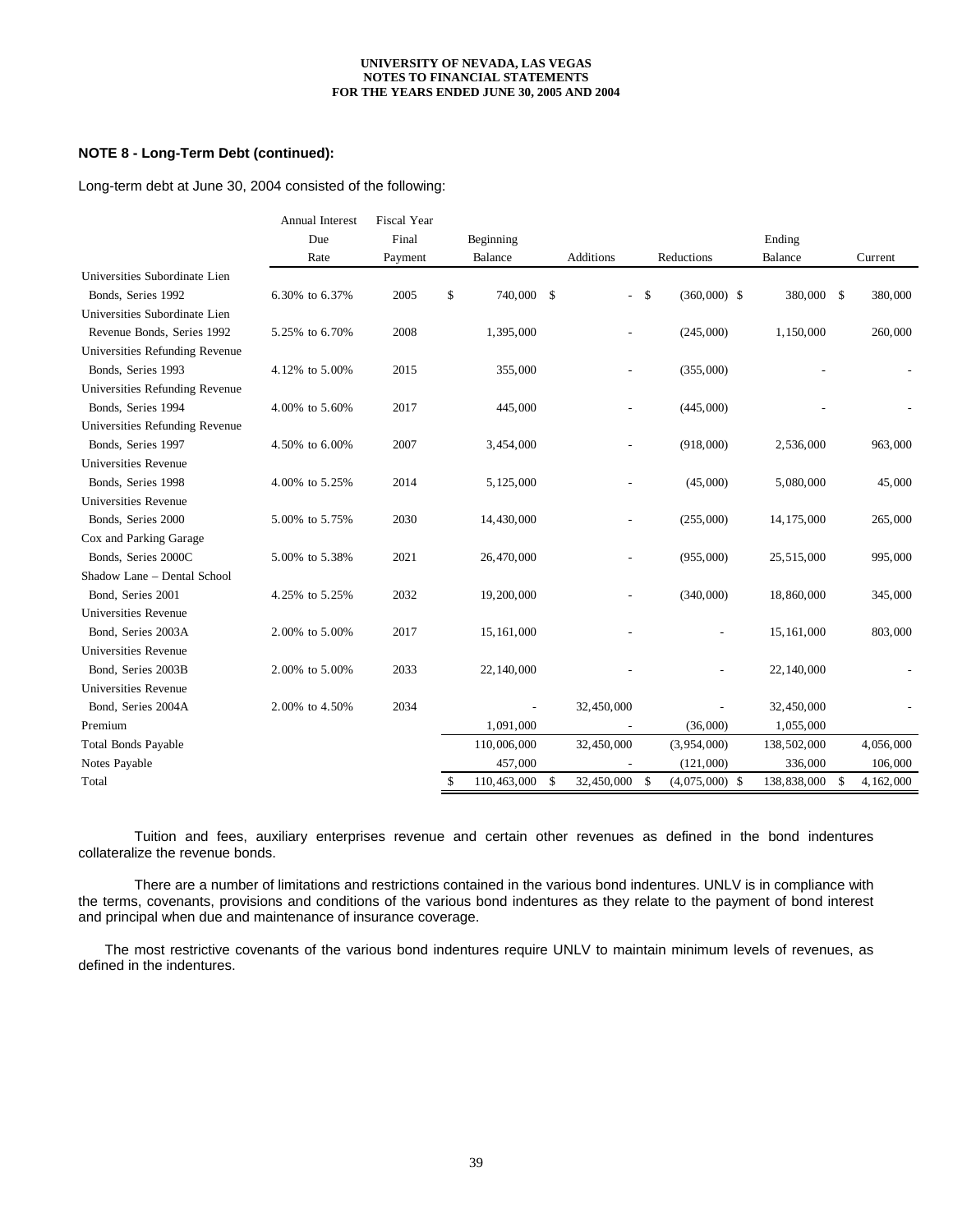## **NOTE 8 - Long-Term Debt (continued):**

Scheduled maturities of long-term debt for the years ending June 30 are as follows:

|               | Principal         |    | Interest   |
|---------------|-------------------|----|------------|
| 2006          | \$<br>5,746,000   | \$ | 5,674,000  |
| 2007          | 5,953,000         |    | 5,555,000  |
| 2008          | 6,416,000         |    | 5,303,000  |
| 2009          | 5,375,000         |    | 5,092,000  |
| 2010          | 5,589,000         |    | 4,867,000  |
| $2011 - 2015$ | 30,950,000        |    | 20,608,000 |
| 2016 - 2020   | 24,652,000        |    | 14,453,000 |
| $2021 - 2025$ | 17,777,000        |    | 9,341,000  |
| $2026 - 2030$ | 19,742,000        |    | 4,930,000  |
| $2031 - 2034$ | 12,380,000        |    | 757,000    |
|               | \$<br>134,580,000 |    | 76,580,000 |
|               |                   |    |            |

### **UNLV Foundation:**

Long-term debt at June 30, 2005 consists of the following:

|                            | <b>Annual Interest</b> | Final   | Beginning |           |                          |                | Ending    |         |
|----------------------------|------------------------|---------|-----------|-----------|--------------------------|----------------|-----------|---------|
|                            | Due Rate               | Payment | Balance   | Additions |                          | Reductions     | Balance   | Current |
|                            |                        |         |           |           |                          |                |           |         |
| UNLV Foundation, Revenue   |                        |         |           |           |                          |                |           |         |
| Bond, Series 1999          | 1.07%                  | 2015    | 1.870.000 |           | $\overline{\phantom{a}}$ | $(315,000)$ \$ | 1,555,000 | 250,000 |
| <b>Total Bonds Payable</b> |                        |         | 1.870.000 |           | $\overline{\phantom{a}}$ | $(315,000)$ \$ | 1,555,000 | 250,000 |
|                            |                        |         |           |           |                          |                |           |         |

Long-term debt at June 30, 2004 consisted of the following:

|                            | Annual Interest | Final   | Beginning      |           |                | Ending    |         |
|----------------------------|-----------------|---------|----------------|-----------|----------------|-----------|---------|
|                            | Due Rate        | Payment | Balance        | Additions | Reductions     | Balance   | Current |
|                            |                 |         |                |           |                |           |         |
| UNLV Foundation, Revenue   |                 |         |                |           |                |           |         |
| Bond, Series 1999          | l.07%           | 2015    | $2,200,000$ \$ | $\sim$    | $(330,000)$ \$ | 1,870,000 | 315,000 |
| <b>Total Bonds Payable</b> |                 |         | 2,200,000      | $\sim$    | $(330,000)$ \$ | 1,870,000 | 315,000 |

Scheduled maturities of long-term debt for the years ending June 30 are as follows:

|           | Principal       | Interest      |
|-----------|-----------------|---------------|
| 2006      | \$<br>250,000   | \$<br>14,000  |
| 2007      | 170,000         | 41,000        |
| 2008      | 170,000         | 43,000        |
| 2009      | 170,000         | 36,000        |
| 2010      | 170,000         | 30,000        |
| 2011-2014 | 625,000         | 55,000        |
|           | \$<br>1,555,000 | \$<br>219,000 |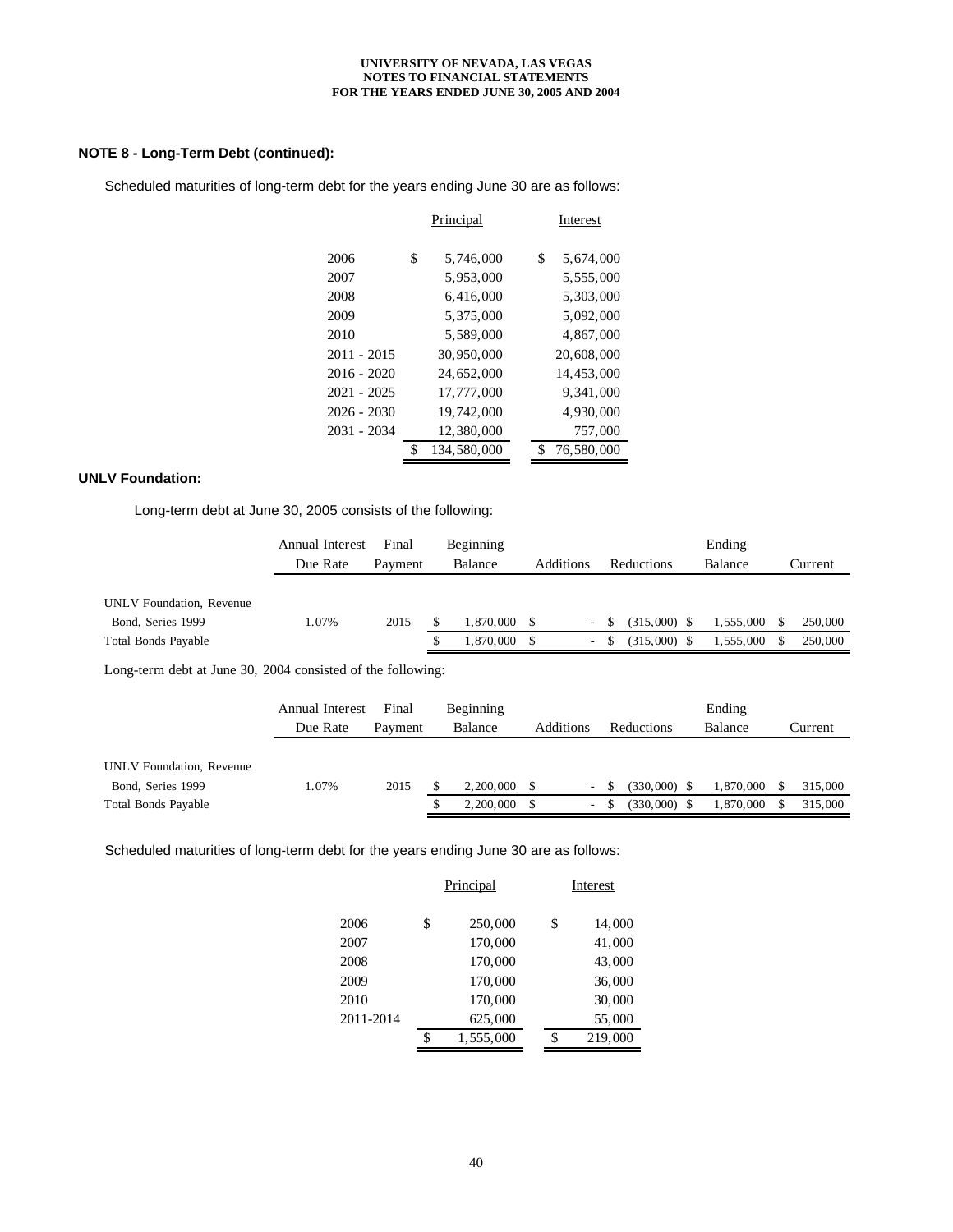### **NOTE 9 – Obligations Under Capital Leases**:

 UNLV has entered into various non-cancelable lease agreements of buildings and improvements, and machinery and equipment expiring at various dates from fiscal year 2005 to 2016. Annual lease payments under these capital lease agreements range from \$2,000 to \$475,000.

 The most significant capital lease agreement is for the Campus Services Building, expiring in 2011. Under the terms of the agreement, UNLV is obligated to make annual lease payments of approximately \$475,000 over the life of the lease. UNLV is also obligated to maintain the facility and to pay insurance and other costs of operating the facility. Title to the building and improvements transfers to UNLV at the completion of the lease term.

Obligations under capital leases were as follows for the year ending June 30, 2005:

|                           | Beginning |           |  |                            | Ending  |     |           |
|---------------------------|-----------|-----------|--|----------------------------|---------|-----|-----------|
|                           | Balance   | Additions |  | Reductions                 | Balance |     | Current   |
|                           |           |           |  |                            |         |     |           |
| Capital lease obligations | 9,278,000 |           |  | $(1,434,000)$ \$ 7,844,000 |         | -\$ | 1,503,000 |

Obligations under capital leases were as follows for the year ending June 30, 2004:

|                           | Beginning |           |  |           | Ending                     |         |      |           |  |
|---------------------------|-----------|-----------|--|-----------|----------------------------|---------|------|-----------|--|
|                           |           | Balance   |  | Additions | Reductions                 | Balance |      | Current   |  |
| Capital lease obligations |           | 9.678.000 |  | 2.091.000 | $(2,491,000)$ \$ 9,278,000 |         | - \$ | 1,433,000 |  |

 The following buildings and equipment included in the accompanying financial statements were leased under capital leases as of June 30, 2005 and 2004:

|                                |   | 2005          | 2004             |
|--------------------------------|---|---------------|------------------|
| Buildings and improvements     | S | 4,600,000     | \$<br>4,600,000  |
| Machinery and equipment        |   | 7,242,000     | 9,090,000        |
| Total                          |   | 11,842,000    | 13,690,000       |
| Less: Accumulated depreciation |   | (2, 845, 000) | (1,996,000)      |
| Total                          |   | 8,997,000     | \$<br>11,694,000 |

Future net minimum rental payments required under the capital lease agreements for the years ended June 30, are as follows:

| 2006                              | \$<br>1,855,000 |
|-----------------------------------|-----------------|
| 2007                              | 1,355,000       |
| 2008                              | 1,187,000       |
| 2009                              | 1,173,000       |
| 2010                              | 1,173,000       |
| $2011 - 2015$                     | 2,299,000       |
| $2016 - 2020$                     | 104,000         |
| Total minimum lease payments      | 9,146,000       |
| Less amount representing interest | (1,302,000)     |
| Obligations under capital leases  | \$<br>7,844,000 |
|                                   |                 |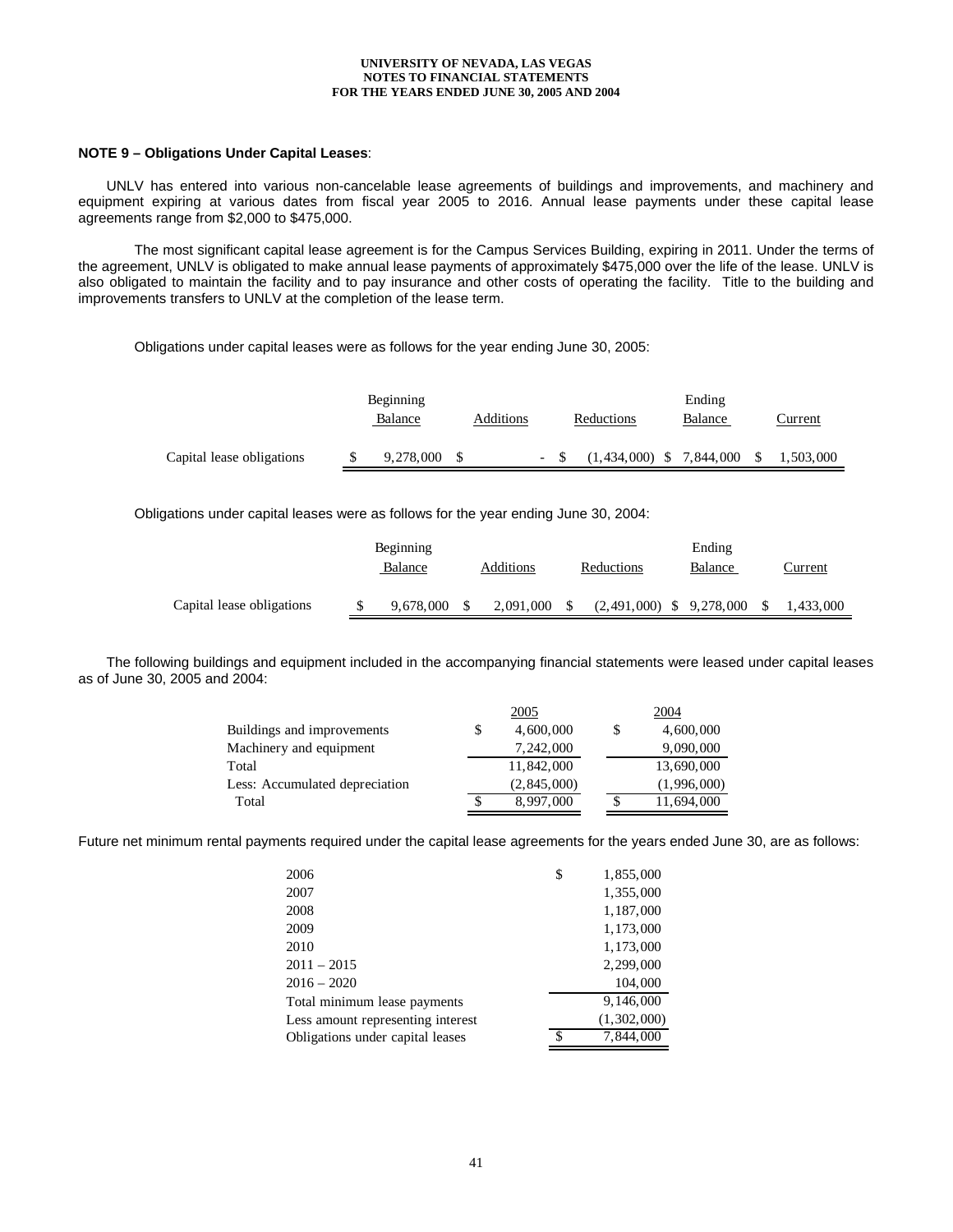### **NOTE 9 – Obligations Under Capital Leases (continued):**

 Total interest expense under capital lease agreements and included in the accompanying financial statements was \$441,000 for the year ended June 30, 2005, and \$550,000 for the year ended June 30, 2004.

#### **NOTE 10 – Other Current and Noncurrent Liabilities Activity:**

UNLV's activity with respect to other liabilities for the year ended June 30, 2005 was as follows:

|                           | Beginning      |                  |                   |     | Ending       | Current    |
|---------------------------|----------------|------------------|-------------------|-----|--------------|------------|
|                           | <b>Balance</b> | <b>Additions</b> | <b>Reductions</b> |     | Balance      | Portion    |
| Refundable advances under |                |                  |                   |     |              |            |
| federal loan program      | 2,584,000      | 712,000 \$       | (499,000)         | \$. | 2.797,000 \$ |            |
| Compensated absences      | 9,302,000      | 10,219,000       | (8,676,000)       |     | 10,845,000   | 7,121,000  |
| Deferred revenue          | 13,903,000     | 15,225,000       | (13, 120, 000)    |     | 16,008,000   | 15,725,000 |
| Total                     | \$25,789,000   | 26, 156, 000     | (22, 295, 000)    |     | 29,650,000   | 22,846,000 |

UNLV's activity with respect to other liabilities for the year ended June 30, 2004 was as follows:

|                                                   |    | Beginning<br>Balance |     | <b>Additions</b> | <b>Reductions</b> |    | Ending<br>Balance | Current<br>Portion |
|---------------------------------------------------|----|----------------------|-----|------------------|-------------------|----|-------------------|--------------------|
| Refundable advances under<br>federal loan program | S  | 2.453,000            |     | 562,000          | (431,000)         | S  | 2.584,000 \$      |                    |
| Compensated absences                              |    | 8.549.000            |     | 7,369,000        | (6,616,000)       |    | 9,302,000         | 5,747,000          |
| Deferred revenue                                  |    | 11.389.000           |     | 13,704,000       | (11, 190, 000)    |    | 13,903,000        | 13, 120, 000       |
| Total                                             | S. | 22,391,000           | \$. | 21,635,000       | (18, 237, 000)    | S. | 25,789,000        | \$<br>18,867,000   |

#### **NOTE 11 - Pension Plans:**

 Substantially all permanent employees of the System are covered by retirement plans. Classified employees are covered by the State of Nevada Public Employees Retirement System ("PERS"), a cost-sharing multiple-employer public employee retirement system. Professional employees are covered under PERS or up to four Alternative Retirement Plans.

 All permanent System classified employees are mandated by State law to participate in PERS. Employees who retire with 5 or more years of service at age 65, 10 or more years of service at age 60 or with 30 years or more of service at any age are entitled to a retirement benefit, payable monthly for life, equal to 2.67 percent of the employee's average compensation for each year of service up to 30 years, with a maximum of 75 percent. An employees' average compensation is the average of the employee's highest compensation for 36 consecutive months. A diminished benefit is provided to all eligible employees upon early retirement, if such employees have achieved the years of service required for regular retirement. PERS also provides death and disability benefits. Benefits are established by State statute.

 The authority for establishing and amending the obligation to make contributions is provided by statute. Contribution rates are also established by statute. Active employees contribute to PERS at a rate of either 10.5% or 0% of annual covered wages depending on the contribution option selected. The System is required to contribute to PERS at a rate of either 10.5% or 20.25% of annual covered wages, depending on the option selected by the employee. The System is not liable for any unfunded liabilities of PERS.

 PERS issues a comprehensive annual financial report that includes financial statements and required supplementary information. The report may be obtained by writing to PERS at 693 W. Nye Lane, Carson City, NV 89703-1599.